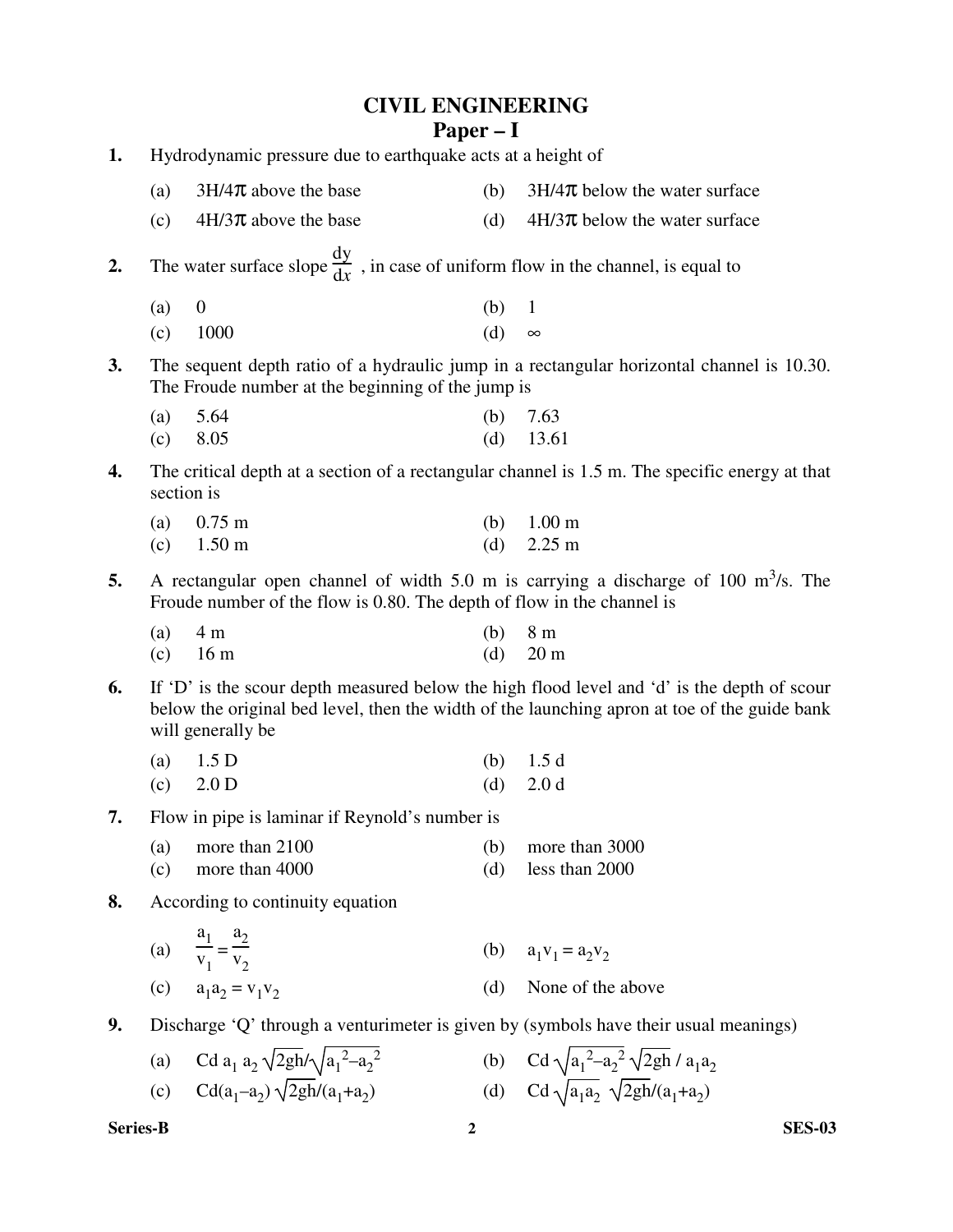# सिविल अभियांत्रिकी

# ¯ÖÏ¿®Ö¯Ö¡Ö-**<sup>I</sup>**

| 1. |     | भूकंप के कारण, द्रवगतिकीय दबाव ___________ ऊँचाई पर काम करता है ।                                              |     |                                                                                                               |
|----|-----|----------------------------------------------------------------------------------------------------------------|-----|---------------------------------------------------------------------------------------------------------------|
|    | (a) | $3H/4\pi$ आधार के ऊपर                                                                                          | (b) | $3H/4\pi$ पानी की सतह के नीचे                                                                                 |
|    | (c) | $4H/3\pi$ आधार के ऊपर                                                                                          | (d) | $4H/3\pi$ पानी की सतह के नीचे                                                                                 |
| 2. |     | चैनल में एक समान प्रवाह के मामले में, जल सतह की ढाल ( $\mathrm{d}$ y/ $\mathrm{d}$ x) निम्नलिखित के बराबर है : |     |                                                                                                               |
|    | (a) | $\overline{0}$                                                                                                 | (b) | $\mathbf{1}$                                                                                                  |
|    | (c) | 1000                                                                                                           | (d) | $\infty$                                                                                                      |
| 3. |     | फ्राउड संख्या निम्नलिखित होगी :                                                                                |     | एक आयताकार क्षैतिज चैनल में एक जलीय उछाल में अनुवर्ती गहराई का अनुपात 10.30 है । उछाल की प्रारम्भिक           |
|    | (a) | 5.64                                                                                                           | (b) | 7.63                                                                                                          |
|    | (c) | 8.05                                                                                                           | (d) | 13.61                                                                                                         |
| 4. |     | एक आयताकार चैनल के एक अनुभाग पर क्रांतिक गहराई 1.5 मी. है । उस अनुभाग पर विशिष्ट ऊर्जा है                      |     |                                                                                                               |
|    | (a) | $0.75$ मी.                                                                                                     | (b) | $1.00$ मी.                                                                                                    |
|    | (c) | $1.50$ मी.                                                                                                     | (d) | $2.25$ मी.                                                                                                    |
| 5. |     | फ्राउड संख्या 0.8 है । इस चैनल में प्रवाह की गहराई निम्नलिखित है :                                             |     | एक आयताकार खुला चैनल, जिसकी चौड़ाई 5.0 मी. है, 100मी <sup>3</sup> /से. का विसर्जन ले जा रहा है । इस प्रवाह की |
|    | (a) | 4 मी.                                                                                                          | (b) | 8 मी.                                                                                                         |
|    | (c) | $16$ मी.                                                                                                       | (d) | $20$ मी.                                                                                                      |
| 6. |     | टो पर प्रमोचन ऐप्रन की चौड़ाई _________ होगी ।                                                                 |     | यदि ऊँचे बाढ़ स्तर से निघर्षण गहराई 'D' है और निघर्षण गहराई वास्तविक तली के स्तर से 'd' है तो गाइड बैंक के    |
|    | (a) | 1.5 <sub>D</sub>                                                                                               | (b) | 1.5d                                                                                                          |
|    | (c) | 2.0 D                                                                                                          | (d) | 2.0 <sub>d</sub>                                                                                              |
| 7. |     | पाइप में प्रवाह स्तरित होगा यदि रेनाल्ड संख्या का मान निम्नलिखित होगा :                                        |     |                                                                                                               |
|    | (a) | $2100$ से अधिक                                                                                                 | (b) | 3000 से अधिक                                                                                                  |
|    | (c) | 4000 से अधिक                                                                                                   | (d) | 2000 से अधिक                                                                                                  |
| 8. |     | सातत्य सूत्र के अनुसार :                                                                                       |     |                                                                                                               |
|    |     | (a) $\frac{a_1}{v_1} = \frac{a_2}{v_2}$                                                                        |     | (b) $a_1v_1 = a_2v_2$                                                                                         |
|    | (c) | $a_1 a_2 = v_1 v_2$                                                                                            |     | (d) उपरोक्त में से कोई नहीं                                                                                   |
| 9. |     | वेन्चुरी मीटर में विसर्जन 'Q' निम्नलिखित के बराबर होता है : (संकेतों का सामान्य अर्थ है)                       |     |                                                                                                               |
|    | (a) | Cd $a_1 a_2 \sqrt{2gh} / \sqrt{a_1^2 - a_2^2}$                                                                 |     | (b) Cd $\sqrt{a_1^2-a_2^2} \sqrt{2gh}/a_1a_2$                                                                 |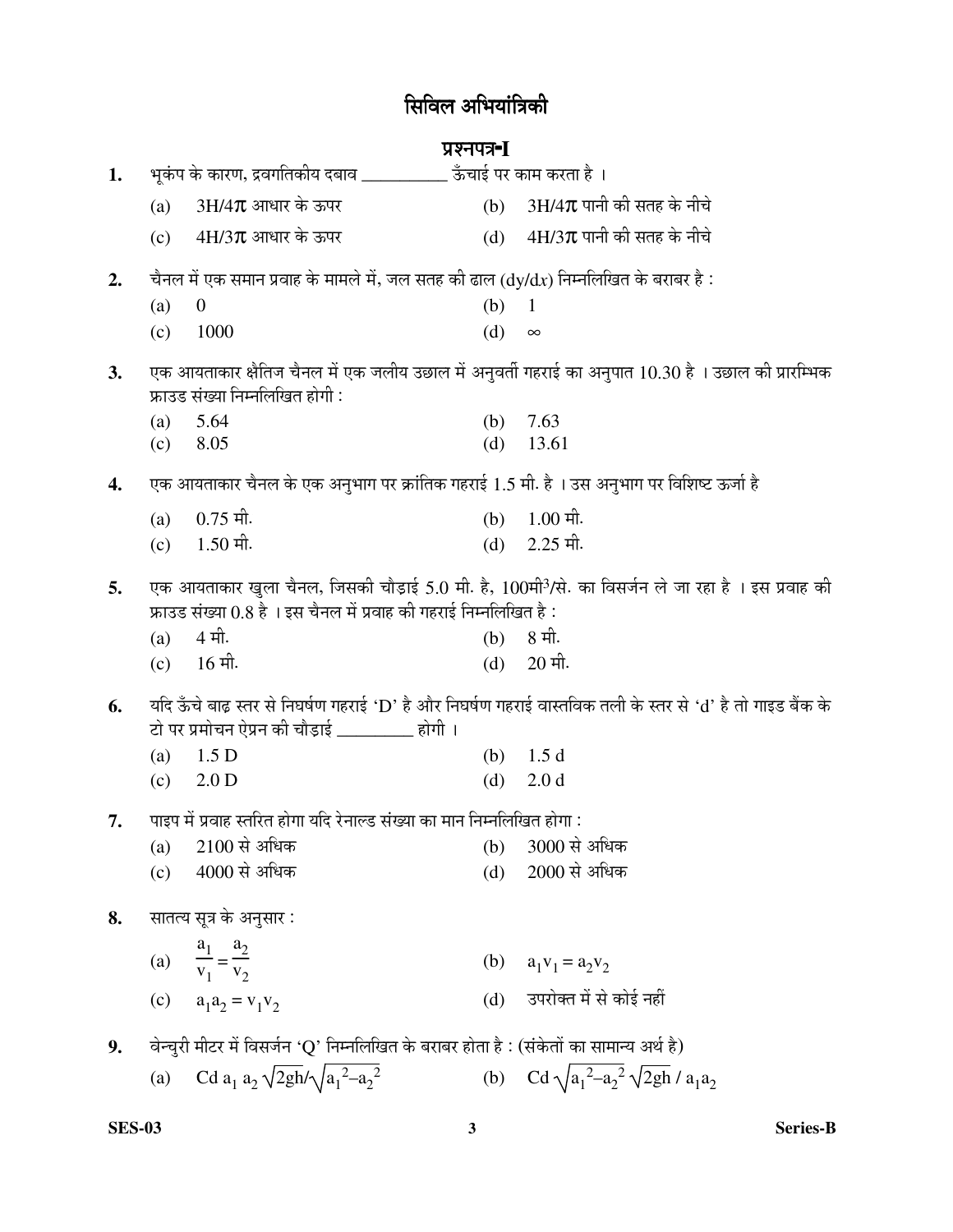|            | (c)                                                   | $Cd(a_1-a_2)\sqrt{2gh/(a_1+a_2)}$                                                                      |     | (d) Cd $\sqrt{a_1 a_2} \sqrt{2gh}/(a_1 + a_2)$                                                                    |  |  |
|------------|-------------------------------------------------------|--------------------------------------------------------------------------------------------------------|-----|-------------------------------------------------------------------------------------------------------------------|--|--|
| <b>10.</b> | The concept of boundary layer was first introduced by |                                                                                                        |     |                                                                                                                   |  |  |
|            | (a)                                                   | Prandtl                                                                                                | (b) | Newton                                                                                                            |  |  |
|            | (c)                                                   | Reynold                                                                                                | (d) | Kutter                                                                                                            |  |  |
| 11.        |                                                       | For open channels, Manning's formula with usual notations is                                           |     |                                                                                                                   |  |  |
|            |                                                       | (a) $V = \frac{1}{N} R^{1/3} S^{1/2}$                                                                  |     | (b) $V = \frac{1}{N} R^{2/3} S^{1/2}$                                                                             |  |  |
|            |                                                       | (c) $V = \frac{1}{N} R^{2/3} S^{1/3}$                                                                  | (d) | None of the above                                                                                                 |  |  |
| 12.        |                                                       | The major resisting force in a gravity dam is                                                          |     |                                                                                                                   |  |  |
|            | (a)                                                   | water pressure                                                                                         | (b) | wave pressure                                                                                                     |  |  |
|            | (c)                                                   | self weight of dam                                                                                     | (d) | uplift pressure                                                                                                   |  |  |
| 13.        |                                                       | There will be no tension in dam if the resultant passes through the                                    |     |                                                                                                                   |  |  |
|            | (a)                                                   | last third of the base                                                                                 | (b) | middle third of the base                                                                                          |  |  |
|            | (c)                                                   | middle two third of the base                                                                           | (d) | none of the above                                                                                                 |  |  |
| 14.        |                                                       |                                                                                                        |     | The relation between duty 'D' in hect/m <sup>3</sup> /sec, delta ' $\Delta$ ' in m and base period 'B' in days is |  |  |
|            | (a)                                                   | $\Delta = 8.64$ D/B                                                                                    |     | (b) $B = 8.64 \Delta/D$                                                                                           |  |  |
|            | (c)                                                   | $D = 8.64 \Delta/B$                                                                                    |     | (d) $\Delta = 8.64$ B/D                                                                                           |  |  |
| 15.        | factor)                                               |                                                                                                        |     | According to Lacey, the scour depth is given by : $(Q - discharge)$ in m <sup>3</sup> /sec and <i>f</i> -Lacey's  |  |  |
|            |                                                       | (a) $0.47 \left( Q/f \right) / 2$                                                                      |     | (b) $0.47 \, (Q/f)^{1/3}$                                                                                         |  |  |
|            |                                                       | (c) 0.47 $(Q/f)^{1/4}$                                                                                 |     | (d) $0.47 \, (Q/f)^{1/5}$                                                                                         |  |  |
| 16.        |                                                       | Lacey's regime velocity is proportional to:<br>Where, $R - Hy$ draulic mean radius in m<br>$S - slope$ |     |                                                                                                                   |  |  |
|            |                                                       | (a) $R^{1/2} S^{3/4}$                                                                                  |     | (b) $R^{3/4} S^{1/2}$                                                                                             |  |  |
|            | (c)                                                   | $R^{3/4} S^{1/3}$                                                                                      | (d) | $R^{2/3} S^{1/2}$                                                                                                 |  |  |
| 17.        |                                                       | To form still water pocket in front of canal head, following is constructed :                          |     |                                                                                                                   |  |  |
|            | (a)                                                   | Fish Ladder                                                                                            | (b) | Divide wall                                                                                                       |  |  |
|            | (c)                                                   | Dam                                                                                                    | (d) | None of the above                                                                                                 |  |  |
| 18.        |                                                       | When an irrigation canal passes over a river, the structure constructed is called                      |     |                                                                                                                   |  |  |
|            | (a)                                                   | cross drainage                                                                                         | (b) | Aqueduct                                                                                                          |  |  |
|            | (c)                                                   | Super passage                                                                                          | (d) | Level crossing                                                                                                    |  |  |
| 19.        |                                                       | Garret diagram, for the design of irrigation channels, is based on                                     |     |                                                                                                                   |  |  |
|            | (a)                                                   | Kennedy's Theory                                                                                       | (b) | Lacey's theory                                                                                                    |  |  |
|            | (c)                                                   | Kutter's formula                                                                                       | (d) | Manning's formula                                                                                                 |  |  |
| 20.        |                                                       | For an open channel, Chezy's formula is (symbol's have their usual meanings)                           |     |                                                                                                                   |  |  |
|            |                                                       |                                                                                                        |     |                                                                                                                   |  |  |

(a)  $V = \sqrt{CRS}$  (b)  $V = C \sqrt{RS}$ 

**Series-B 4 SES-03**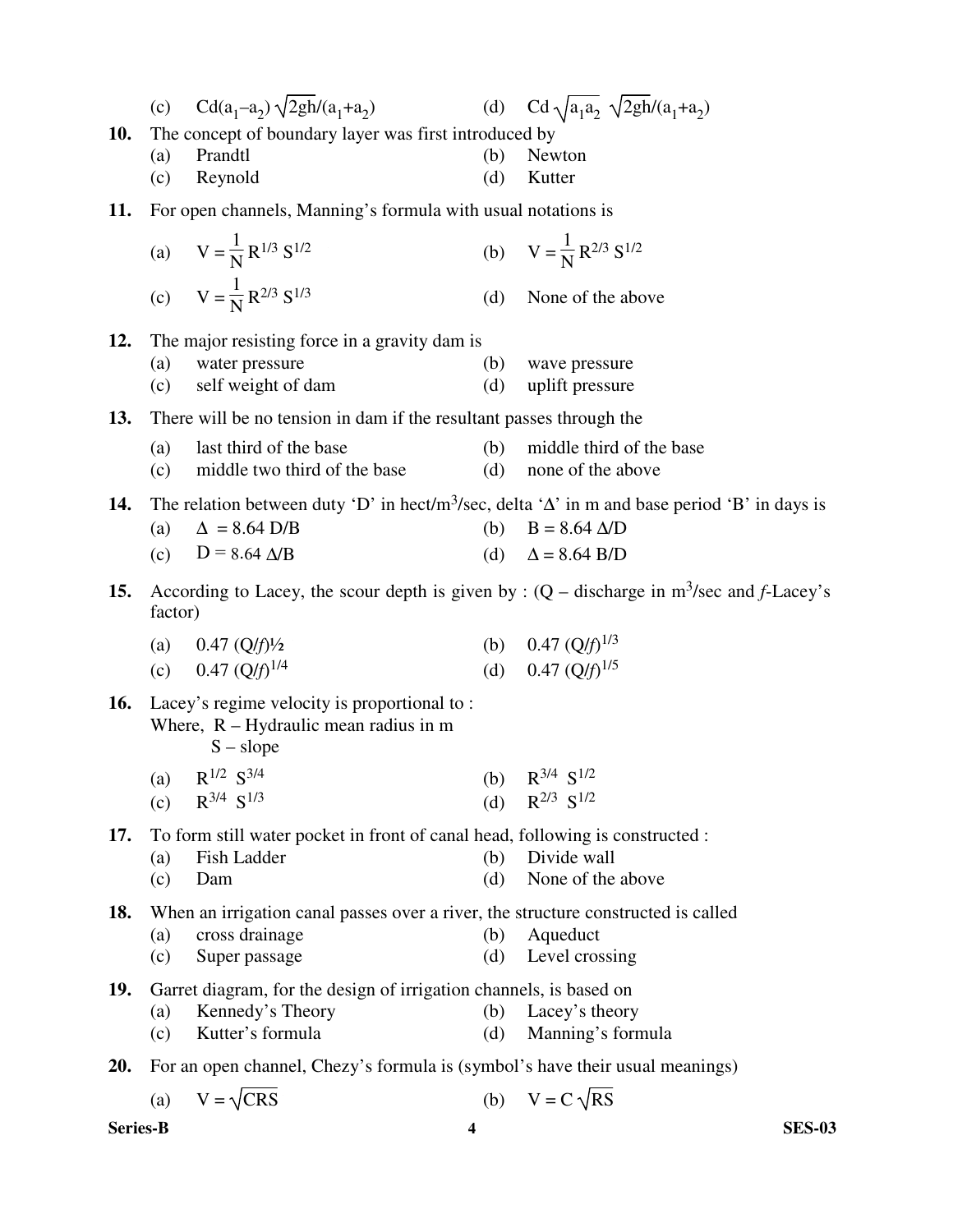| 10. | (c)        | $V = CRS$<br>सीमांत परत का सिद्धान्त सर्वप्रथम निम्नलिखित द्वारा प्रस्तुत किया गया :                                  | (d)        | $V = C/\sqrt{RS}$                     |
|-----|------------|-----------------------------------------------------------------------------------------------------------------------|------------|---------------------------------------|
|     | (a)        | प्रान्डल                                                                                                              |            | (b) न्यूटन                            |
|     |            | (c) रेनाल्ड                                                                                                           | (d)        | कटर                                   |
| 11. |            | खुली चैनल के लिए मैनिंग का सूत्र सामान्य संकेतों में निम्नलिखित है :                                                  |            |                                       |
|     |            | (a) $V = \frac{1}{N} R^{1/3} S^{1/2}$                                                                                 |            | (b) $V = \frac{1}{N} R^{2/3} S^{1/2}$ |
|     |            | (c) $V = \frac{1}{N} R^{2/3} S^{1/3}$                                                                                 |            | (d) उपरोक्त में से कोई नहीं           |
| 12. |            | गुरुत्वीय बाँध के लिए प्रमुख प्रतिरोधक बल निम्नलिखित होता है :                                                        |            |                                       |
|     | (a)        | जल दाब                                                                                                                |            | (b) तरंग दाब                          |
|     |            | (c) बाँध के स्वयं का भार                                                                                              |            | (d) उत्थापक दाब                       |
| 13. |            | किसी बाँध में तनन उत्पन्न नहीं होगा यदि परिणामी बल आधार से निम्नानुसार गुजरता है:                                     |            |                                       |
|     |            | (a) आधार का अन्तिम तिहाई                                                                                              |            | (b) आधार का मध्य तिहाई                |
|     |            | (c) आधार का मध्य दो तिहाई                                                                                             |            | (d) उपरोक्त में से कोई नहीं           |
| 14. |            | उच्चूटी 'D' (हेक्टेयर/मी <sup>3</sup> /से.), डेल्टा 'Δ' (मी) तथा आधार काल 'B' (दिनों में) में निम्नलिखित सम्बन्ध है : |            |                                       |
|     |            | (a) $\Delta = 8.64 \text{ D/B}$                                                                                       |            | (b) $B = 8.64 \Delta/D$               |
|     |            | (c) $D = 8.64 \Delta/B$                                                                                               |            | (d) $\Delta = 8.64$ B/D               |
| 15. |            | लेसी के अनुसार अभिमार्जन गहराई निम्नलिखित होती है : (Q - विसर्जन मी. <sup>3</sup> /से. में तथा f-लेसी गुणांक)         |            |                                       |
|     |            | (a) $0.47 \left(Q/f\right)/2$                                                                                         |            | (b) 0.47 $(Q/f)^{1/3}$                |
|     |            | (c) 0.47 $(Q/f)^{1/4}$                                                                                                |            | (d) 0.47 $(Q/f)^{1/5}$                |
| 16. |            | लेसी का रिजीम वेग निम्नलिखित के समानुपाती होता है :<br>R - जलीय माध्य त्रिज्या मी में                                 |            |                                       |
|     | S - ढाल    |                                                                                                                       |            |                                       |
|     |            | (a) $R^{1/2} S^{3/4}$                                                                                                 |            | (b) $R^{3/4} S^{1/2}$                 |
|     |            | (c) $R^{3/4} S^{1/3}$                                                                                                 |            | (d) $R^{2/3} S^{1/2}$                 |
| 17. |            | कैनाल हेड के सामने शान्त जलकुंड बनाने के लिए निम्नलिखित का निर्माण किया जाता है ।                                     |            |                                       |
|     | (a)        | मछली सीढ़ी                                                                                                            | (b)        | विभाजक दीवार                          |
|     | (c)        | बाँध                                                                                                                  |            | (d) उपरोक्त में से कोई नहीं           |
| 18. |            | : जब सिंचाई नहर किसी नदी के ऊपर से गुजरती है तो क्रॉसिंग पर निर्मित संरचना निम्नलिखित होती है                         |            |                                       |
|     | (a)<br>(c) | क्रॉस अपवाहिका<br>उपरिमार्ग                                                                                           | (b)<br>(d) | जलवाही सेत्<br>समपार                  |
| 19. |            | गैरेट का ग्राफ, सिंचाई नहर के अभिकल्पन के लिए, निम्नलिखित सिद्धान्त पर आधारित है :                                    |            |                                       |
|     | (a)        | कैनेडी का सिद्धान्त                                                                                                   | (b)        | लेसी का सिद्धान्त                     |
|     |            | (c) कटर का सूत्र                                                                                                      | (d)        | मैनिंग का सूत्र                       |
| 20. |            | एक खुली वाहिका के लिए चेजी का सूत्र है :<br>(संकेतों का सामान्य अर्थ है)                                              |            |                                       |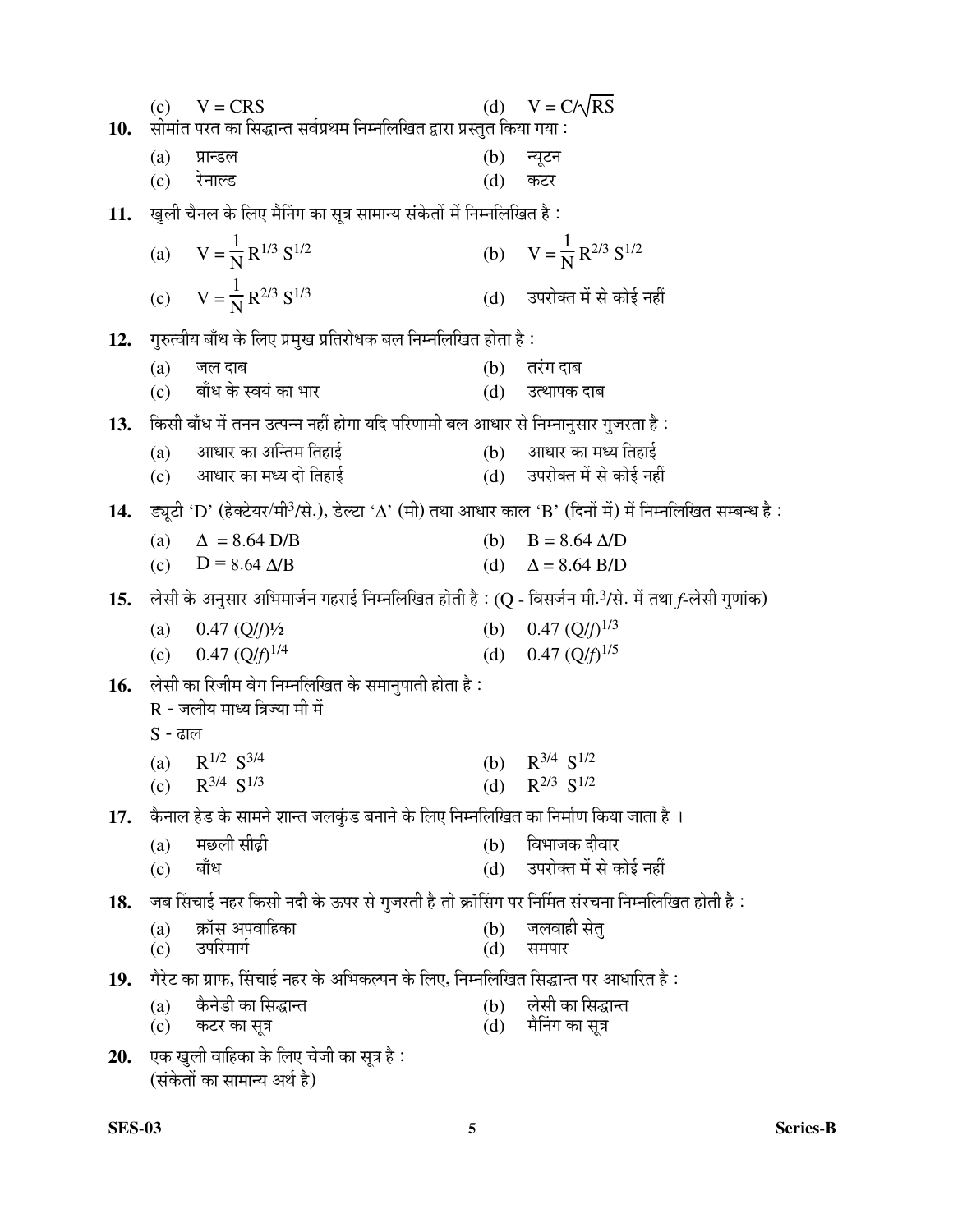| $V = \sqrt{CRS}$ |  | (b) $V = C \sqrt{RS}$ |
|------------------|--|-----------------------|
|------------------|--|-----------------------|

(c)  $V = CRS$  (d)  $V = C/\sqrt{RS}$ 

- 
- **21.** According to Khosla's theory, which one of the following is correct ?
	- (a) The critical hydraulic gradient for alluvial soil is nearly equal to 2.0
	- (b) The undermining of floor starts from intermediate point
	- (c) Both (a)  $\&$  (b)
	- (d) None of the above
- **22.** Specific capacity of an open well is higher for which of the following soil type ?
	- (a) Clay (b) Fine sand
	- (c) Coarse sand (d) Rock
- **23.** Discharge 'Q' over an ogee spillway is given by (where symbols have their usual meanings)

(a) 
$$
Q = CLH
$$
 (b)  $Q = CLH^{3/2}$ 

(c) 
$$
Q = CL^{3/2}H
$$
 (d)  $Q = C\sqrt{LH}$ 

**24.** Energy loss in a hydraulic jump in a rectangular channel is given by : (symbols have their usual meanings)

(a) 
$$
\Delta E = \frac{(y_2 - y_1)^3}{4y_1y_2}
$$
 (b)  $\Delta E = \frac{(v_1 - v_2)^3}{2g\sqrt{v_1 + v_2}}$   
(c) Both (a) & (b)  $\Delta E = \frac{(v_1 - v_2)^3}{2g\sqrt{v_1 + v_2}}$ 

- **25.** Due to rise in temperature, the viscosity and unit weight of the percolating fluid are reduced to 70% and 90% respectively. Other things being constant, the change in the coefficient of permeability will be
- (a)  $20\%$  (b)  $28.6\%$ (c)  $63.0\%$  (d)  $77.8\%$
- **26.** For laminar flow in a pipe carrying a given discharge, the height of surface roughness is
	- doubled. In such a case the Darcy-Weisback friction factor will
	- (a) remain unchanged (b) be halved (c) be doubled (d) increase four hold
	-
- **27.** Which one of the following pressure units represents the least pressure ?
	- (a) Millibar (b) mm of Mercury
	- $(c)$  N/mm<sup>2</sup> (d)  $\text{kgf/cm}^2$
- **28.** The correct sequence in the direction of the flow of water for installation of Hydropower plant is<br>(a)  $\overline{R}$ 
	- Reservoir, surge tank, turbine, penstock
	- (b) Reservoir, penstock, surge tank, turbine<br>(c) Reservoir, penstock, turbine, surge tank
	- Reservoir, penstock, turbine, surge tank
	- (d) Reservoir, surge tank, penstock, turbine
- **29.** The yield of well depends upon<br>(a) permeability of soil
	- (a) permeability of soil (b) area of aquifer opening into the well (c) actual flow velocity (d) All the above
	- actual flow velocity
- **30.** A homogeneous earthen dam is 24 m high and has a free board of 4 m. the flow net drawn for the dam indicated the number of potential drops as 12 and the number of flow channels as 3. The coefficient of permeability of the dam is  $3 \times 10^{-6}$  m/s. The discharge per m length of the dam will be

**Series-B 6 SES-03**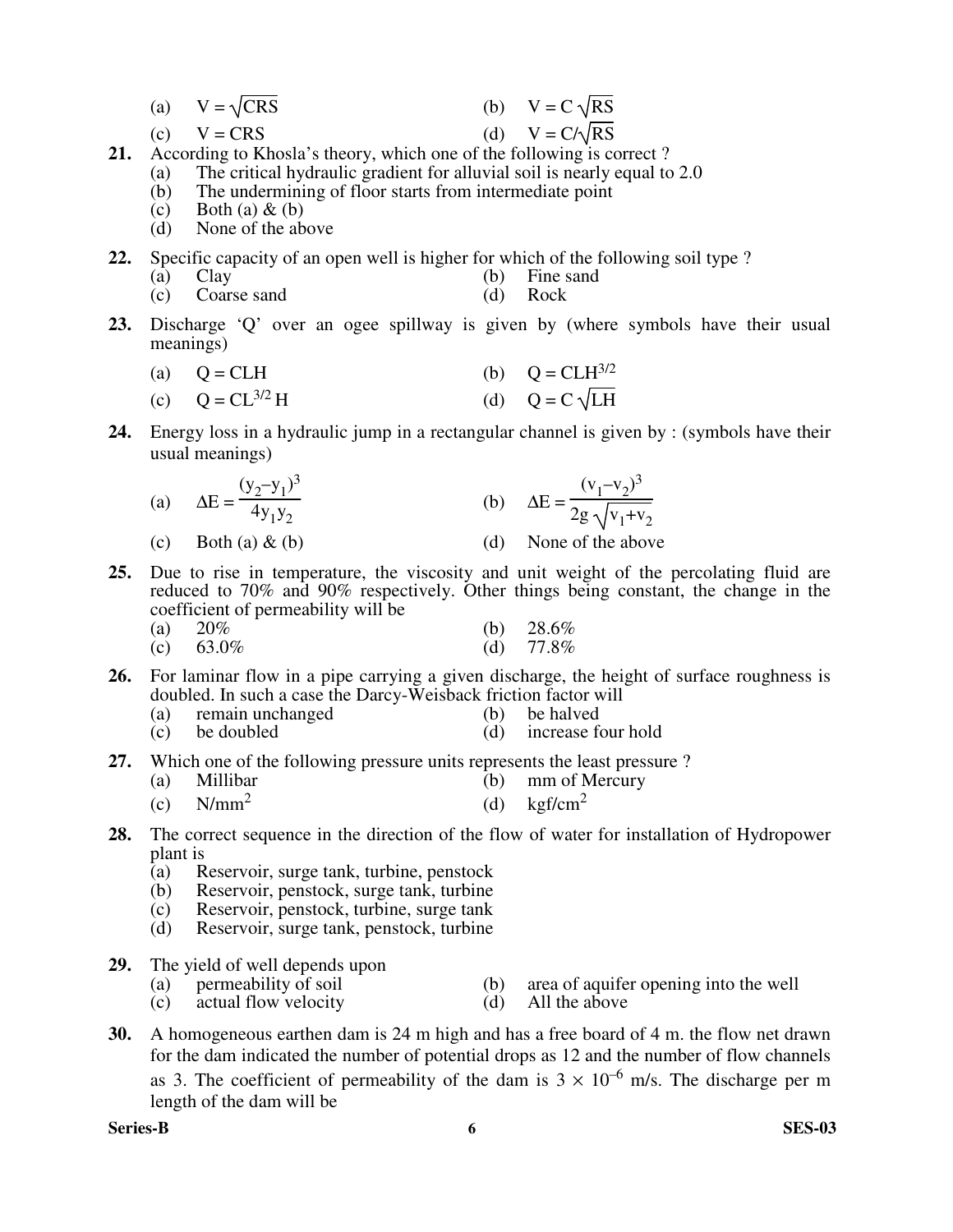- (a)  $1.8 \times 10^{-5}$  cumec/s/m (b)  $2.4 \times 10^{-4}$  cumec/s/m
- $2.88 \times 10^{-4}$  cumec/s/m (d)  $1.5 \times 10^{-5}$  cumec/s/m  $(c)$
- खोसला के सिद्धान्त के अनुसार निम्नलिखित में से कौन सा सत्य है ?  $21.$ 
	- जलोढ़ मृदाओं के लिए क्रांतिक जलीय प्रवणता लगभग 2.0 होती है ।  $(a)$
	- फ़र्श का तलोच्छेदन मध्यवर्ती बिन्दु से प्रारम्भ होता है ।  $(b)$
	- (a) और (b) दोनों  $(c)$
	- (d) उपरोक्त में से कोई नहीं
- 22. एक खुले कुएँ की विशिष्ट क्षमता निम्नलिखित में से किस प्रकार की मृदा प्रकार के लिए अधिक होती है ?
	- मृतिका बारीक बालू  $(a)$  $(b)$
	- मोटी बालू  $(c)$  $(d)$ पत्थर
- ओगी अधिप्लव मार्ग के ऊपर विसर्जन 'Q' का मान निम्नलिखित से दिया जाता है : 23. (जहाँ संकेतों का सामान्य अर्थ है)
	- $Q = CLH$ (b)  $Q = CLH^{3/2}$  $(a)$
	- (c)  $Q = CL^{3/2} H$ (d)  $Q = C \sqrt{LH}$
- 24. एक आयताकार वाहिका में जलीय उछाल में ऊर्जा की हानि निम्नलिखित से दी जाती है : (संकेतों के सामान्य अर्थ हैं)
	- $\Delta E = \frac{(y_2 y_1)^3}{4y_1y_2}$ (b)  $\Delta E = \frac{(v_1 - v_2)^3}{2g \sqrt{v_1 + v_2}}$  $(a)$ (d) उपरोक्त में से कोई नहीं (c)  $(a)$  और  $(b)$  दोनों
- 25. तापक्रम बढ़ने से, रिसते तरल की श्यानता तथा एकक भार 70% तथा 90% क्रमशः कम हो गया । अन्य चीजें स्थिर हों तो पारगम्यता गुणांक में निम्नलिखित परिवर्तन होगा :
	- 20%  $(a)$ (b)  $28.6\%$
	- $(c)$ 63.0% (d)  $77.8\%$
- एक पाइप में पटलीय बहाव है जो कि एक निश्चित विसर्जन कर रहा है । यदि पृष्ठ रुक्षता की ऊँचाई दो गुनी कर दी 26. जाय तो डार्सी वेशबैक घर्षण गणांक :
	- नहीं बदलेगा  $(b)$  आधा हो जाएगा  $(a)$
	- दो गुना हो जाएगा (d) चार गुना हो जाएगा  $(c)$
- निम्नलिखित में से कौन सी दबाव इकाई न्यूनतम दबाव का प्रतिनिधित्व करती है  $\,$ 27.
	- मिलीबार (b) मि.मी. पारे का  $(a)$
	- (d) किग्रा भार/सेमी $^2$ न्युटन/मिमी $^2$  $(c)$

किसी जल विद्युत संयन्त्र के लिए जल प्रवाह की दिशा का सही स्थिति अनुक्रम है : 28.

- जलाशय, सर्ज टैंक, टरबाइन, पेन स्टाक (b) जलाशय, पेनस्टाक, सर्ज टैंक, टरबाइन  $(a)$
- जलाशय, पेनस्टाक, टरबाइन, सर्ज टैंक (d) जलाशय, सर्ज टैंक, पेनस्टाक, टरबाइन  $(c)$
- 29. कुएँ की लब्धि निर्भर होती है ।

- (b) जलभृत प्रवेश मार्ग का क्षेत्रफल कुएँ में खुलने वाला ऊपर के सभी
- वास्तविक प्रवाह वेग  $(c)$

मृदा की पारगम्यता पर

 $(a)$ 

 $(d)$ 

- 
-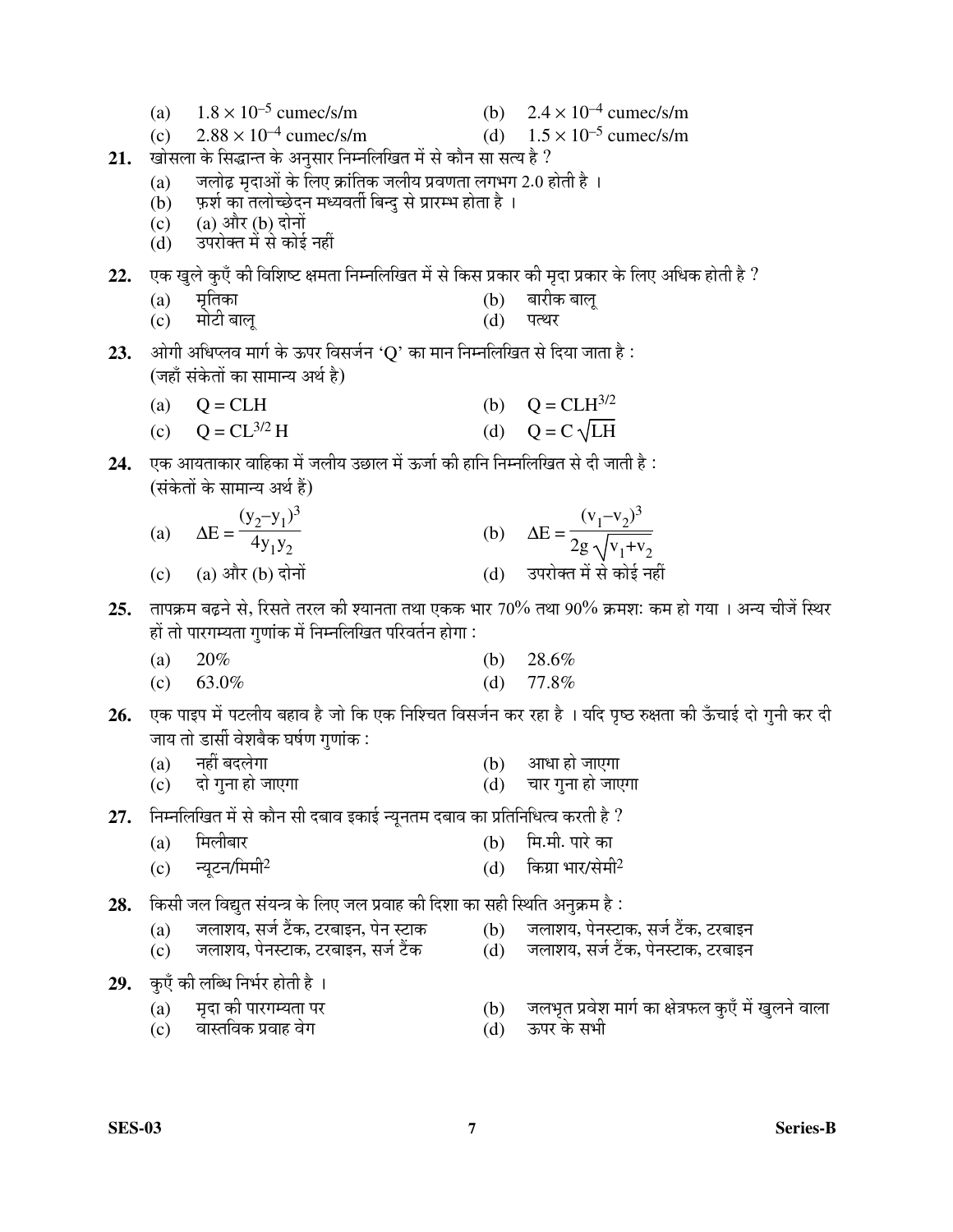- $30.$  एक समान मिट्टी के बाँध की ऊँचाई 24 मी. है और फ्री बोर्ड 4 मी. है । बाँध के लिए बनाये फ्लोनेट में 12 विभवपात लाइन हैं और 3 फ्लो चैनल हैं । बाँध का पारगम्यता गणांक 3  $\times$   $10^{-6}$  मी./से. है । बाँध की एक मीटर लम्बाई में से <u>विसर्जन निम्नलिखित होगा :</u>
	- (a)  $1.8 \times 10^{-5}$  मी<sup>3</sup>/से./मी. /से./मी. (b)  $2.4 \times 10^{-4}$  मी<sup>3</sup>/से./मी.
	- (c)  $2.88 \times 10^{-4}$  मी<sup>3</sup>/से./मी. /से./मी. (d)  $1.5 \times 10^{-5}$  मी<sup>3</sup>/से./मी.
- **31.** The ratio of the rate of change of discharge in an irrigation outlet to the rate of change of discharge of the distributory is known as
	- (a) Sensitivity (b) Modular ratio<br>
	(c) Flexibility (d) Setting
	- (c) Flexibility (d) Setting
- **32.** At a certain point in the floor of the weir, the uplift pressure head due to seepage is 3.75 m. If the relative density of the concrete is 2.5, the minimum thickness of the floor required at this point to counter act the uplift pressure is
- (a) 3.75 m (b) 2.5 m
	- (c)  $1.5 \text{ m}$  (d)  $1.25 \text{ m}$
- **33.** The total number of possible GVF profiles in open channel are
- (a)  $12$  (b)  $11$ <br>(c) 9 (d)  $15$ (c) 9 (d) 15
- **34.** In the design of hydraulic structures in alluvial rivers, the equation used to calculate the normal depth of scour 'R' for a discharge intensity 'q' per m width is
	- (a)  $R = 4.75 \text{ q}^{1/2}$  (b)  $R = 1.35 \text{ (q/f)}^{2/3}$ (c)  $R = 1.35 (q^2/f)^{1/3}$  $(f)^{1/3}$  (d) R = 1.2 (q<sup>2</sup>/g)<sup>1/3</sup>
- **35.** A cross drainage work is termed as a canal syphon if it carries the canal
	- (a) below the drainage and the canal FSL is more than the bed level of the drain (b) above the drainage and the drainage HFL is above the bed level of the canal
	- above the drainage and the drainage HFL is above the bed level of the canal
	- (c) below the drainage and the canal FSL is below the bed level of the drain
	- (d) above the drainage and the drainage HFL is below the bed level of the canal
- **36.** The characteristic feature of a barrage is
	- (a) the provision of a raised crest across the river for flow regulation
	- (b) the provision of a series of gates across the river for flow regulation
	- (c) the creation of storage reservoir on the u/s side
	- (d) none of the above
- **37.** Provision of a filter and a rock toe in an earthen dam is done to
	- (a) prevent the piping action in the dam section
	- (b) collection and drain out the seepage water out of dam
	- (c) reduce the quantity of seepage
	- (d) none of the above
- **38.** The discharge per unit draw down at a well is known as (a) specific yield (b) specific
	- (a) specific yield (b) specific capacity
	- (c) safe yield (d) specific storage
- **39.** At the foot of a spillway, the jump rating curve is below the tail water curve at low flows and above it at high flows. The suitable type of energy dissipater for this situation is
	- (a) a sky-jump bucket (b) a horizontal apron
	- (c) a sloping apron (d) a stilling pool
- **40.** The cut-off in the earthen dams and the rockfill dams is provided to
	- (a) reduce the loss of stored water through seepage
- **Series-B 8 SES-03**
- 
- 
- 
-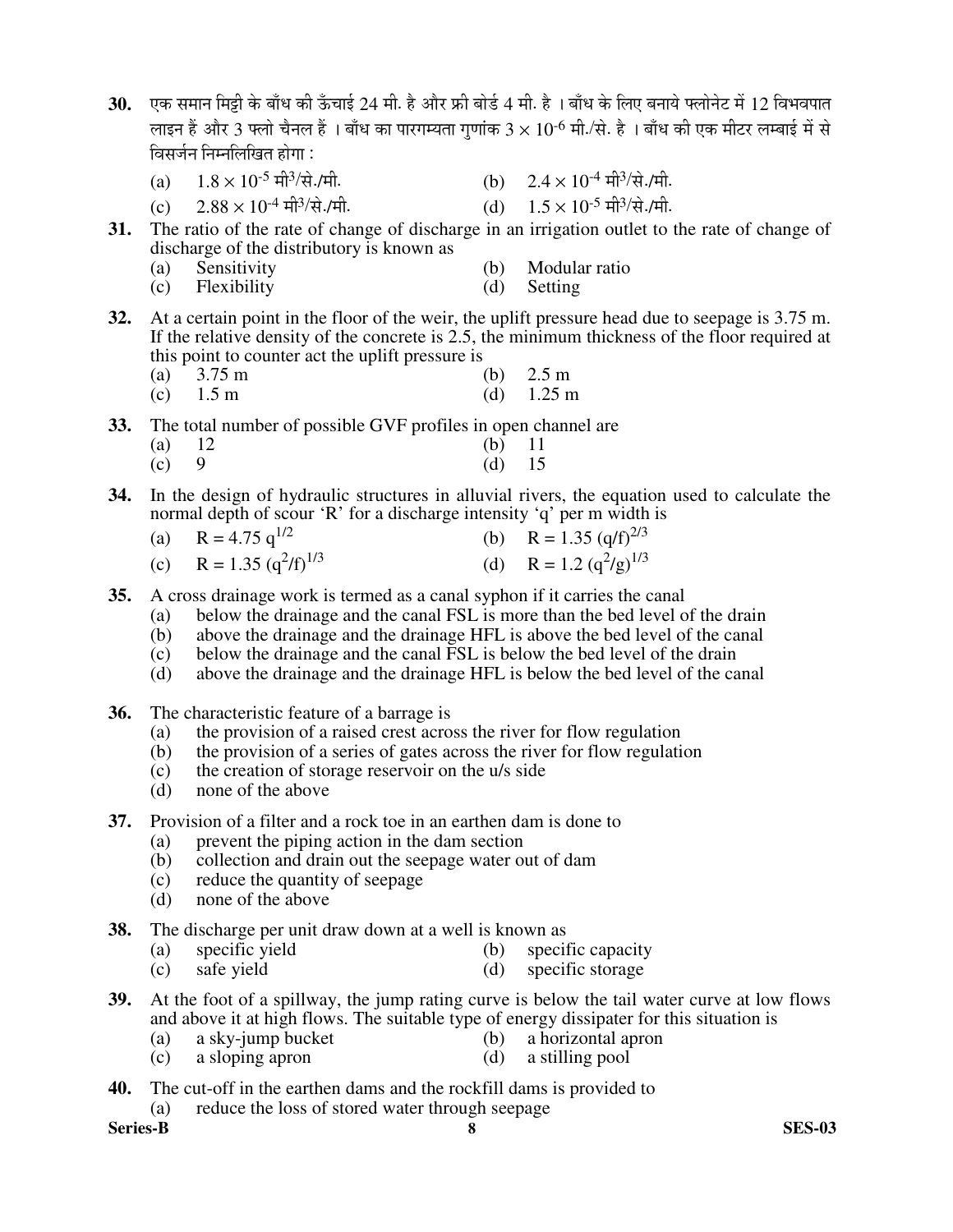- (b) prevent sub-surface erosion by piping action
- (c) increase the efficiency of grouting operation
- (d) reduce the uplift pressure in the base of the dam
- **41.** The adjustable proportional module is a
	- (a) Modular outlet (b) Semi-modular outlet
	- (c) Non-modular outlet (d) Open flume outlet
- 31. ऐक सिंचाई मोगा में विसर्जन के बदलाव होने की दर और वितरिका में बहाव के बदलाव की दर के अनुपात को कहते हैं :
	- (a) संवेदनशीलता (b) मोड्लर अनुपात
- $(c)$  नम्यता  $(d)$  ख्यापन
- 32. एक वीयर के फ़र्श पर एक जगह उत्थान दाब शीर्ष 3.75 मी. है । यदि कांक्रीट का आपेक्षिक घनत्व 2.5 हो तो फ़र्श की कम से कम कितनी मोटाई हो ताकि फ़र्श उत्थान दाब से बचा रहे  $\it ?$
- (a)  $3.75 \text{ H}$ . (b)  $2.5 \text{ H}$ .
	- (c)  $1.5 \text{ H}$ . (d)  $1.25 \text{ H}$ .
- 33. एक खले चैनल में ज़्यादा से ज़्यादा संभावित GVF प्रोफ़ाइल कितनी होगी ?
- (a)  $12$  (b)  $11$
- (c) 9 (d) 15
- 34. जलोढ नदियों में जलीय संरचनाओं के अभिकल्पन में प्रसामान्य निघर्षण गहराई 'R' विसर्जन तीव्रता 'g' प्रति मीटर चौड़ाई पर निम्नलिखित है:
- (a)  $R = 4.75 \frac{q}{2}$  (b)  $R = 1.35 \frac{q}{f}^{2/3}$
- (c)  $R = 1.35 (q^2/f)$ 1/3 (d)  $R = 1.2 (q^2/g)^{1/3}$
- **35.** एक पार अपवाह कार्य को नहर सायफन कहते हैं यदि नहर
	- (a)  $\;$  अपवाहिका के नीचे हो और नहर का पूर्ण पूर्ति स्तर अपवाहिका की तली के स्तर से ऊपर हो ।
	- $\dot{\mathbf{b}}$ ) अपवाहिका के ऊपर हो और अपवाहिका का उच्च जल स्तर नहर की तली के स्तर से ऊपर हो ।
	- $\rm \widetilde{(c)}$  छापवाहिका के नीचे हो और नहर का पूर्ण पूर्ति स्तर अपवाहिका की तली के स्तर से नीचे हो ।
	- $\dot{\mathbf{d}}$ )  $\,$  अपवाहिका से ऊपर हो और अपवाहिका का उच्च जल स्तर नहर की तली के स्तर से नीचे हो ।
- 36. एक बैराज का विशिष्ट लक्षण निम्नलिखित है :
	- $(a)$   $\,$  नदी के ऊपर एक शीर्ष दीवार बनाकर बहाव को नियंत्रित करना ।
	- $\widetilde{a}$  $\widetilde{b}$ ) विंदी के ऊपर गेटों की शृंखला बनाकर बहाव को नियंत्रित करना ।
	- $\dot{\mathbf{c}}$ )  $\qquad$  नदी की ऊपर वाली रीच में एक संचयन जलाशय बनाना ।
	- $(d)$   $\bar{d}$  उपरोक्त में से कोई भी नहीं
- 37. एक मृदा बाँध में फिल्टर और शैल टो किसलिए लगाए जाते हैं ?
	- $(a)$  बाँध में क्षरण क्रिया को रोकने के लिए
	- (b) बाँध में से निस्यंदन वाले पानी को इकट्ठा करने और बाहर निकालने के लिए
	- $\overline{c}$ )  $\overline{c}$  निस्यंदन की मात्रा को कम करने के लिए
	- $\dot{a}$ )  $\dot{a}$  उपरोक्त में से कोई नहीं
- 38. एक कएँ से विसर्जन एकांक जलावतन को क्या कहते हैं ?
	- (a) विशिष्ट लब्धि (b) विशिष्ट क्षमता<br>(c) सरक्षित लब्धि (d) विशिष्ट संचय
	- (c) ÃÖã¸ü×õÖŸÖ »Öײ¬Ö (d) ×¾Ö׿Ö™ü ÃÖÓ"ÖµÖ
- 39. एक अधिप्लव मार्ग के नीचे जंप की संनिर्धारण वक्र पुच्छ जल की संनिर्धारण वक्र से कम विसर्जन के लिए नीचे है और ज्यादा विसर्जन के लिए ऊपर है । यहाँ पर किस प्रकार का ऊर्जा अधिक्षमक ठीक रहेगा ?
	- (a) ÃÛúÖ‡Ô-•ÖÓ¯Ö ²ÖÛêú™ü (b) õÖî×ŸÖ•Ö ‹ê¯Ö¸ü®Ö
	- (c) œüÖ»Ö ‹ê¯Ö¸ü®Ö (d) ×ãָüßÛú¸üÞÖ ÛãÓú›ü
- **40.** पदा तथा शैलीय बाँधों में अंतक निम्नलिखित के लिए लगाते हैं :
	- (a)  $\;$  बाँध में संचित जल को निस्यंद द्वारा हानि को कम करने के लिए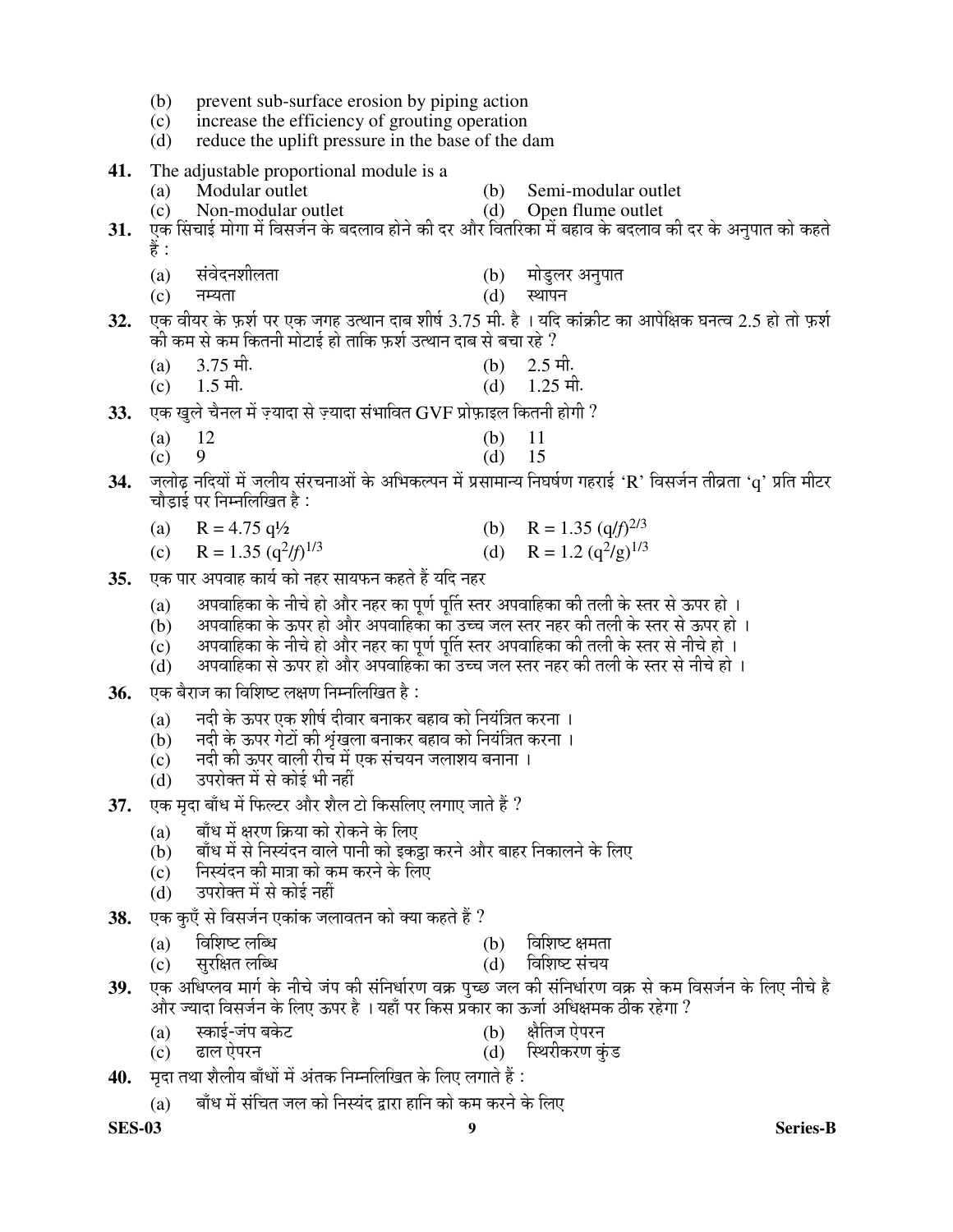- (b) क्षरण क्रिया के कारण अधरतलीय अपरदन को रोकने के लिए
- $\overline{c}$ े भरण संक्रिया की क्षमता को बढाने के लिए
- $(d)$  वाँध के आधार पर उत्थान दाब कम करने के लिए
- **41.** एक समयोज्य समानुपातिक माड्यूल निम्नलिखित है :
	- (a) ¯ÖÏןֺþ¯ÖÛú ´ÖÖêÝÖÖü (b) †¬ÖÔ-¯ÖÏןֺþ¯ÖÛú ´ÖÖêÝÖÖ
	- (c) †¯ÖÏןֺþ¯ÖÛú ´ÖÖêÝÖÖ (d) †Öê¯Öê®Ö °»Öæ´Ö ´ÖÖêÝÖÖ
- -
- **42.** During the formation of hydraulic jump
	- (a) the specific energy and specific force remains constant
	- (b) the specific energy increases and specific force decreases (c) the specific energy decreases and specific force increases
	- the specific energy decreases and specific force increases
	- (d) the specific energy decreases and specific force remains constant
- **43.** In a gravity dam, the factor of safety required for overturning of dam should be at least
- (a)  $1.0$  (b)  $2.0$ 
	- (c)  $4.0$  (d)  $1.5$

**44.** Structure which is built to divert the river water to canal is called as

- (a) headworks (b) weir
- (c) dam (d) marginal bund

**45.** In a flow of fluid through pipes, the hydraulic gradient line is always placed

- (a) above the total energy line (b) below the axis of the pipe
- (c) sloping in nature along with flow (d) below the total energy line
- **46.** The relationship between Manning's coefficient 'n' and Chezy's coefficient 'C' is given by (where R is hydraulic mean depth)

| (a) $C = R^{2/3}/n$ | (b) $C = R^{1/6}/n$ |
|---------------------|---------------------|
| (c) $C = R^{1/3}/n$ | (d) $C = R^{1/4}/n$ |

**47.** At Vena contracta, the area of the waterjet is minimum and the velocity of emerging water is

- (a) minimum (b) average
- (c) maximum (d) zero
- **48.** If a pipe of dia. 30 cm running full with water with velocity 100 m/sec is changed by a pipe of dia. 15 cm, then the velocity of water flowing through the pipe will be
	- (a)  $50 \text{ m/sec}$  (b)  $25 \text{ m/sec}$
	- (c)  $200 \text{ m/sec}$  (d)  $400 \text{ m/sec}$
- **49.** In Lacey's silt theory, the relation is developed in between
	- (a) discharge and pressure
	- (b) velocity, discharge, silt factor and flow velocity
	- (c) bottom slope, discharge and scour depth
	- (d) all the above are correct
- **50.** For ware action in dams, the maximum height of the free board is generally taken as : (Where  $h_w$  is the height of wave)
	- (a)  $0.5 h_w$ (b)  $0.75 h_w$
	- (c)  $1.25 h_w$ (d)  $1.50 h_w$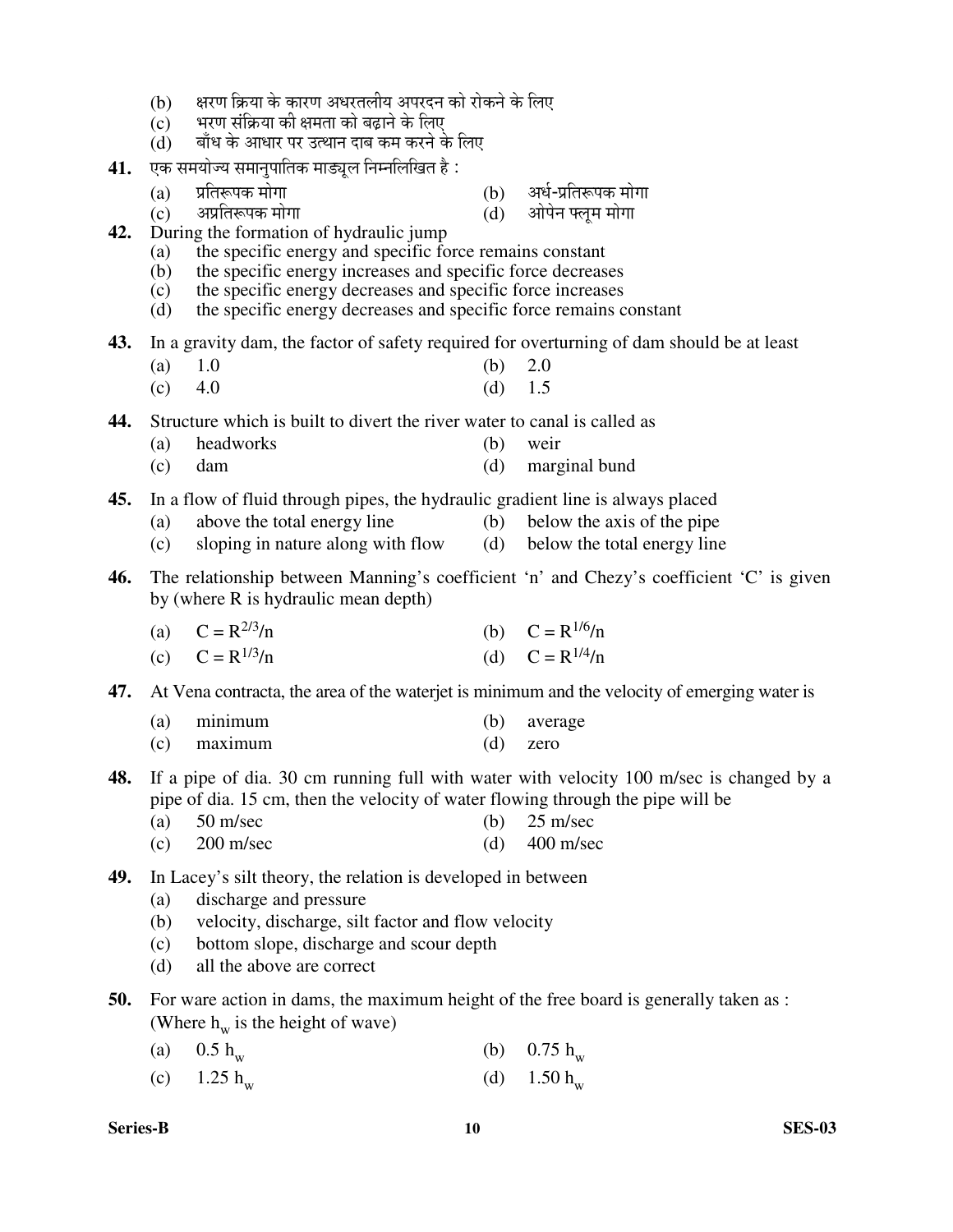| 51. | The changes that take place during the process of consolidation of a saturated clay would<br>include |                                                                                                                     |     |                                                                                                                    |  |  |
|-----|------------------------------------------------------------------------------------------------------|---------------------------------------------------------------------------------------------------------------------|-----|--------------------------------------------------------------------------------------------------------------------|--|--|
|     | (a)<br>an increase in pore water pressure and an increase in effective pressure                      |                                                                                                                     |     |                                                                                                                    |  |  |
|     | an increase in pore water pressure and a decrease in effective pressure<br>(b)                       |                                                                                                                     |     |                                                                                                                    |  |  |
|     | (c)                                                                                                  | a decrease in pore water pressure and a decrease in effective pressure                                              |     |                                                                                                                    |  |  |
|     | (d)                                                                                                  | a decrease in pore water pressure and an increase in effective pressure                                             |     |                                                                                                                    |  |  |
| 42. |                                                                                                      | हाइड्रॉलिक जंप बनने के दौरान :                                                                                      |     |                                                                                                                    |  |  |
|     | (a)                                                                                                  | विशिष्ट ऊर्जा और विशिष्ट बल अपरिवर्तित रहेगा ।                                                                      |     |                                                                                                                    |  |  |
|     | (b)                                                                                                  | विशिष्ट ऊर्जा बढ़ेगी और विशिष्ट बल कम होगा।                                                                         |     |                                                                                                                    |  |  |
|     | (c)                                                                                                  | विशिष्ट ऊर्जा कम होगी और विशिष्ट बल बढ़ेगा ।                                                                        |     |                                                                                                                    |  |  |
|     | (d)                                                                                                  | विशिष्ट ऊर्जा कम होगी और विशिष्ट बल अपरिवर्तित रहेगा ।                                                              |     |                                                                                                                    |  |  |
| 43. |                                                                                                      |                                                                                                                     |     | : गुरुत्वीय बाँध को उलटने से सुरक्षित रखने के लिए, सुरक्षा गुणांक का मान निम्नलिखित से कम नहीं होना चाहिए          |  |  |
|     | (a)                                                                                                  | 1.0                                                                                                                 | (b) | 2.0                                                                                                                |  |  |
|     | (c)                                                                                                  | 4.0                                                                                                                 | (d) | 1.5                                                                                                                |  |  |
| 44. |                                                                                                      |                                                                                                                     |     | नदी पर बनाई गई संरचना, जिसका मुख्य उद्देश्य नदी से पानी नहरों में भेजना है, को __________ कहा जाता है ।            |  |  |
|     | (a)                                                                                                  | जल शीर्ष तन्त्र                                                                                                     | (b) | वीयर                                                                                                               |  |  |
|     | (c)                                                                                                  | बाँध                                                                                                                | (d) | उपांतक बंध                                                                                                         |  |  |
| 45. |                                                                                                      | पाइप लाइन में द्रविल ढाल रेखा सदैव निम्नलिखित होती है :                                                             |     |                                                                                                                    |  |  |
|     | (a)                                                                                                  | सकल ऊर्जा रेखा के ऊपर                                                                                               |     | (b) पाइप अक्ष के नीचे                                                                                              |  |  |
|     |                                                                                                      | (c) प्रवाह दिशा में ढालू                                                                                            |     | (d) सकल ऊर्जा रेखा के नीचे                                                                                         |  |  |
| 46. |                                                                                                      | मैनिंग के गुणांक 'n' और चेज़ी के गुणांक 'C' में निम्नलिखित में से कौन सा संबन्ध सही है ?<br>(R जलीय माध्य गहराई है) |     |                                                                                                                    |  |  |
|     |                                                                                                      | (a) $C = R^{2/3}/n$                                                                                                 |     | (b) $C = R^{1/6}/n$                                                                                                |  |  |
|     |                                                                                                      | (c) $C = R^{1/3}/n$                                                                                                 |     | (d) $C = R^{1/4}/n$                                                                                                |  |  |
| 47. |                                                                                                      |                                                                                                                     |     | ्चरम संकुचित धारा पर पानी के जेट के परिच्छेद का क्षेत्रफल न्यूनतम होता है तथा प्रवाह वेग ________ होता है ।        |  |  |
|     | (a)                                                                                                  | न्यूनतम                                                                                                             | (b) | औसत                                                                                                                |  |  |
|     | (c)                                                                                                  | अधिकतम                                                                                                              | (d) | शून्य                                                                                                              |  |  |
| 48. |                                                                                                      |                                                                                                                     |     | किसी 30 सेमी व्यास वाले पाइप में पानी का प्रवाह 100 मी./से. हो तो यदि इस पाइप का व्यास 15 से.मी. कर दिया           |  |  |
|     |                                                                                                      | जाय तो पाइप में प्रवाह वेग होगा :                                                                                   |     |                                                                                                                    |  |  |
|     | (a)                                                                                                  | 50 मी./से.                                                                                                          | (b) | $25 \pi$ , मी./से.                                                                                                 |  |  |
|     | (c)                                                                                                  | 200 मी./से.                                                                                                         | (d) | $400$ मी./से.                                                                                                      |  |  |
| 49. |                                                                                                      | लेसी ने अपने सिल्ट सिद्धान्त में निम्नलिखित में सम्बंध स्थापित किये :                                               |     |                                                                                                                    |  |  |
|     | (a)                                                                                                  | निस्सरण व दाब में                                                                                                   |     | (b) वेग, निस्सरण, सिल्ट गुणांक एवं प्रवाह वेग में                                                                  |  |  |
|     | (c)                                                                                                  | तली के ढाल, निस्सरण एवं कटाव गहराई में                                                                              |     | (d) उपरोक्त सभी सही हैं                                                                                            |  |  |
| 50. |                                                                                                      | तरंग की ऊँचाई है)                                                                                                   |     | बाँधों में तरंग क्रिया के लिए फ्री बोर्ड की अधिकतम ऊँचाई साधारणत: निम्न के समतुल्य ली जाती है : (जबकि h $^{\rm w}$ |  |  |
|     | $\left( a\right)$                                                                                    | $0.5 h_w$                                                                                                           | (b) | $0.75 h_w$                                                                                                         |  |  |

**SES-03 11 Series-B**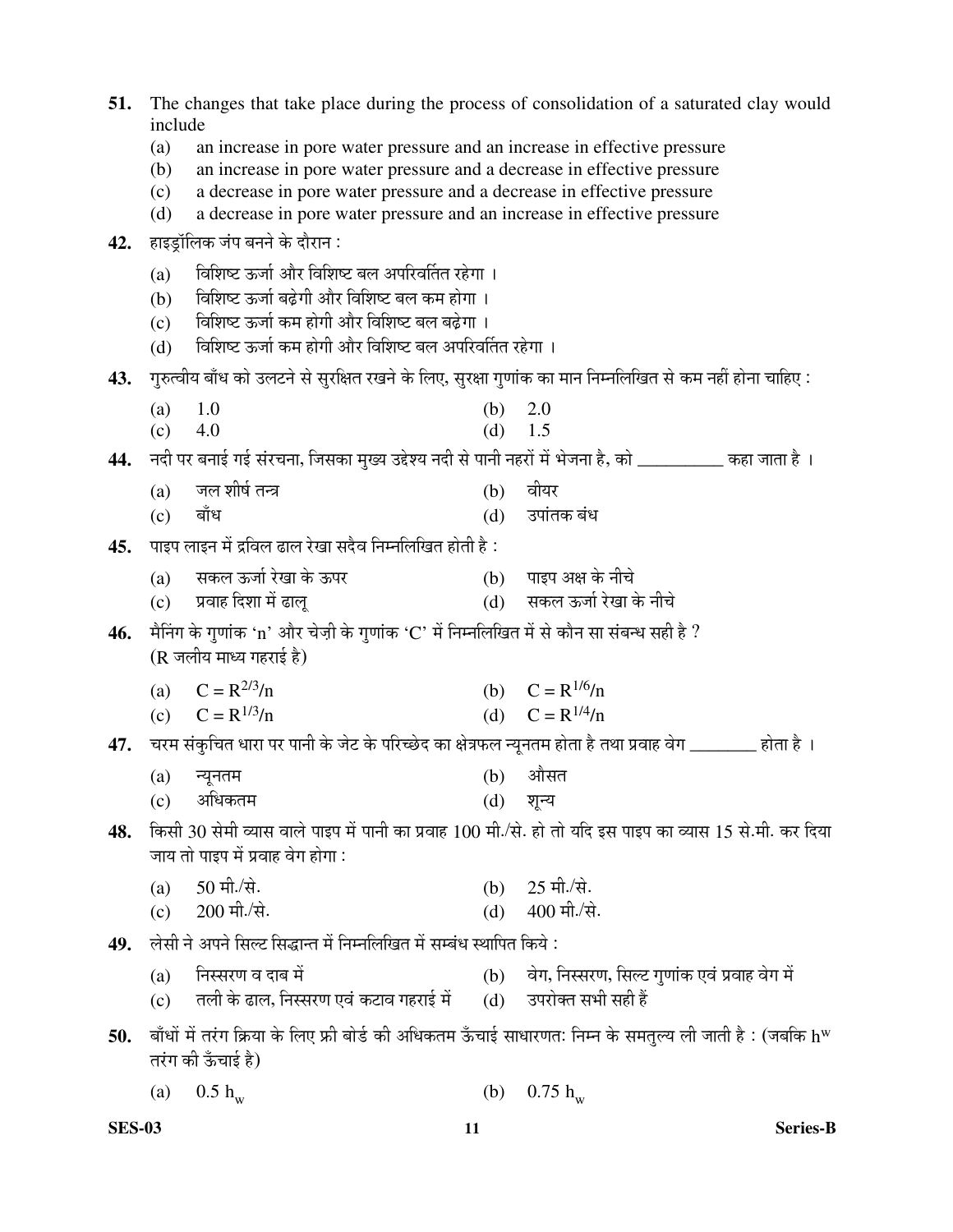|  | (c) 1.25 $h_w$ |  | (d) $1.50 h_w$ |
|--|----------------|--|----------------|
|--|----------------|--|----------------|

- **51.** संतृप्त मृत्तिका के सुदृढ़ीकरण प्रक्रम में जो परिवर्तन होते हैं उनमें सम्मिलित है
	- $(a)$  एंध्र जल दाब में वृद्धि तथा प्रभावी दाब में वृद्धि
	- (b) ¸Óü¬ÖÐ •Ö»Ö ¤üÖ²Ö ´Öë ¾Öéרü ŸÖ£ÖÖ ¯ÖϳÖÖ¾Öß ¤üÖ²Ö ´Öë Ûú´Öß
	- (c) एंध्र जल दाब में कमी तथा प्रभावी दाब में कमी
	- (d) एंध्र जल दाब में कमी तथा प्रभावी दाब में वृद्धि
- **52.** The initial and final void ratios of a clay sample in a consolidation test are 1.0 and 0.5 respectively. If the initial thickness of the sample is 2.4 cm, then its final thickness will be
- (a) 1.3 cm (b) 1.8 cm
- (c)  $1.9 \text{ cm}$  (d)  $2.2 \text{ cm}$
- **53.** A soil sample is having a specific gravity 2.60 and a void ratio of 0.78. The water content required to fully saturate the soil at that void ratio would be
- (a)  $10\%$  (b)  $30\%$
- (c)  $50\%$  (d)  $70\%$
- **54.** A sand deposit has a porosity of 1/3 and its specific gravity is 2.5. The critical hydraulic gradient to cause sand boiling in the stratum will be
- (a)  $1.5$  (b)  $1.25$
- (c)  $1.0$  (d)  $0.75$
- **55.** Density index of soil is denoted by

 $e_{\text{max}}$  – max. void ratio

- $e_{\min}$  min. void ratio
- e natural void ratio

(a) 
$$
(e_{max} - e)/(e_{max} - e_{min})
$$
  
\n(b)  $(e - e_{max})/(e_{max} - e_{min})$   
\n(c)  $(e_{max} + e)/(e_{max} - e_{min})$   
\n(d)  $(e + e_{max})/(e_{max} - e_{min})$ 

**56.** As per soil classification system, silty sand is denoted by the symbol

| (a) $SW$   | $(b)$ SP       |  |
|------------|----------------|--|
| $\sqrt{2}$ | $(1)$ $\alpha$ |  |

- (c) SM (d) SC
- **57.** The relationship between discharge velocity V and seepage velocity  $V_s$  is
	- (a)  $V_s = V/n$  $= V/n$  (b)  $V_s = V/e$

(c) 
$$
V_s = Vn
$$
 (d)  $V_s = Ve$ 

**58.** According to Terzaghi, the net ultimate bearing capacity of clay is given by where :  $N_q$ ,  $N_r$  &  $N_c$  are bearing capacity factors, C – cohesion

- (a)  $C.N_q$ (b)  $C.N_r$
- $\text{C}$ . C.N<sub>c</sub> (d)  $1.2 \text{ C.N}_c$

**59.** The relationship between void ratio and porosity n is

| (a) $n = \frac{e}{1 - e}$ | (b) $n = \frac{e}{1 + e}$ |
|---------------------------|---------------------------|
| (c) $n = \frac{1-e}{e}$   | (d) $n = \frac{1+e}{e}$   |

**Series-B 12 SES-03**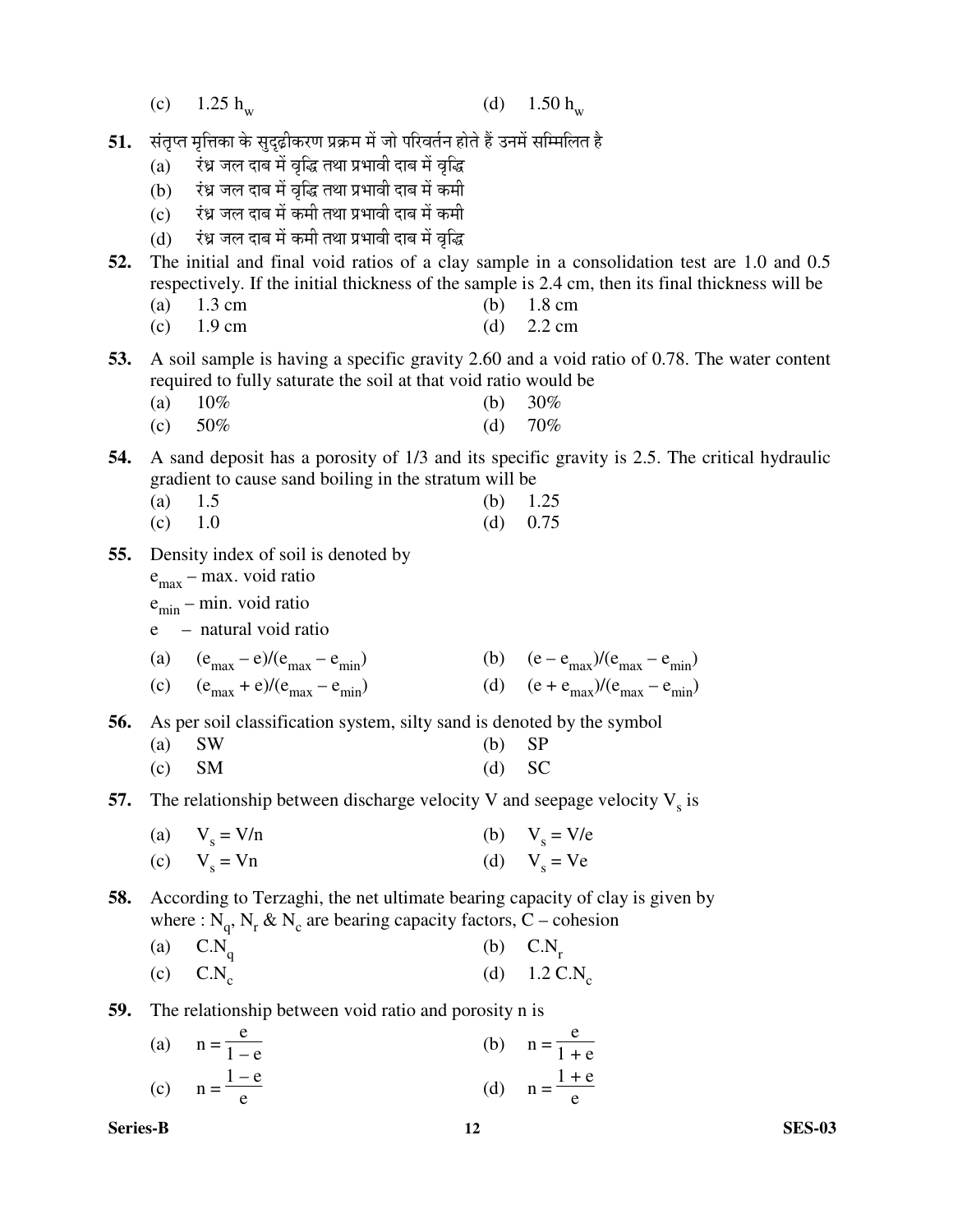| 60. | Which one of the following does not posses plasticity? |                                                                         |            |                                                                                                                                                                           |  |  |
|-----|--------------------------------------------------------|-------------------------------------------------------------------------|------------|---------------------------------------------------------------------------------------------------------------------------------------------------------------------------|--|--|
|     | (a)<br>(c)                                             | Bentonite<br>Rock powder                                                | (b)<br>(d) | Kaolinite<br>Fat clay                                                                                                                                                     |  |  |
| 61. |                                                        | The uniformity coefficient of soil with usual notation is defined as    |            |                                                                                                                                                                           |  |  |
|     | (a)                                                    | $D_{30}/D_{40}$                                                         | (b)        | $D_{40}/D_{50}$                                                                                                                                                           |  |  |
|     | (c)                                                    | $D_{50}/D_{60}$                                                         |            | (d) $D_{60}/D_{10}$                                                                                                                                                       |  |  |
| 52. |                                                        | प्रारम्भिक मोटाई 2.4 सेमी है तो इसकी अंतिम मोटाई होगी                   |            | प्रारम्भिक तथा अंतिम रिक्त अनुपात, एक मृदा नमूने की दृढ़ीकरण जाँच में, क्रमशः 1.0 तथा 0.5 है । यदि नमूने की                                                               |  |  |
|     | (a)                                                    | 1.3 सेमी                                                                |            | $(b)$ 1.8 सेमी                                                                                                                                                            |  |  |
|     |                                                        | (c) 1.9 सेमी                                                            |            | $(d)$ 2.2 सेमी                                                                                                                                                            |  |  |
| 53. |                                                        | अनुपात पर, करने के लिए पानी की मात्रा ____________ होगी ।               |            | एक मृदा नमूना जिसका आपेक्षिक घनत्व 2.60 तथा रिक्ति अनुपात 0.78 है । मृदा की पूरी संतृप्तता, इसी रिक्ति                                                                    |  |  |
|     | (a)<br>(c)                                             | $10\%$<br>50%                                                           | (b)<br>(d) | 30%<br>70%                                                                                                                                                                |  |  |
| 54. |                                                        |                                                                         |            | एक बलुई निक्षेप की संरध्रता 1/3 तथा इसका विशिष्ट घनत्व 2.5 है । स्ट्रैटम में बालू क्वथन करने के लिए क्रांतिक                                                              |  |  |
|     |                                                        | जलीय प्रवणता निम्नलिखित होगी:                                           |            |                                                                                                                                                                           |  |  |
|     | (a)<br>$(c)$ 1.0                                       | 1.5                                                                     | (b)<br>(d) | 1.25<br>0.75                                                                                                                                                              |  |  |
| 55. |                                                        | मृदा के घनत्व सूचनांक को दर्शाते हैं :                                  |            |                                                                                                                                                                           |  |  |
|     |                                                        | $e_{max}$ – अधिकतम रिक्तता अनुपात                                       |            |                                                                                                                                                                           |  |  |
|     |                                                        | ${\rm e}_{\rm min}$ – न्यूनतम रिक्तता अनुपात                            |            |                                                                                                                                                                           |  |  |
|     |                                                        | e – प्राकृतिक रिक्तता अनुपात                                            |            |                                                                                                                                                                           |  |  |
|     |                                                        | (a) $(e_{\text{max}} - e)/(e_{\text{max}} - e_{\text{min}})$            |            | (b) $(e - e_{max})/(e_{max} - e_{min})$                                                                                                                                   |  |  |
|     |                                                        | (c) $(e_{\text{max}} + e)/(e_{\text{max}} - e_{\text{min}})$            |            | (d) $(e + e_{max})/(e_{max} - e_{min})$                                                                                                                                   |  |  |
| 56. |                                                        | मृदा वर्गीकरण प्रणाली में पांशु बालू का संकेतक है                       |            |                                                                                                                                                                           |  |  |
|     | (a)                                                    | <b>SW</b>                                                               | (b)        | <b>SP</b>                                                                                                                                                                 |  |  |
|     | (c)                                                    | <b>SM</b>                                                               | (d)        | <b>SC</b>                                                                                                                                                                 |  |  |
| 57. |                                                        | विसर्जन वेग ${\rm V}$ एवं रिसन वेग ${\rm V}_{\rm s}$ में संबन्ध होता है |            |                                                                                                                                                                           |  |  |
|     |                                                        | (a) $V_s = V/n$                                                         |            | (b) $V_s = V/e$                                                                                                                                                           |  |  |
|     |                                                        | (c) $V_e = Vn$                                                          |            | (d) $Vs = Ve$                                                                                                                                                             |  |  |
|     |                                                        |                                                                         |            | 58. टेरज़ाग़ी के अनुसार मृत्तिका की शुद्ध चरम आधार धारिता निम्नलिखित होती है । जहाँ $\text{N}_{_{\text{q}}}$ , $\text{N}_{_{\text{r}}}$ तथा $\text{N}_{_{\text{c}}}$ आधार |  |  |
|     |                                                        | धारिता गुणांक है, C-ससंजन है ।                                          |            |                                                                                                                                                                           |  |  |
|     | (a)                                                    | $C.N_q$                                                                 |            | (b) $C.N_r$                                                                                                                                                               |  |  |
|     | $\mathbf{C}$ . C.N <sub>c</sub>                        |                                                                         |            | (d) $1.2 \text{ C.N}_c$                                                                                                                                                   |  |  |
| 59. |                                                        | रिक्तता अनुपात e तथा सरन्ध्रता n में सम्बन्ध है                         |            |                                                                                                                                                                           |  |  |
|     |                                                        | (a) $n = \frac{e}{1 - e}$                                               |            | (b) $n = \frac{e}{1 + e}$                                                                                                                                                 |  |  |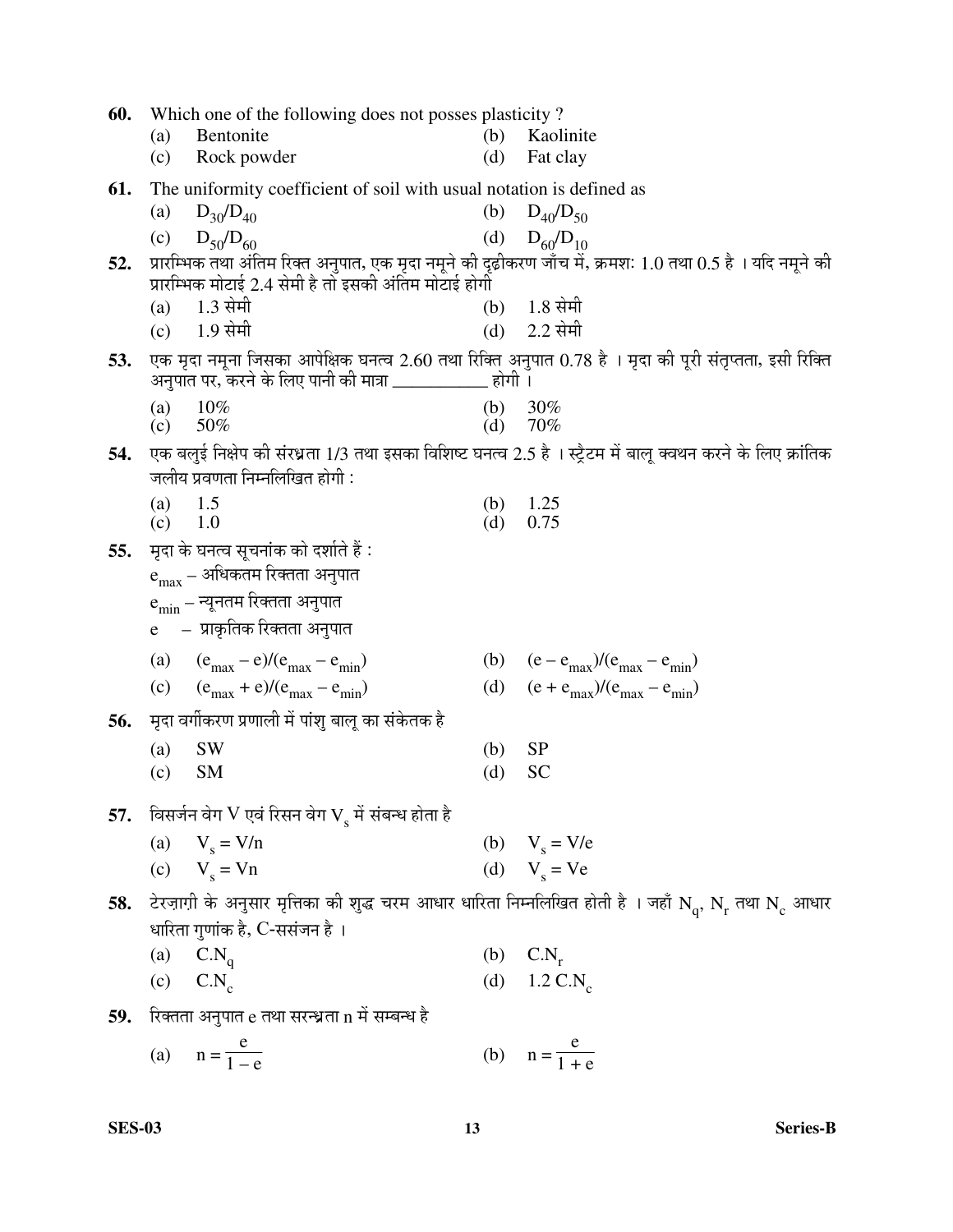(c) 
$$
n = \frac{1-e}{e}
$$
 (d)  $n = \frac{1+e}{e}$ 

60. Fiम्नलिखित में से किसमें सुघट्यता नहीं होती है ?

| (a) बेन्टोनाइट    | (b) काउलीनाइट       |
|-------------------|---------------------|
| (c) पत्थर का चूरा | $(d)$ मोटी मृत्तिका |

- $61.$  KHHIन्य संकेतकों में किसी मृदा का समानता गृणांक निम्नलिखित द्वारा परिभाषित किया जाता है :
- (a)  $D_{30}/D_{40}$  (b)  $D_{40}/D_{50}$ 
	- (c)  $D_{50}/D_{60}$  (d)  $D_{60}/D_{10}$
- **62.** According to IS code, allowable settlement of raft foundation on sand is
	- (a)  $25 \text{ mm}$  to  $40 \text{ mm}$  (b)  $40 \text{ mm}$  to  $65 \text{ mm}$
	- (c)  $75 \text{ mm}$  to  $100 \text{ mm}$  (d)  $100 \text{ mm}$  to  $120 \text{ mm}$
- **63.** The toughness index of clayey soil is given by
	- (a) Plasticity index/Flow index (b) Liquid limit / Plastic limit
	- (c) Liquidity index / Plastic limit (d) Plastic limit / Liquidity index
- **64.** The two criteria for the determination of allowable bearing capacity of a foundation are
	- (a) tensile failure and compressive failure (b) tensile failure and shear failure
	- (c) bond failure and shear failure (d) shear failure and settlement
- **65.** In an undrained tri-axial test on a saturated clay, the Poisson's ratio is

(a) 
$$
\frac{\sigma_3}{\sigma_1 + \sigma_3}
$$
 (b)  $\frac{\sigma_3}{\sigma_1 - \sigma_3}$   
(c)  $\frac{\sigma_1 - \sigma_3}{\sigma_3}$  (d)  $\frac{\sigma_1 + \sigma_3}{\sigma_3}$ 

- **66.** Capillary water in soils
	- (a) causes negative pore water pressure
	- (b) reduces effective pressure
	- (c) reduces bearing capacity
	- (d) all the above are true
- **67.** A given soil sample has the following given size analysis :
	- $< 2.00$  mm  $80\%$  $< 0.66$  mm – 60%  $< 0.075$  mm  $- 30\%$  $< 0.005$  mm  $- 10\%$  $< 0.002$  mm  $- 2\%$ The soil is
	- (a) skip graded (b) uniformly graded
	- (c) well graded (d) average graded
- **68.** The figure given below represents the contact pressure distribution on underneath as :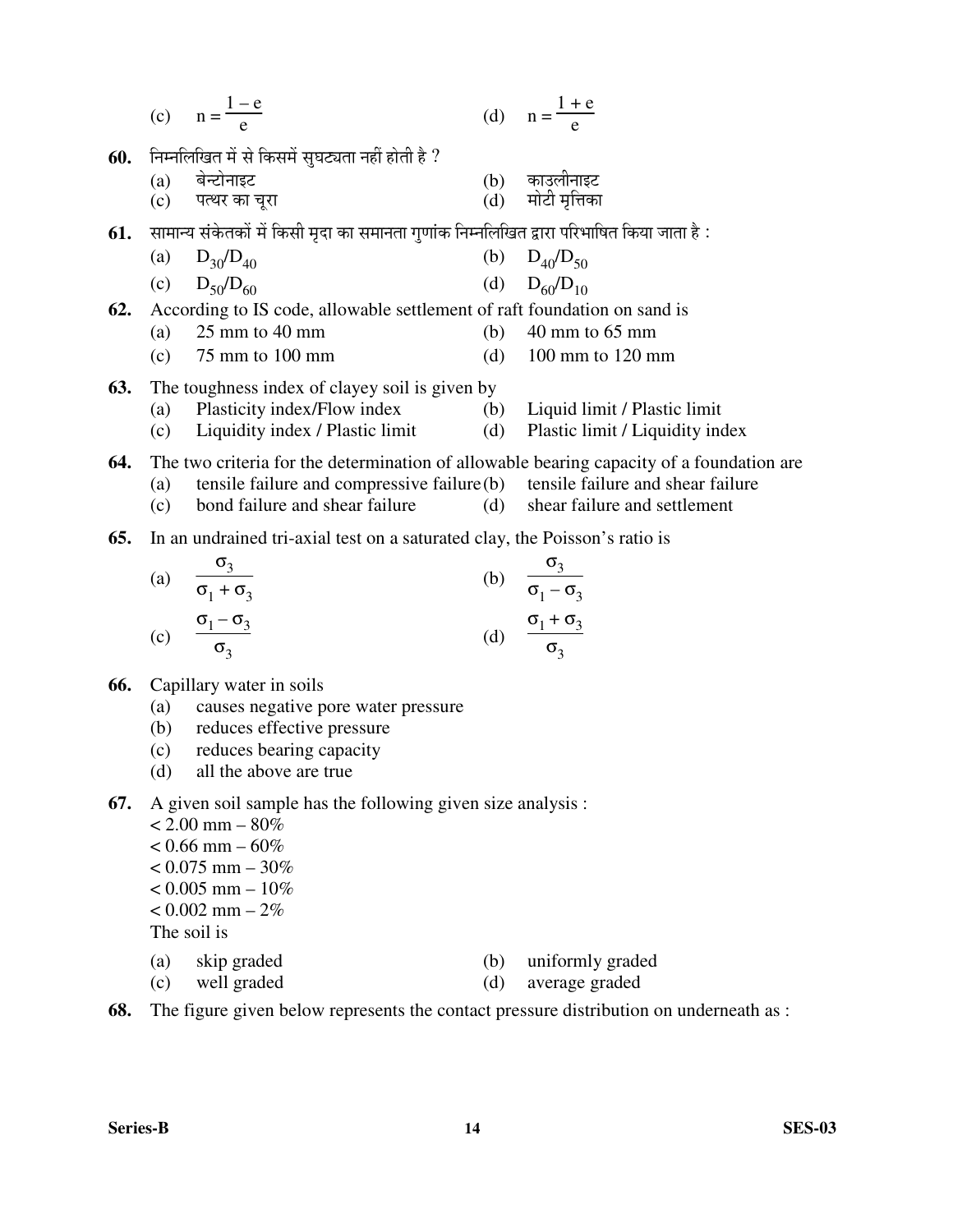

68. नीचे दिये गये चित्र में स्पर्श दाब विभाजन चित्र है: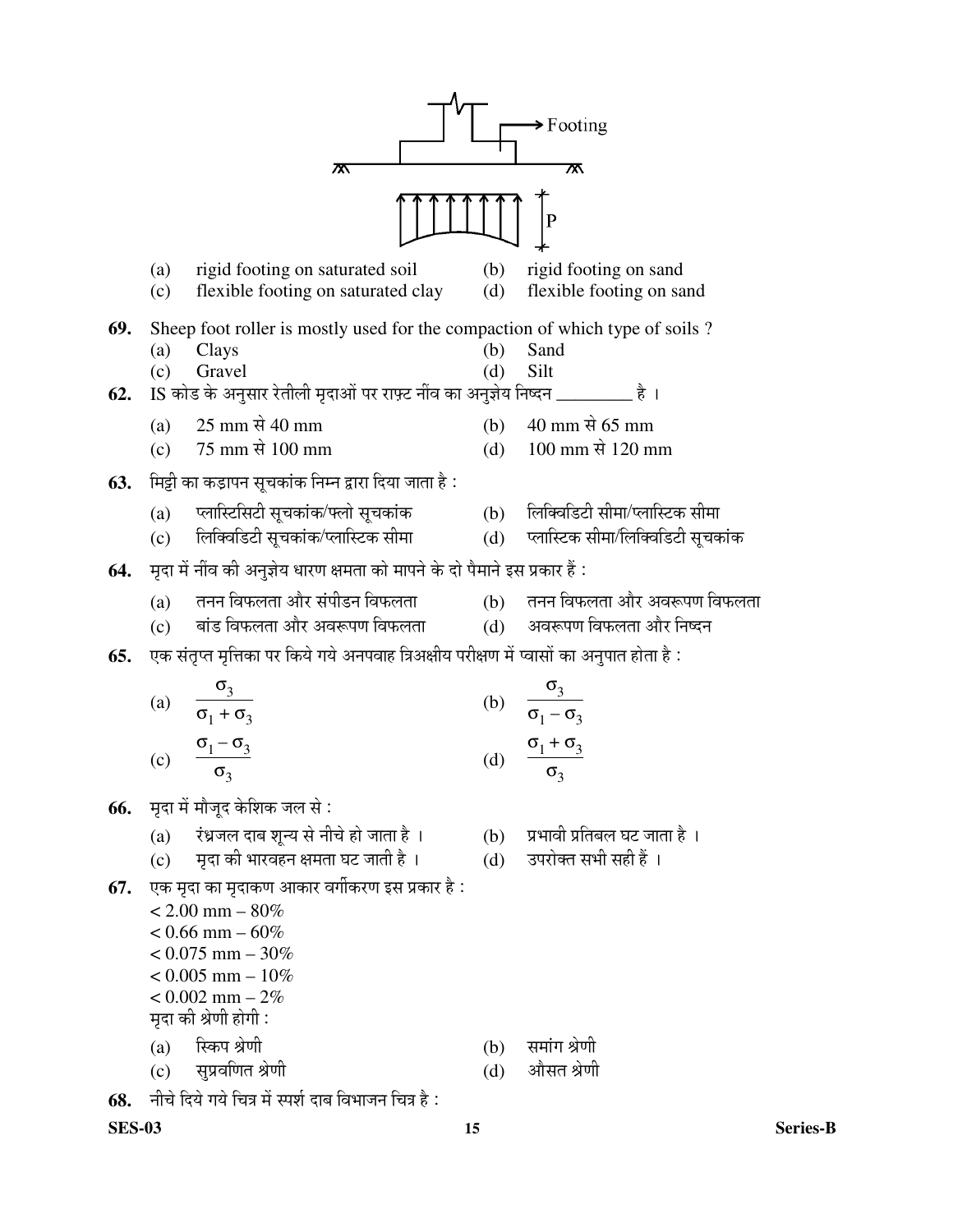|                 |            | ᄍ                                                                                                      | ᅑ          |                                                             |
|-----------------|------------|--------------------------------------------------------------------------------------------------------|------------|-------------------------------------------------------------|
|                 |            |                                                                                                        |            |                                                             |
|                 | (a)        | दृढ़ नींव संतृप्त मृत्तिका पर                                                                          |            | (b) दृढ़ नींव बालू पर                                       |
|                 | (c)        | नम्य नींव संतृप्त मृत्तिका पर                                                                          |            | (d) नम्य नींव बालू पर                                       |
| 69.             |            | शीप फुट रोलर किस प्रकार की मृदा में कुटाई (संहनन) के लिए उपयोगी है ?                                   |            |                                                             |
|                 | (a)        | चिकनी मृदा                                                                                             |            | (b) रेत (बालू)                                              |
|                 | (c)        | गिड़ी                                                                                                  | (d)        | गाद                                                         |
| 70.             |            | Negative skin friction in a soil is considered when the pile is constructed through a<br>fill material |            |                                                             |
|                 | (a)<br>(c) | over consolidated stiff clay                                                                           | (b)<br>(d) | dense coarse sand<br>dense fine sand                        |
|                 |            |                                                                                                        |            |                                                             |
| 71.             |            | For frictional granular soils, the active earth pressure coefficient is                                |            |                                                             |
|                 | (a)        | $\frac{1+\sin \phi}{1-\sin \phi}$                                                                      | (b)        | $\frac{1-\sin \phi}{1+\sin \phi}$                           |
|                 |            |                                                                                                        |            |                                                             |
|                 |            | (c) $\frac{1+\cos \phi}{1-\cos \phi}$                                                                  |            | (d) $\frac{1-\cos \phi}{1+\cos \phi}$                       |
| 72.             |            | If the consistency index of a soil sample is equal to unity, it is as                                  |            |                                                             |
|                 | (a)        | liquid limit                                                                                           | (b)        | plastic limit                                               |
|                 | (c)        | shrinkage limit                                                                                        | (d)        | none of the above                                           |
| 73.             |            | As per the Indian soil classification system, 'MI' is the symbol for                                   |            |                                                             |
|                 | (a)        | Inorganic silt of high plasticity<br>Inorganic silt of medium plasticity                               | (b)        | Inorganic silt of high compressibility<br>None of the above |
|                 | (c)        |                                                                                                        | (d)        |                                                             |
| 74.             | (a)        | Seepage pressure always acts<br>in the direction opposite to flow                                      | (b)        | in the direction of flow                                    |
|                 | (c)        | in the direction perpendicular to flow $(d)$ in all the direction                                      |            |                                                             |
| 75.             |            | Which of the following statement is correct?                                                           |            |                                                             |
|                 | (a)        | "Degrees of freedom of a rigid block foundation are 6."                                                |            |                                                             |
|                 | (b)<br>(c) | "A foundation is considered as shallow if its depth exceeds the width."<br>Both (a) $\&$ (b)           |            |                                                             |
|                 | (d)        | None of the above                                                                                      |            |                                                             |
| 76.             |            | For fine grained cohesive soils, method used for drainage is                                           |            |                                                             |
|                 | (a)        | Ditches and sumps                                                                                      | (b)        | Shallow well system                                         |
|                 | (c)        | Deep well system                                                                                       | (d)        | Electro osmosis                                             |
| 77.             |            | Un-confined compression test is generally applicable to                                                |            |                                                             |
|                 | (a)<br>(c) | Non-cohesive soil<br>Silt                                                                              | (b)<br>(d) | Saturated clays<br>Sandy soil                               |
| 78.             |            | Greater skin friction                                                                                  |            |                                                             |
|                 | (a)        | retards the sinking of well                                                                            | (b)        | accelerates the sinking of well                             |
| <b>Series-B</b> |            | 16                                                                                                     |            | <b>SES-03</b>                                               |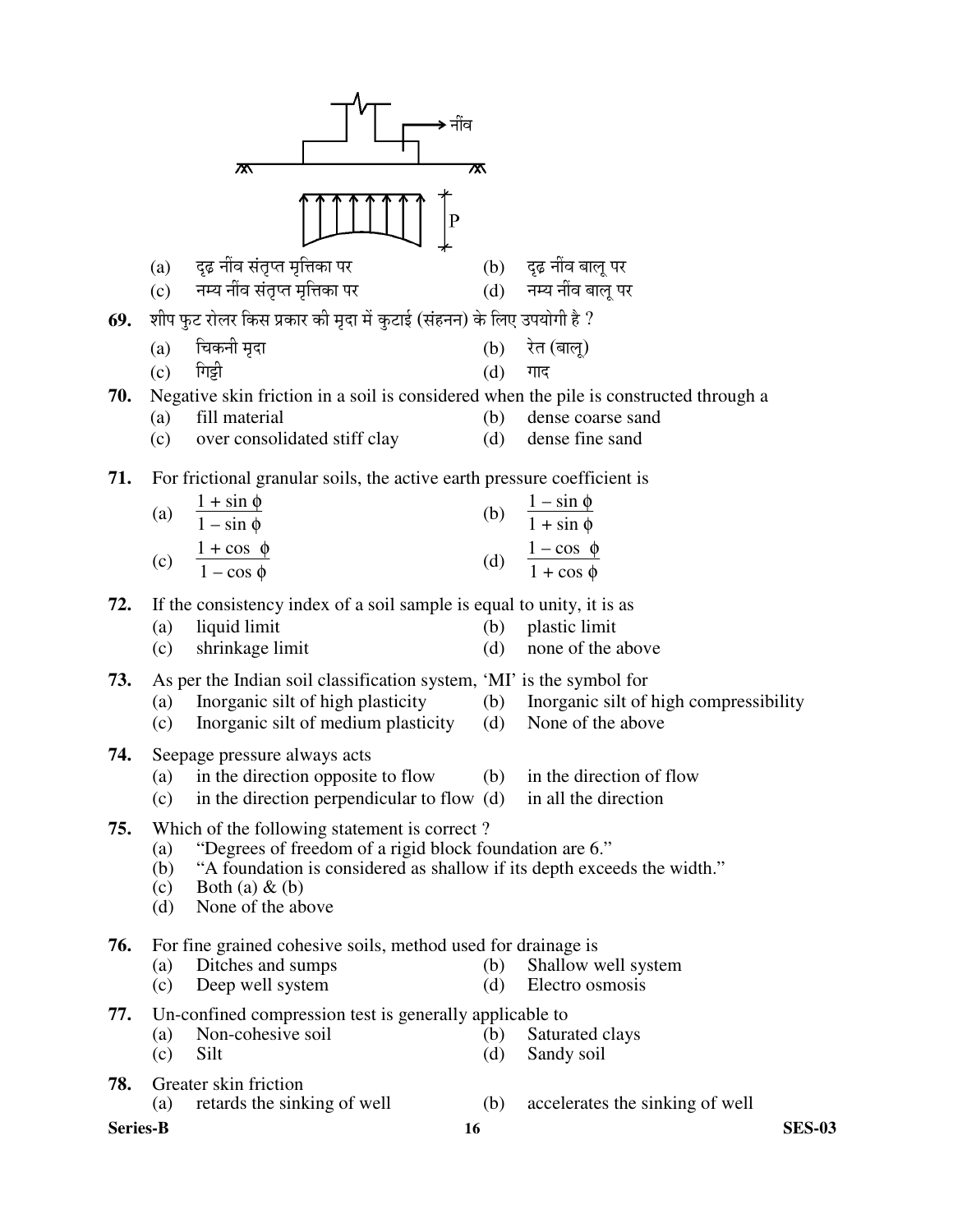|               | (c)        | does not affect the sinking of well (d) none of the above                                                               |            |                                                                                            |
|---------------|------------|-------------------------------------------------------------------------------------------------------------------------|------------|--------------------------------------------------------------------------------------------|
| 79.           |            |                                                                                                                         |            | Coulomb's equation for shear strength can be represented by (symbols have their usual      |
|               |            | meanings)                                                                                                               |            |                                                                                            |
|               | (a)        | $c = s + \sigma \tan \phi$                                                                                              |            | (b) $c = s - \sigma \tan \phi$                                                             |
|               | (c)        | $s = \sigma + c \tan \phi$                                                                                              |            | (d) $s = c - \sigma \tan \phi$                                                             |
| 80.           |            | When consolidation of saturated soil sample occurs, the degree of saturation                                            |            |                                                                                            |
|               | (a)<br>(c) | increases<br>remains constant                                                                                           | (b)<br>(d) | decreases<br>may increase or decrease                                                      |
|               |            |                                                                                                                         |            |                                                                                            |
| 81.           |            |                                                                                                                         |            | A soil has a bulk density of 17.6 $kN/m3$ and water content 10%. If the void ratio remains |
|               |            | constant then the bulk density for water content of 20% will be                                                         |            |                                                                                            |
|               | (a)        | 16.13 kN/m <sup>3</sup>                                                                                                 |            | (b) $19.20 \text{ kN/m}^3$<br>(d) $17.6 \text{ kN/m}^3$                                    |
| 70.           |            | (c) $19.36 \text{ kN/m}^3$<br>मृदा में ऋणात्मक त्वचा घर्षण को गणनीय माना जाता है, जब बुनियाद निम्न द्वारा बनी होती है : |            |                                                                                            |
|               | (a)        | भराव की सामग्री                                                                                                         |            |                                                                                            |
|               |            | (c) अति दृढ़ कड़ी चिकनी मिट्टी                                                                                          |            | (b) घना मोटा बालू<br>(d) महीन बालू                                                         |
| 71.           |            | ससंजनहीन कणदार मृदाओं के लिए मृदा सक्रिय दाब गुणांक निम्नलिखित होता है:                                                 |            |                                                                                            |
|               |            |                                                                                                                         |            |                                                                                            |
|               |            | (a) $\frac{1+\sin \phi}{1-\sin \phi}$                                                                                   |            | (b) $\frac{1-\sin \phi}{1+\sin \phi}$                                                      |
|               |            | (c) $\frac{1 + \cos \phi}{1 - \cos \phi}$                                                                               |            | (d) $\frac{1-\cos \phi}{1+\cos \phi}$                                                      |
|               |            |                                                                                                                         |            |                                                                                            |
| 72.           |            | यदि एक मृदा प्रतिदर्श का सुसंगत सूचनांक इकाई हो तो वह निम्न स्थिति में है :                                             |            |                                                                                            |
|               | (a)<br>(c) | द्रव सीमा<br>संकुचन सीमा                                                                                                |            | (b) सुघट्य सीमा<br>(d) उपरोक्त में से कोई नहीं                                             |
|               |            | भारतीय मानक मृदा वर्गीकरण प्रणाली के अनुसार 'MI' निम्नलिखित का संकेतक है:                                               |            |                                                                                            |
| 73.           |            | (a) उच्च सुघट्यता की अकार्बनिक सिल्ट                                                                                    |            | (b) उच्च सम्पीड्यता की अकार्बनिक सिल्ट                                                     |
|               | (c)        | मध्यम सुघट्यता की अकार्बनिक सिल्ट                                                                                       |            | (d) उपरोक्त में से कोई नहीं                                                                |
|               |            | निस्यंदन दाब हमेशा लगता है                                                                                              |            |                                                                                            |
| 74.           |            | (a) बहाव की विपरीत दिशा में                                                                                             |            | (b) बहाव की दिशा में                                                                       |
|               | (c)        | बहाव की लम्बवत दिशा में                                                                                                 | (d)        | प्रत्येक दिशा में                                                                          |
| 75.           |            | निम्नलिखित में से कौन सा कथन सत्य है ?                                                                                  |            |                                                                                            |
|               | (a)        | ''एक दृढ़ ब्लाक नींव के स्वातंत्र्य की कोटि 6 होते हैं ।''                                                              |            |                                                                                            |
|               | (b)        | ''किसी नींव को उथला मानते हैं यदि उसकी गहराई चौड़ाई से अधिक हो ।''                                                      |            |                                                                                            |
|               | (c)        | (a) और (b) दोनों                                                                                                        |            |                                                                                            |
|               | (d)        | उपरोक्त में से कोई नहीं                                                                                                 |            |                                                                                            |
| 76.           |            | बारीक कणों की ससंजक मृदा के अपवाह के लिए निम्नलिखित विधि है :                                                           |            |                                                                                            |
|               | (a)<br>(c) | खाई एवं कुंड<br>गहरा कुआँ प्रणाली                                                                                       | (b)<br>(d) | उथला कुआँ प्रणाली<br>विद्युतीय परासरण                                                      |
|               |            | अबाधित संपीड़न परीक्षण सामान्यतः निम्न के लिए लागू है :                                                                 |            |                                                                                            |
| 77.           | (a)        | अससंजक मृदा                                                                                                             | (b)        | संतृप्त मृत्तिका                                                                           |
|               | (c)        | गाद                                                                                                                     | (d)        | बलुई मृदा                                                                                  |
| 78.           |            | ज्यादा ऊपरी स्तर घर्षण :                                                                                                |            |                                                                                            |
|               | (a)        | एक कुएँ को धँसने से रोकता है ।                                                                                          | (b)        | एक कुएँ के धँसने को बढ़ावा देता है ।                                                       |
| <b>SES-03</b> |            | 17                                                                                                                      |            | <b>Series-B</b>                                                                            |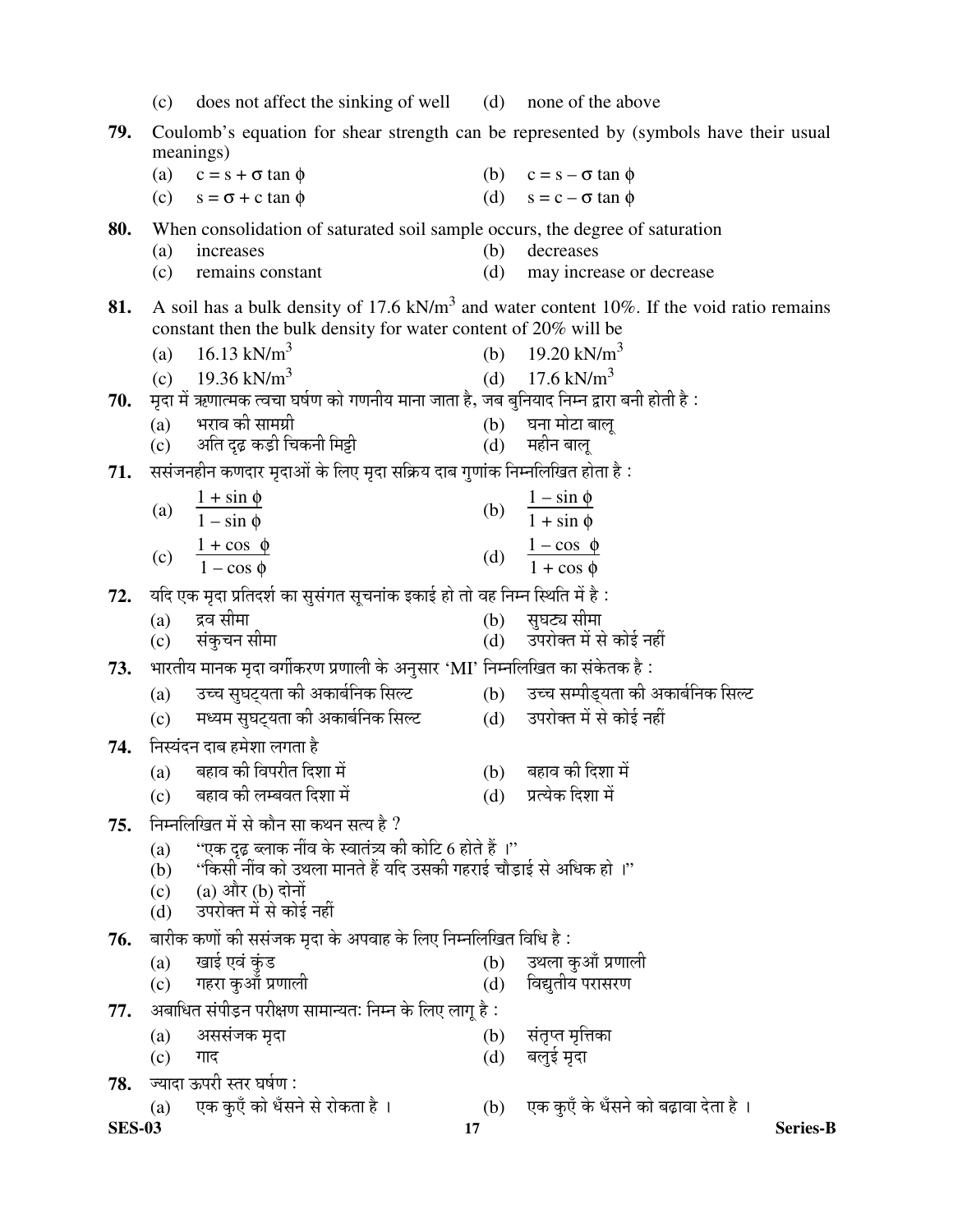|     |     | (c)      कुएँ के धँसने को प्रभावित नहीं करता है ।         (d)     उपरोक्त में से कोई नहीं ।         |     |                                                                                                          |
|-----|-----|-----------------------------------------------------------------------------------------------------|-----|----------------------------------------------------------------------------------------------------------|
| 79. |     | कुलम्ब की कर्तन सामर्थ्य के लिए निम्नलिखित में से कौन सा समीकरण है ?                                |     |                                                                                                          |
|     |     | (संकेतों के सामान्य अर्थ हैं)                                                                       |     |                                                                                                          |
|     |     | (a) $c = s + \sigma \tan \phi$                                                                      |     | (b) $c = s - \sigma \tan \phi$                                                                           |
|     |     | (c) $s = \sigma + c \tan \phi$                                                                      |     | (d) $s = c - \sigma \tan \phi$                                                                           |
| 80. |     | ंजब एक संतृप्त मिट्टी के प्रतिदर्श का दृढ़ीकरण होता है तो उसकी संतृप्तता की कोटि निम्नलिखित होती है |     |                                                                                                          |
|     | (a) | बढ़ जाती है ।                                                                                       |     | (b)     कम हो जाती है ।<br>(d)     बढ़ या कम हो सकती है ।                                                |
|     |     | (c) कोई बदलाव नहीं होता ।                                                                           |     |                                                                                                          |
| 81. |     |                                                                                                     |     | एक मिट्टी का स्थूल घनत्व 17.6 kN/m <sup>3</sup> और जलांश 10% है । यदि मिट्टी का रिक्तता अनुपात न बदले और |
|     |     | जलांश 20% हो जाय तो उसका स्थूल घनत्व हो जाएगा                                                       |     |                                                                                                          |
|     | (a) | 16.13 kN/m <sup>3</sup>                                                                             |     | (b) $19.20 \text{ kN/m}^3$                                                                               |
|     |     | (c) $19.36 \text{ kN/m}^3$                                                                          |     | (d) $17.6 \text{ kN/m}^3$                                                                                |
| 82. |     |                                                                                                     |     | A soil sample has liquid limit as 45%, plastic limit as 25% and shrinkage limit as 14%.                  |
|     |     | For a natural water content of 30%, the liquidity index of the soil will be                         |     |                                                                                                          |
|     | (a) | 75%                                                                                                 | (b) | $80\%$                                                                                                   |
|     | (c) | $25 \%$                                                                                             | (d) | None of the above                                                                                        |
| 83. |     |                                                                                                     |     | The ultimate bearing capacity of a soil is 300 kN/m <sup>2</sup> . The depth of foundation is 1 m and    |
|     |     |                                                                                                     |     | unit weight of soil is 20 kN/m <sup>3</sup> . Choosing a factor of safety as 2.5, the net safe bearing   |
|     |     | capacity is                                                                                         |     |                                                                                                          |
|     |     | (a) $110 \text{ kN/m}^2$                                                                            |     | (b) $112 \text{ kN/m}^2$                                                                                 |
|     |     | (c) $80 \text{ kN/m}^2$                                                                             |     | (d) $100.5 \text{ kN/m}^2$                                                                               |
|     |     |                                                                                                     |     |                                                                                                          |
| 84. |     | The group efficiency of pile group :                                                                |     |                                                                                                          |

- (a) will be always less than  $100\%$ 
	- (b) will be always greater than 100%
	- (c) may be less than or more than 100%
	- (d) will be more than 100% for pile group in cohesionless soil and less than 100% for those in cohesive soils

**85.** Which one of the following tests can not be done without undisturbed sampling ?

- (a) Shear strength of sand (b) Shear strength of clay
- (c) Compaction parameters (d) Atterberg limits
- **86.** The results of a consolidated drained triaxial shear test on a normally consolidated clay are shown in Fig. (a). The angle of internal friction will be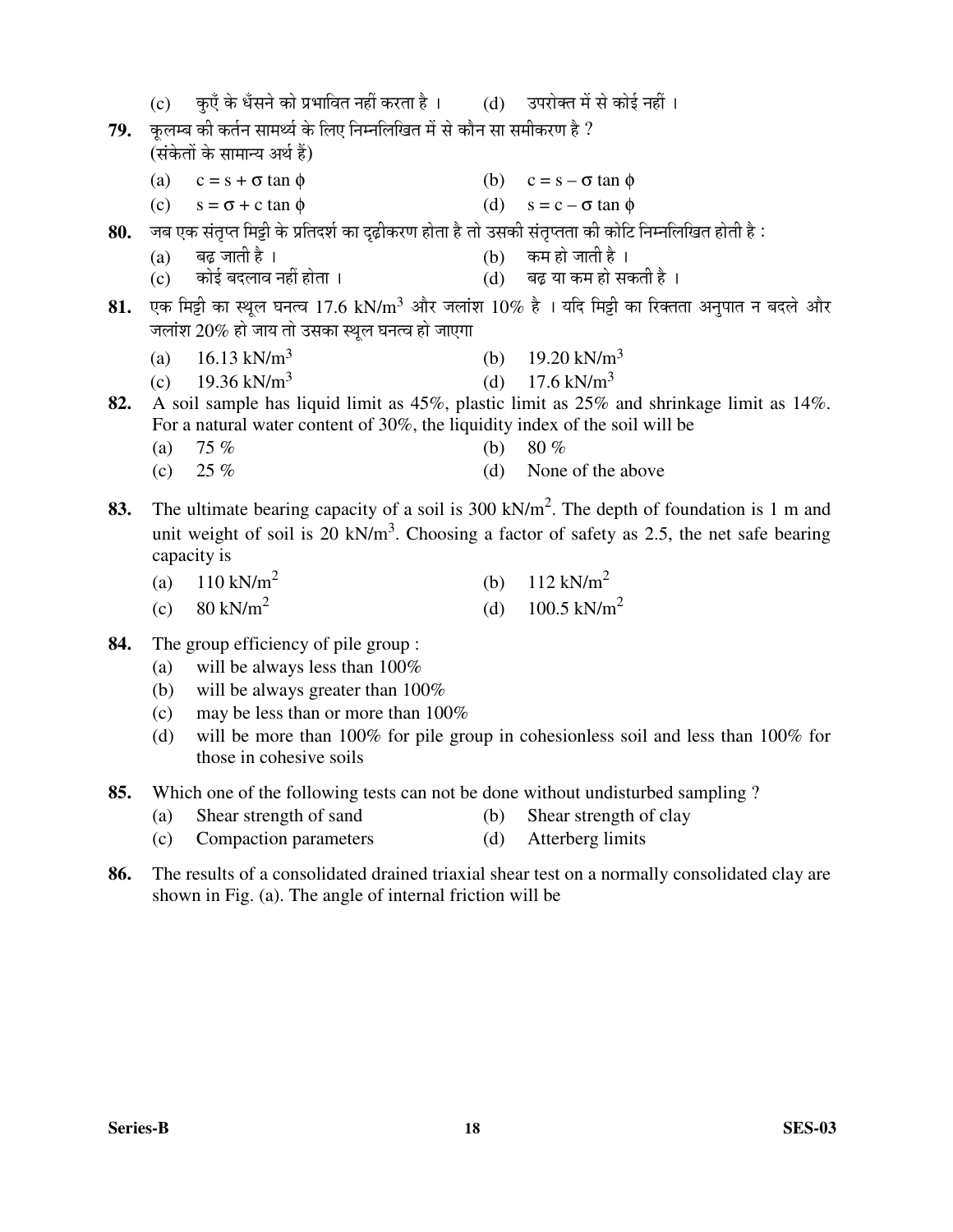|     |     | Shear<br>Strength                                                                     |            |                                                                                                               |
|-----|-----|---------------------------------------------------------------------------------------|------------|---------------------------------------------------------------------------------------------------------------|
|     |     | (kN/m <sup>2</sup> )                                                                  |            |                                                                                                               |
|     |     |                                                                                       | 100        | 200                                                                                                           |
|     |     |                                                                                       |            | Normal Stress<br>(kN/m <sup>2</sup> )                                                                         |
|     |     |                                                                                       | Fig. $(a)$ |                                                                                                               |
|     | (a) | $\sin^{-1}(1/3)$                                                                      | (b)        | $\sin^{-1}(1/2)$                                                                                              |
|     | (c) | $\sin^{-1}(2/3)$                                                                      | (d)        | $\sin^{-1}(1/\sqrt{2})$                                                                                       |
| 87. |     | Westergaard's analysis for stress distribution beneath loaded areas is applicable to  |            |                                                                                                               |
|     | (a) | sandy soils                                                                           | (b)        | clayey soils                                                                                                  |
|     | (c) | stratified soils                                                                      | (d)        | silty soils                                                                                                   |
| 88. |     |                                                                                       |            | If the coefficient of permeability for the soil is $10^{-7}$ cm/sec, then the soil can be classified          |
|     | as  |                                                                                       |            |                                                                                                               |
|     | (a) | clay                                                                                  | (b)        | silt                                                                                                          |
| 82. | (c) | sand                                                                                  | (d)        | gravel<br>एक मिट्टी की द्रव सीमा 45%, सुघट्य सीमा 25% और संकुचन सीमा 14% है । इस मिट्टी का 30% स्वाभाविक      |
|     |     | जलांश के लिए द्रवीयता सूचकांक होगा                                                    |            |                                                                                                               |
|     | (a) | 75%                                                                                   | (b)        | 80%                                                                                                           |
|     | (c) | 25%                                                                                   | (d)        | उपरोक्त में से कोई नहीं                                                                                       |
|     |     |                                                                                       |            |                                                                                                               |
| 83. |     |                                                                                       |            | एक मृदा की चरम भार वहन क्षमता 300 kN/m <sup>2</sup> है । बुनियाद की गहराई 1.0 m है तथा मृदा का एकांक भार      |
|     |     | $20~{\rm kN/m^3}$ है । सुरक्षा घटक 2.5 लेते हुए, शुद्ध सुरक्षित भार वहन क्षमता होगी : |            |                                                                                                               |
|     |     | (a) $110 \text{ kN/m}^2$<br>(b) $112 \text{ kN/m}^2$                                  |            |                                                                                                               |
|     | (c) | $80 \text{ kN/m}^2$                                                                   | (d)        | 100.5 kN/m <sup>2</sup>                                                                                       |
| 84. |     | एक पाइल समूह की समूह दक्षता                                                           |            |                                                                                                               |
|     | (a) | 100% से सदैव कम होगी ।                                                                |            |                                                                                                               |
|     | (b) | 100% से सदैव अधिक होगी ।                                                              |            |                                                                                                               |
|     | (c) | $100\%$ से कम या अधिक भी हो सकती है।                                                  |            |                                                                                                               |
|     | (d) |                                                                                       |            | ससंजनमुक्त मृदा में पाइल समूह के लिए 100%से अधिक और ससंजित मृदा के लिए 100% से कम होगी ।                      |
| 85. |     | निम्नलिखित परीक्षणों में से कौन सा बिना अविक्षुब्ध नमूने के नहीं किया जा सकता ?       |            |                                                                                                               |
|     | (a) | बालू की कर्तन सामर्थ्य                                                                | (b)        | मृत्तिका की कर्तन सामर्थ्य                                                                                    |
|     | (c) | कामपैक्शन पैरामीटर्स                                                                  | (d)        | अटरबर्ग की सीमाएँ                                                                                             |
| 86. |     | आन्तरिक घर्षण कोण होगा :                                                              |            | एक सामान्यतः दृढ़ीकृत चिकनी मिट्टी पर त्रिअक्षीय अपवाहित अभिरूपण परीक्षण परिणाम चित्र Fig (a) में दर्शित है । |

**SES-03 19 Series-B**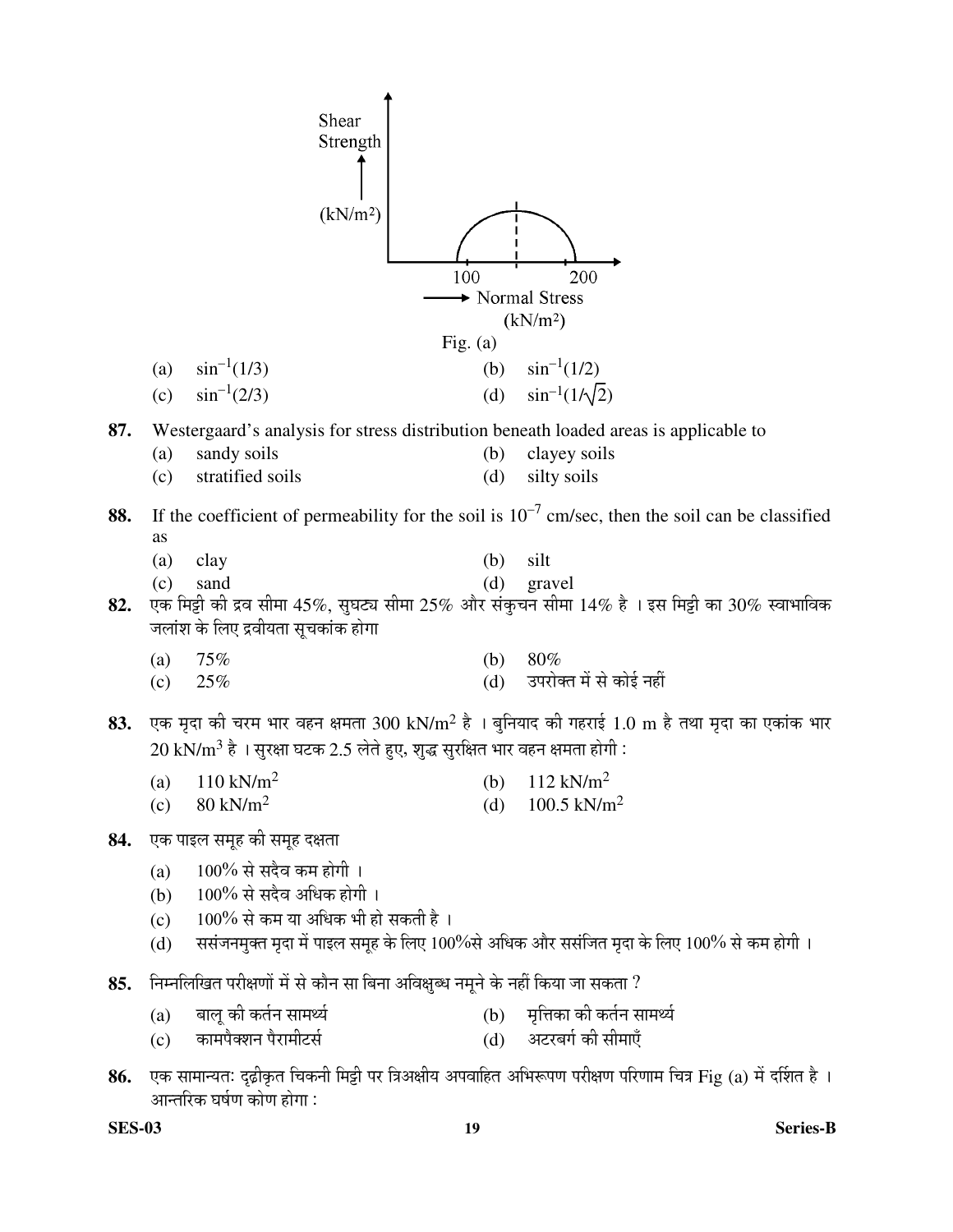

- (a) WL/10 (b) WL/20 (c) WL/40 (d) WL/50
- **92.** Minimum pitch of rivets shall not be less than
- (a)  $1.5 d$  (b)  $2.0 d$
- (c)  $2.5 d$  (d)  $3.0 d$
- **93.** With respect to the effective span of a steel beam, the maximum deflection of the beam should not be more than

**Series-B 20 SES-03**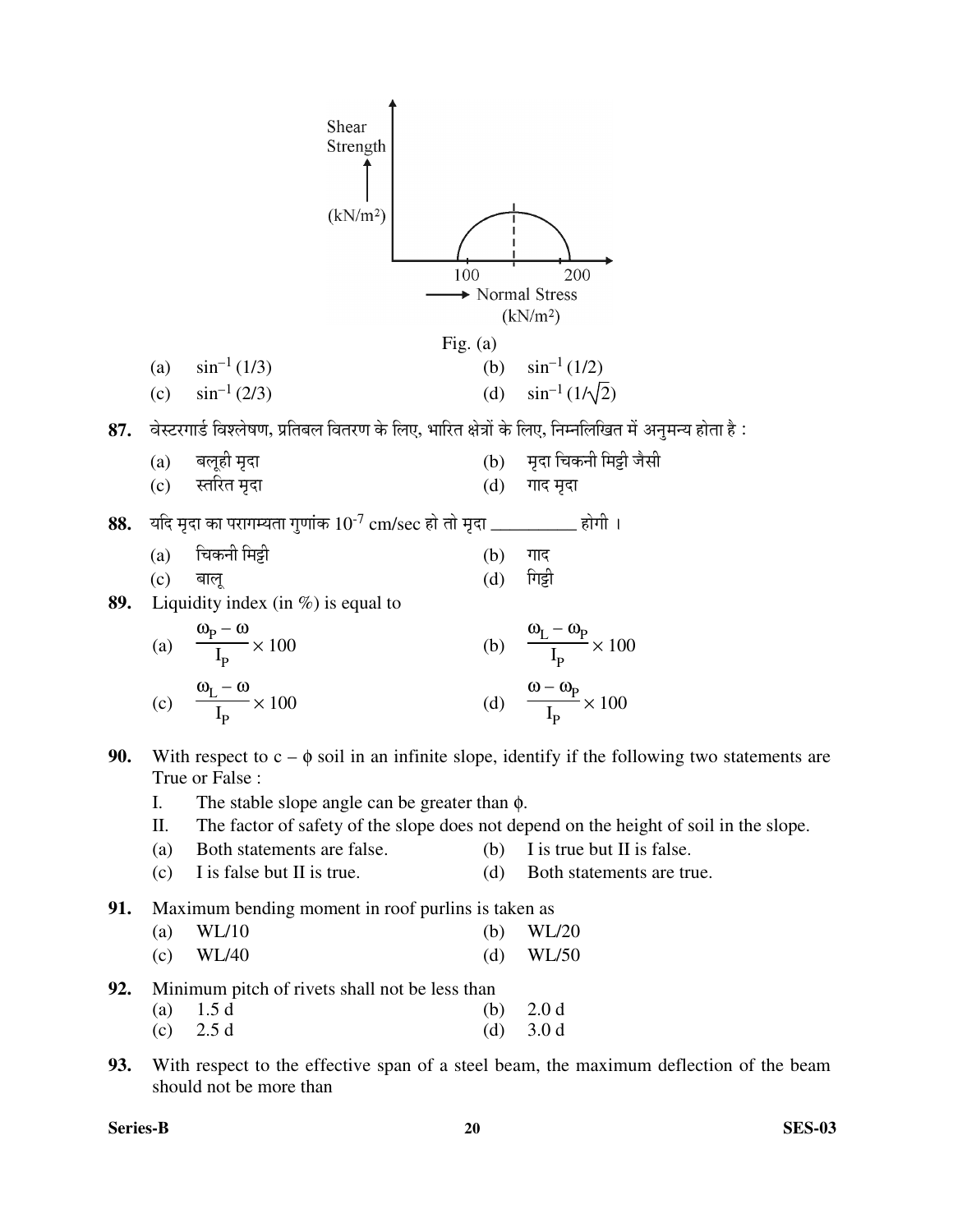- (a)  $1/100$  (b)  $1/250$
- (c) 1/325 (d) 1/500
- **94.** For roof truss, the member which is used as transverse member between two adjacent trusses is called as
	- (a) principal rafter (b) common rafter
	- (c) purlin (d) all the above are true
- **95.** The best arrangement to provide unified behaviour in built up steel column is by
	- (a) lacing (b) battening
	- (c) tie plate (d) perforated cover plate
- **96.** The design of eccentrically loaded steel column needs revision if

(a) 
$$
\frac{f'_c}{f_c} + \frac{f'_b}{f_b} < 1
$$
  
\n(b)  $\frac{f'_c}{f_c} - \frac{f'_b}{f_b} < 1$   
\n(c)  $\frac{f'_c}{f_c} - \frac{f'_b}{f_b} > 1$   
\n(d)  $\frac{f'_c}{f_c} + \frac{f'_b}{f_b} > 1$ 

- **97.** Lug angles
	- (a) are used to reduce the length of the connection
	- (b) are unequal angles
	- (c) increases shear leg
	- (d) All the above
- 89. द्रवता सूचकांक को प्रतिशत में निम्नलिखित के बराबर अंकित किया जाता है :

(a) 
$$
\frac{\omega_{\text{p}} - \omega}{I_{\text{p}}} \times 100
$$
  
\n(b)  $\frac{\omega_{\text{L}} - \omega_{\text{p}}}{I_{\text{p}}} \times 100$   
\n(c)  $\frac{\omega_{\text{L}} - \omega}{I_{\text{p}}} \times 100$   
\n(d)  $\frac{\omega - \omega_{\text{p}}}{I_{\text{p}}} \times 100$ 

- **90.** एक अनंत ढाल प्रवणता में c φ मृदा के सापेक्ष निम्नलिखित में से सत्य एवं असत्य कथन पहचानिए ।
	- $(I)$  स्थायी प्रवणता कोण ( $\phi$ ) से बड़ा हो सकता है ।
	- $\rm(H)$  ग्रवणता की सुरक्षा का गुणक, प्रवणता में मृदा की ऊँचाई पर निर्भर नहीं करता है ।
	- (a) वोनों कथन असत्य हैं । < < (b) कथन I सत्य है तथा II असत्य है ।
	- (c) कथन I असत्य है तथा II सत्य है । (d) दोनों कथन सत्य हैं ।
- $91.$  छत परलिन में अधिकतम बंकन आघूर्ण निम्नलिखित लिया जाता है :
- (a)  $WL/10$  (b)  $WL/20$ (c) WL/40 (d) WL/50
- **92.** रिवेटों के लिए न्यूनतम पिच का मान निम्न से कम नहीं होना चाहिए :
	- (a)  $1.5 d$  (b)  $2.0 d$
	- (c)  $2.5 d$  (d)  $3.0 d$

93. पाट की तुलना में, स्टील की बनी धरण, का अधिकतम प्रक्षेप \_\_\_\_\_\_\_\_\_\_\_ से अधिक नहीं होना चाहिए ।

**SES-03 21 Series-B**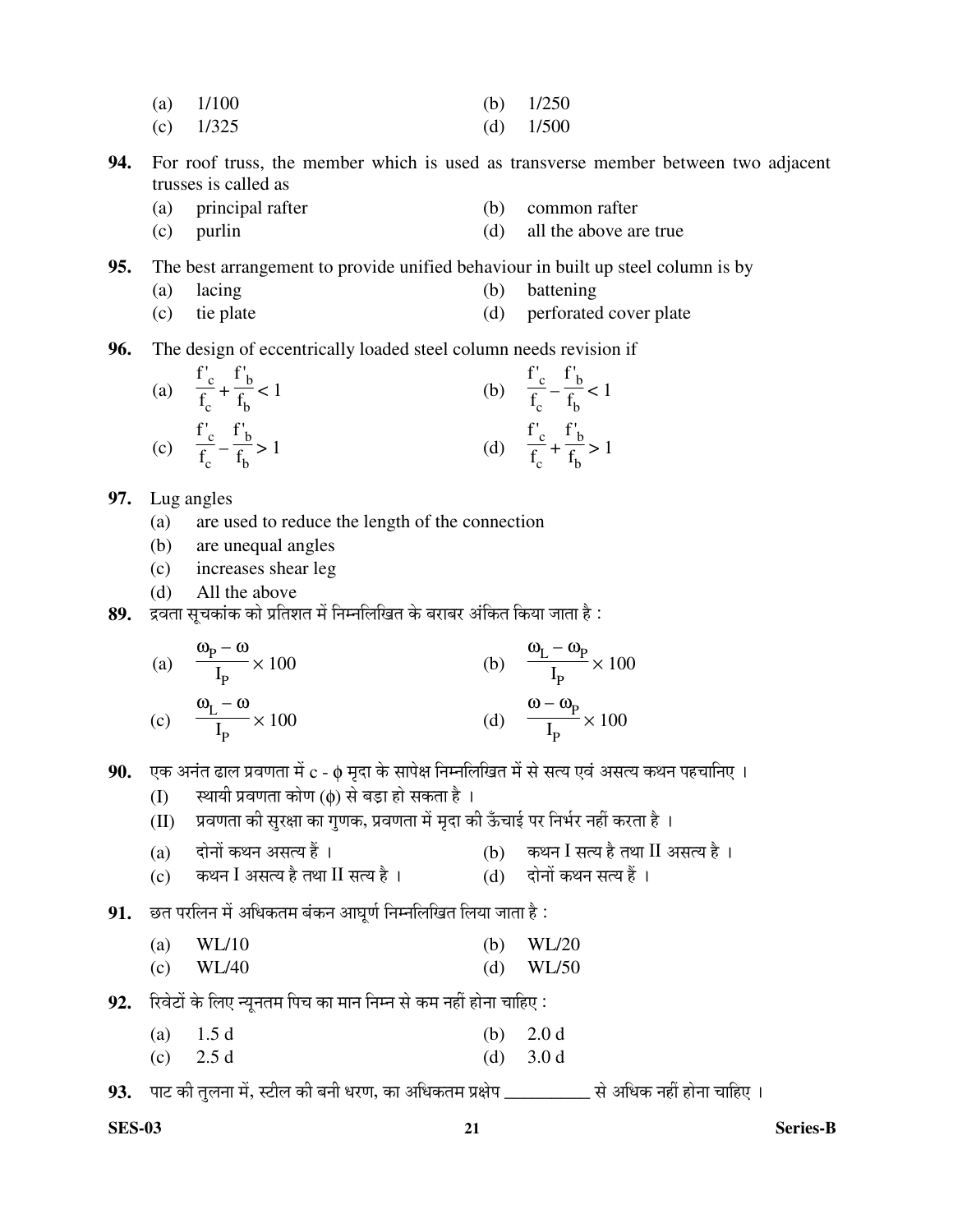|  | (a) $1/100$ |  |  | (b) $1/250$ |
|--|-------------|--|--|-------------|
|--|-------------|--|--|-------------|

(c) 1/325 (d) 1/500

 $94.$   $\,$  छत कैंची में दो संगत कैंचियों के बीच लगाई जाने वाली धरण \_\_\_\_\_\_\_\_\_\_\_ कहलाती है ।

- (a) मुख्य राफ़टर  $(b)$  कॉमन राफ़टर
- (c) ¯Ö¸ü×»Ö®Ö (d) ˆ¯Ö¸üÖêŒŸÖ ÃÖ³Öß ÃÖÆüß Æïü …

 ${\bf 95.} \quad$ बने हुए इस्पात कॉलम में एकीकृत आचरण प्रदान करने की सबसे अच्छी व्यवस्था निम्नलिखित में होगी :

- 
- 
- (a) तिरछी छड़ों वाली अवयव व्यवस्था (b) क्षैतिज छड़ों वाली अवयव व्यवस्था<br>(c) बाँधने वाली पट्टी वाली व्यवस्था (d) सछिद्र कवर पट्टी वाली व्यवस्था  $\overline{\textbf{c}}$ o) बाँधने वाली पट्टी वाली व्यवस्था  $\overline{\textbf{a}}$  and  $\overline{\textbf{a}}$  and  $\overline{\textbf{a}}$  and  $\overline{\textbf{a}}$

# $96.$  उत्क्रेंद्रिक भार वाले संपीडन अवयव की डिज़ाइन करते समय डिज़ाइन में सुधार की आवश्यकता होती है यदि

(a) 
$$
\frac{f'_c}{f_c} + \frac{f'_b}{f_b} < 1
$$
  
\n(b)  $\frac{f'_c}{f_c} - \frac{f'_b}{f_b} < 1$   
\n(c)  $\frac{f'_c}{f_c} - \frac{f'_b}{f_b} > 1$   
\n(d)  $\frac{f'_c}{f_c} + \frac{f'_b}{f_b} > 1$ 

**97.** लग ऐंगल **\_\_\_\_\_**\_

- (a) बंध तथा जोड़ों के बीच की लम्बाई कम करने हेतु उपयोगी होते हैं ।
- (b) असमान ऐंगल परिच्छेद हैं ।
- $(c)$  अवरूपण पाया बढ़ाते हैं ।
- (d) उपरोक्त सभी सही हैं ।

**98.** The slenderness ratio of lacing flats is limited to

- (a) 350 (b) 250
- (c) 180 (d) 145

**99.** Splices for compression members are designed as

- (a) short column (b) long column
- (c) intermediate column (d) none of the above
- **100.** Minimum number of battens required in a battened column is

| $(a)$ 2 | (b) $3$ |  |
|---------|---------|--|
| $(c)$ 4 | (d) 6   |  |

**101.** Steel beam should be designed for

| (a) flexural strength | (b) stiffness     |
|-----------------------|-------------------|
| $(c)$ bukling         | (d) All the above |

## **102.** The thickness of the base plate provided for a steel column is determined from

- (a) flexural strength of plate
- (b) shear strength of plate
- (c) bearing strength of the concrete pedestal
- (d) punching criteria

**103.** Poisson's ratio of steel in the elastic range is

- (a) 0.25 (b) 0.30
- **Series-B 22 SES-03**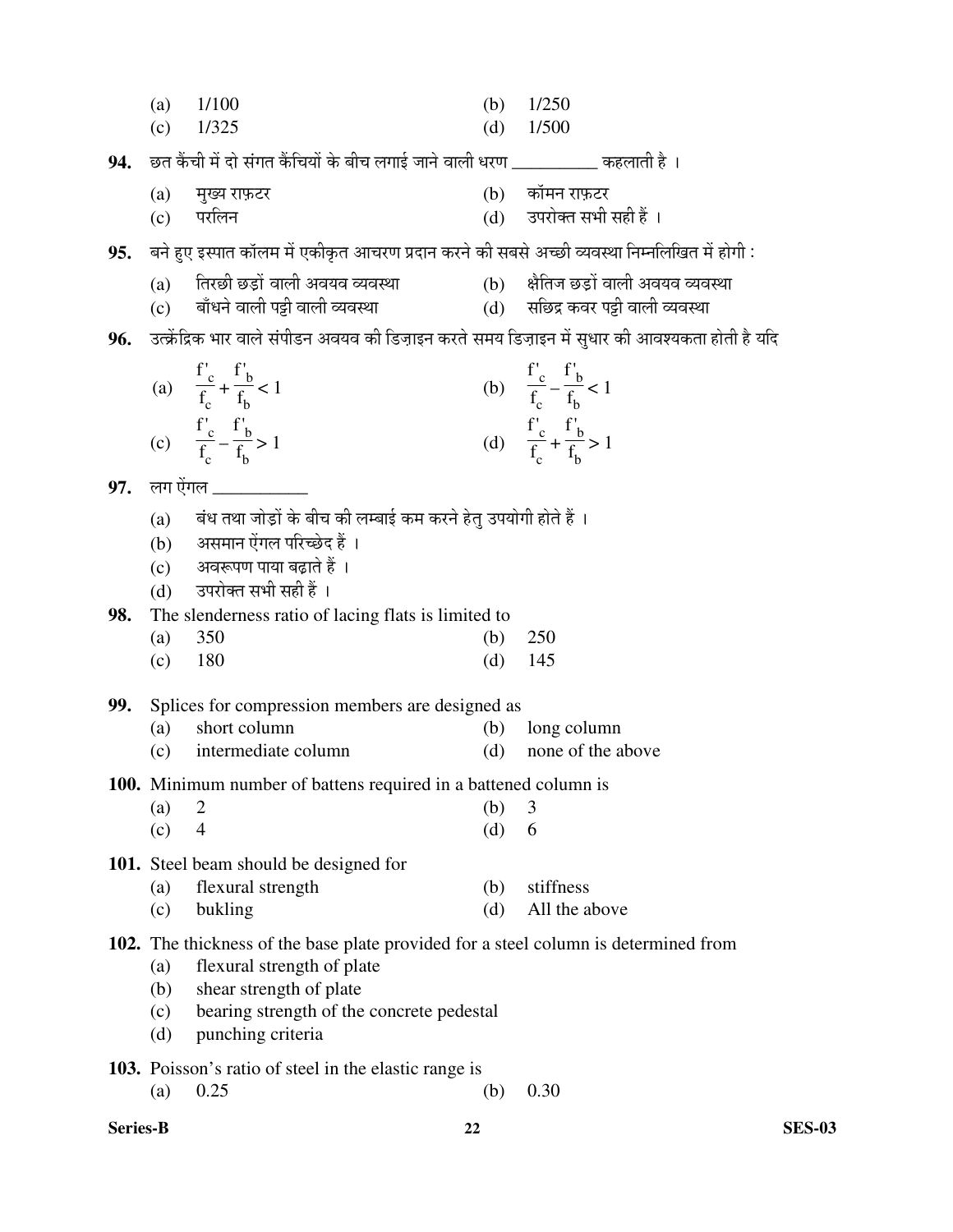|     | (c)        | 0.40                                                                                    | (d)        | 0.50                                                                                       |
|-----|------------|-----------------------------------------------------------------------------------------|------------|--------------------------------------------------------------------------------------------|
|     |            | 104. Load on connection is not eccentric for                                            |            |                                                                                            |
|     | (a)<br>(c) | lap joint<br>double cover butt joint                                                    | (b)<br>(d) | single cover butt joint<br>none of the above                                               |
|     |            | 105. Which one of the following is the mode of failure in a fillet weld material?       |            |                                                                                            |
|     | (a)        | Tension                                                                                 | (b)        | Shear                                                                                      |
|     | (c)        | Bearing                                                                                 | (d)        | Crushing                                                                                   |
|     |            | will be equal to                                                                        |            | 106. The diameter of rivet hole in tension members using rivet of diameter more than 24 mm |
|     | (a)        | rivet diameter $+3$ mm                                                                  | (b)        | rivet diameter $+2$ mm                                                                     |
|     | (c)        | rivet diameter $+1.5$ mm                                                                | (d)        | rivet diameter                                                                             |
|     |            | 107. The thickness of the gusset plate for column base should not be less than          |            |                                                                                            |
|     | (a)        | $6 \text{ mm}$                                                                          | (b)        | $8 \text{ mm}$                                                                             |
|     | (c)        | $12 \text{ mm}$                                                                         | (d)        | $16 \text{ mm}$                                                                            |
|     |            | <b>108.</b> Which of the following is not a compression member?                         |            |                                                                                            |
|     | (a)        | Strut                                                                                   | (b)        | Tie                                                                                        |
|     | (c)        | Rafter                                                                                  | (d)        | <b>Boom</b>                                                                                |
|     |            | <b>109.</b> Which one of the following will be preferred for a column?                  |            |                                                                                            |
|     | (a)        | <b>ISLB</b>                                                                             | (b)        | <b>ISMB</b>                                                                                |
|     | (c)        | <b>ISWB</b>                                                                             | (d)        | <b>ISHB</b>                                                                                |
| 98. |            | लैसिंग फ्लैट्स का तनुता अनुपात निम्नलिखित से अधिक नहीं होना चाहिए :                     |            |                                                                                            |
|     | (a)        | 350                                                                                     | (b)        | 250                                                                                        |
|     | (c)        | 180                                                                                     | (d)        | 145                                                                                        |
| 99. |            | सम्पीडन सदस्यों के लिए प्रयुक्त स्प्लाइसेज़ की अभिकल्पना निम्नलिखित की तरह की जाती है : |            |                                                                                            |
|     | (a)        | लघु स्तम्भ                                                                              | (b)        | लम्बे स्तम्भ                                                                               |
|     | (c)        | मध्यवर्ती स्तम्भ                                                                        | (d)        | उपरोक्त में से कोई नहीं                                                                    |
|     |            | 100. बैटेन्ड स्तम्भ में बैटेन्स की न्यूनतम संख्या होती है                               |            |                                                                                            |
|     | (a)        | 2                                                                                       | (b)        | 3                                                                                          |
|     | (c)        | $\overline{4}$                                                                          | (d)        | 6                                                                                          |
|     |            | <b>101.</b> इस्पात की धरन की अभिकल्पना निम्नलिखित के लिए की जाती है :                   |            |                                                                                            |
|     | (a)        | बंकन सामर्थ्य                                                                           | (b)        | दृढ़ता                                                                                     |
|     | (c)        | बकलिंग                                                                                  | (d)        | उपरोक्त सभी                                                                                |
|     |            | 102. इस्पात स्तम्भ के लिए दी गयी आधार प्लेट की मोटाई निम्नलिखित से निकाली जाती है :     |            |                                                                                            |
|     | (a)        | प्लेट की बंकन आघूर्ण सामर्थ्य                                                           |            | (b) प्लेट की अपरूपण सामर्थ्य                                                               |
|     | (c)        | कंक्रीट पेडेस्टल की सहन सामर्थ्य                                                        |            | (d) पन्चिंग क्राइटेरिया                                                                    |
|     |            | 103. प्रत्यास्थ सीमा में इस्पात के लिए प्वासों अनुपात का मान होता है                    |            |                                                                                            |
|     | (a)        | 0.25                                                                                    | (b)        | 0.30                                                                                       |
|     | (c)        | 0.40                                                                                    | (d)        | 0.50                                                                                       |
|     |            |                                                                                         |            |                                                                                            |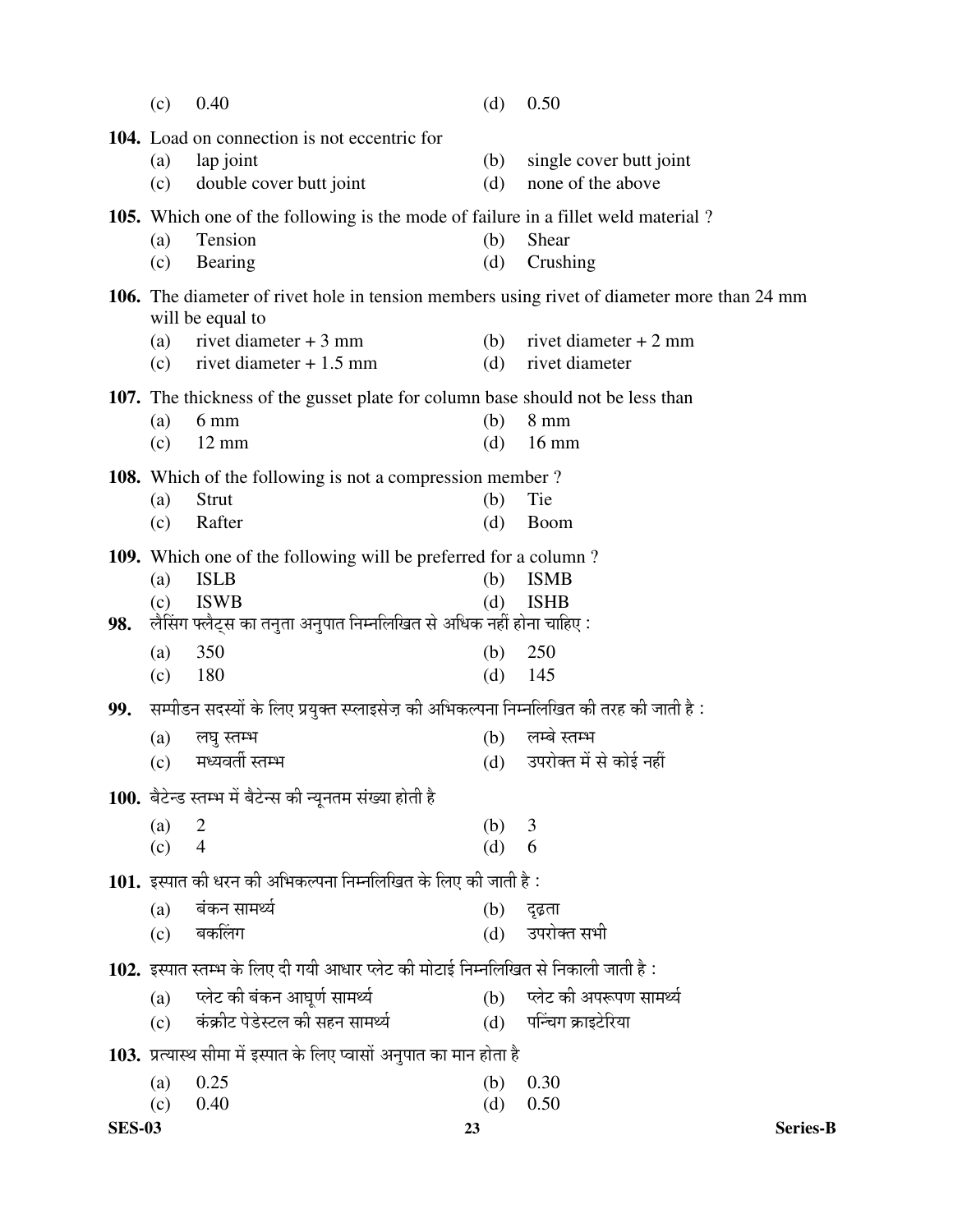|            | <b>104.</b> जोड़ पर भार एक्सेन्ट्रिक नहीं होगा निम्नलिखित के लिए :                                                                      |            |                                                                                                     |
|------------|-----------------------------------------------------------------------------------------------------------------------------------------|------------|-----------------------------------------------------------------------------------------------------|
| (a)        | लैप जोड                                                                                                                                 | (b)        | एक कवर वाला बट जोड़                                                                                 |
|            | (c) दो कवर वाला बट जोड़                                                                                                                 |            | (d) उपरोक्त में से कोई नहीं                                                                         |
|            | <b>105.</b> निम्नलिखित में से किस प्रकार से फ़िलेट वेल्ड पदार्थ असफल होता है :                                                          |            |                                                                                                     |
| (a)        | तनाव                                                                                                                                    | (b)        | अपरूपण                                                                                              |
| (c)        | बियरिंग                                                                                                                                 | (d)        | क्रशिंग                                                                                             |
|            | निम्नलिखित के बराबर होगा :                                                                                                              |            | 106. तनाव सदस्य जिसमें 24 mm से अधिक व्यास के रिवेटों का प्रयोग किया गया हो तो रिवेट छिद्र का व्यास |
| (a)        | रिवेट का व्यास $+3 \text{ mm}$                                                                                                          |            | (b) रिवेट का व्यास + 2 mm                                                                           |
| (c)        | रिवेट का व्यास + 1.5 mm                                                                                                                 | (d)        | रिवेट व्यास                                                                                         |
|            | 107. कॉलम बेस के लिए गसेट प्लेट की मोटाई निम्नलिखित से कम नहीं होनी चाहिए:                                                              |            |                                                                                                     |
| (a)        | $6 \text{ mm}$                                                                                                                          | (b)        | $8 \text{ mm}$                                                                                      |
| (c)        | $12 \text{ mm}$                                                                                                                         | (d)        | $16 \text{ mm}$                                                                                     |
|            | 108. निम्नलिखित में से कौन सा सम्पीडन सदस्य नहीं है ?                                                                                   |            |                                                                                                     |
| (a)        | स्ट्रट                                                                                                                                  | (b)        | टाई                                                                                                 |
| (c)        | राफ़्टर                                                                                                                                 | (d)        | बूम                                                                                                 |
|            | 109. निम्नलिखित में से किसको स्तम्भ के लिए वरीयता दी जायगी ?                                                                            |            |                                                                                                     |
| (a)        | <b>ISLB</b>                                                                                                                             | (b)        | <b>ISMB</b>                                                                                         |
| (c)        | <b>ISWB</b>                                                                                                                             | (d)        | <b>ISHB</b>                                                                                         |
|            | 110. The structural advantage of using steel as a structural member is                                                                  |            |                                                                                                     |
| (a)<br>(c) | small weight to strength ratio<br>speed of dismantling                                                                                  | (b)<br>(d) | high speed of erection<br>scrap value                                                               |
|            |                                                                                                                                         |            |                                                                                                     |
|            | 111. A steel plate is 30 cm wide and 10 mm thick. A rivet of nominal diameter of 18 mm is<br>driven. The net sectional area of plate is |            |                                                                                                     |
| (a)        | 18.00 $\text{cm}^2$                                                                                                                     | (b)        | 28.20 $\text{cm}^2$                                                                                 |
|            | (c) $28.05 \text{ cm}^2$                                                                                                                | (d)        | 32.42 $\text{cm}^2$                                                                                 |
|            | 112. The effective length of fillet weld is                                                                                             |            |                                                                                                     |
| (a)        | Total length $-2 \times$ throat size                                                                                                    | (b)        | Total length $-2 \times$ weld size                                                                  |
| (c)        | $0.7 \times$ Total length                                                                                                               | (d)        | Total length – (weld size $\times \sqrt{2}$ )                                                       |
|            | joint is given by                                                                                                                       |            | 113. In a diamond rivetting for a plate of width 'b' and rivet diameter 'd', the efficiency of the  |
| (a)        | $(b-d)/b$                                                                                                                               | (b)        | $(b-2d)/b$                                                                                          |
| (c)        | $(b-d)/d$                                                                                                                               | (d)        | $(b-2d)/d$                                                                                          |
|            | 114. The working stress for structural steel in tension is of the order of                                                              |            |                                                                                                     |
| (a)        | $15$ N/mm <sup>2</sup>                                                                                                                  | (b)        | $75$ N/mm <sup>2</sup>                                                                              |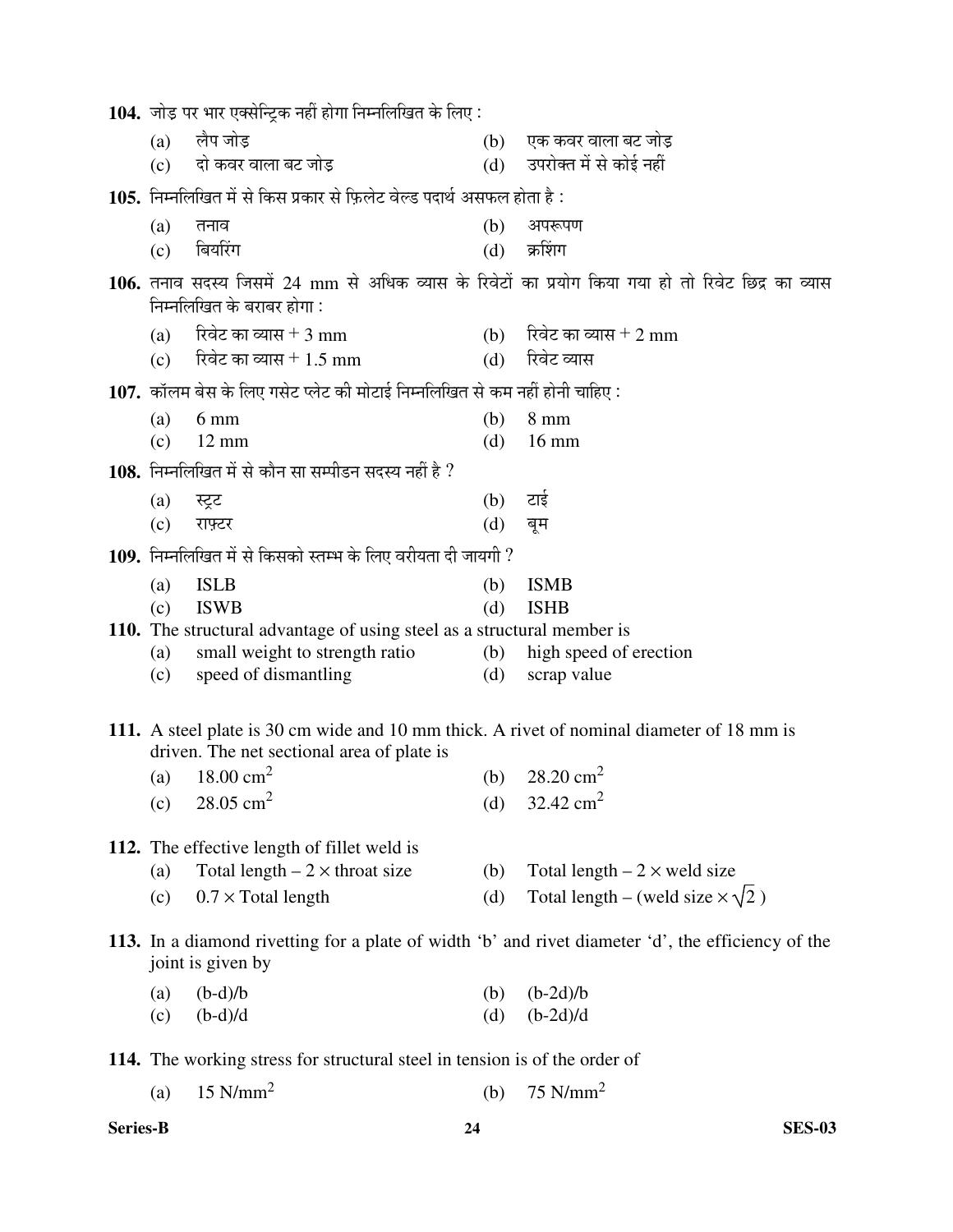- (c)  $150 \text{ N/mm}^2$ (d)  $750 \text{ N/mm}^2$
- **115.** The maximum centre to centre distance between bolts in tension member of thickness 10 mm is
- (a) 200 mm (b) 160 mm (c) 120 mm (d) 100 mm
- **116.** A steel column in a multi-storeyed building carries an axial load of 125 N. It is built up of 2 ISMC350 channels connected by lacing. The lacing carries a load of
	- (a)  $125.125 \text{ N}$  (b)  $12.525 \text{ N}$
	- (c)  $3.125 \text{ N}$  (d) Zero
- **117.** Shape factor is given by
	- (a)  $My/Mp$  (b)  $Z/Zp$ (c) both of (a)  $\&$  (b) (d) None of the above
	-
- **118.** In case of tension member consisting of two angles back to back of same side of gusset plate, what is K equal to ?

Where,  $A_1$  – Area of connected leg

 $A_2$  – Area of outstanding leg

- $(a)$  $/(3A_1 + A_2)$ (b)  $3A_1/(A_1 + 3A_2)$
- $(c)$  $/(A_1 + 5A_2)$ (d)  $5A_1/(5A_1 + A_2)$

110. इस्पात को संरचना सदस्य के रूप में प्रयोग करने में निम्नलिखित संरचनीय लाभ है:

- (a) भार एवं सामर्थ्य का छोटा अनुपात (b) संरचना खड़ा करने में तेज़ी
- (c) संरचना डिस्मैंटल करने की गति (d) स्क्रैप मान
- 111. एक इस्पात की प्लेट की चौड़ाई 30 सेमी. तथा मोटाई 10 मि.मी. है । 18 मि.मी. व्यास (नोमिनल) का रिवेट लगाया गया है । प्लेट का शुद्ध परिच्छेद निम्नलिखित होगा :
	- $(a)$  18.00 सेमी<sup>2</sup> (b)  $28.20 \text{ }\hat{\mathrm{H}}\hat{\mathrm{H}}^2$
	- (c) 28.05 सेमी<sup>2</sup> (d)  $32.42 \text{  $\pi$  m}^2$
- 112. फ़िलेट वेल्ड की प्रभावी लम्बाई निम्नलिखित होती है:
	- (a) कुल लम्बाई 2 × कंठ परिमाप $($  b) कुल लम्बाई 2 × वेल्ड परिमाप
	- (c) 0.7 × Ûãú»Ö »Ö´²ÖÖ‡Ô (d) Ûãú»Ö »Ö´²ÖÖ‡Ô (¾Öê»›ü ¯Ö׸ü´ÖÖ¯Ö × 2)
- 113. एक डायमंड रिवेटिंग पद्धति में प्लेट चौड़ाई 'b' तथा रिवेट व्यास 'd' के लिए जोड़ की दक्षता निम्नलिखित होती है :
	- (a)  $(b d)/b$  (b)  $(b 2d)/b$
	- (c)  $(b-d)/d$  (d)  $(b-2d)/d$

114. तनन में संरचनात्मक इस्पात हेतु कार्यकारी प्रतिबल का मान निम्नलिखित होता है :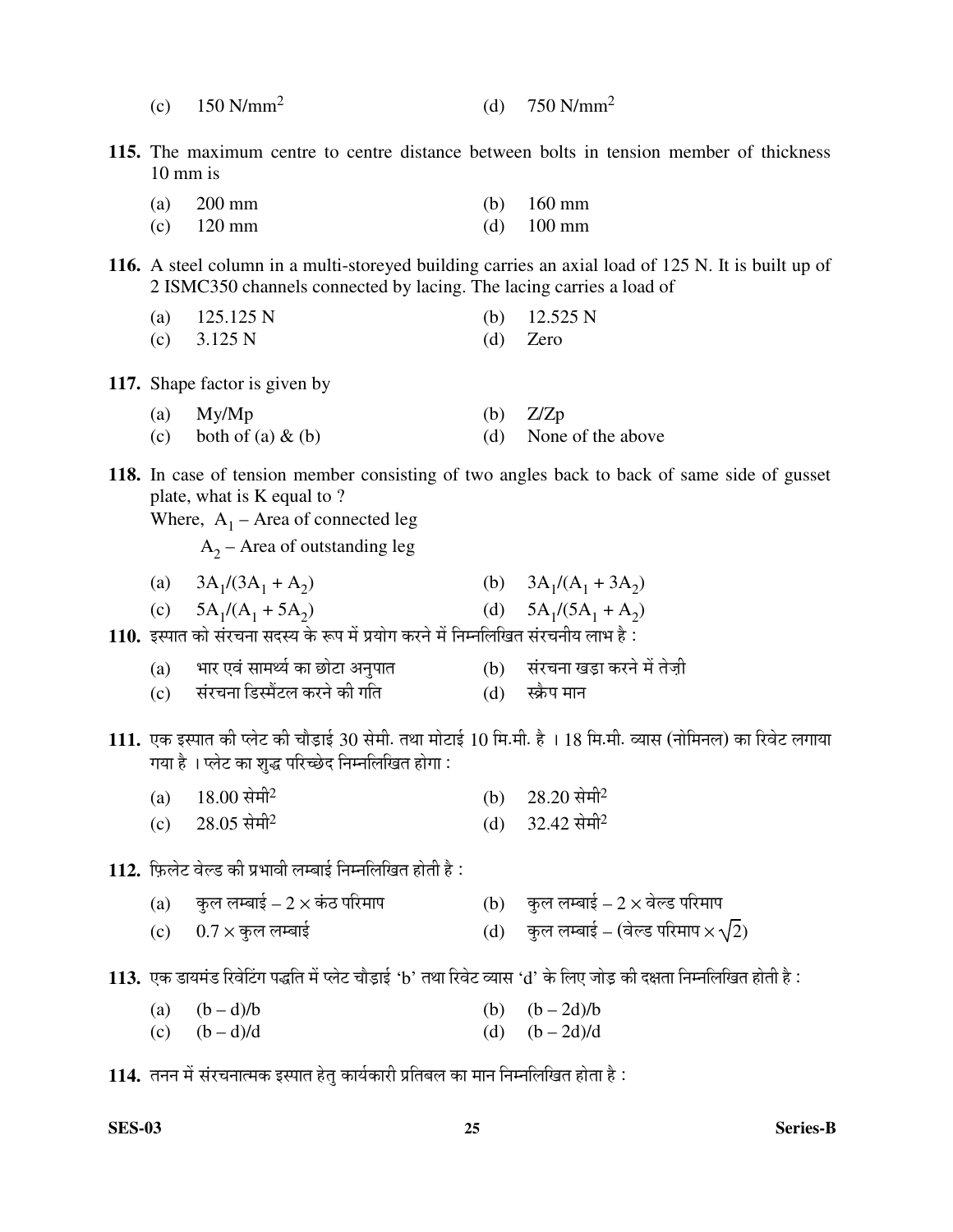|  | (a) $15 \text{ N/mm}^2$ |  | (b) $75 \text{ N/mm}^2$ |
|--|-------------------------|--|-------------------------|
|--|-------------------------|--|-------------------------|

- (c)  $150 \text{ N/mm}^2$ (d)  $750 \text{ N/mm}^2$
- 115. 10 mm मोटे किसी तनन उपांग में बोल्टों के मध्य केन्द्र से केन्द्र की अधिकतम दूरी निम्नलिखित होगी :

| (a) $200 \text{ mm}$ | (b) $160 \text{ mm}$ |
|----------------------|----------------------|
|                      |                      |

- (c) 120 mm (d) 100 mm
- $116$ . एक बहमंज़ली भवन में इस्पातीय स्तम्भ द्वारा 125 N का अक्षीय भार वहन किया जाता है । यह दो ISMC-350 चैनल का सुधारित खण्ड है जो लेसिंग द्वारा जुड़ा हुआ है । लेसिंग द्वारा वहन किया जाने वाला भार होगा

|  | (a) $125.125 \text{ N}$ |  | (b) $12.525 \text{ N}$ |
|--|-------------------------|--|------------------------|
|--|-------------------------|--|------------------------|

- $(c)$  3.125 N  $(d)$  शून्य
- 1**17.** आकार गुणांक निम्न से दिया जाता है :
	- (a) My/Mp (b)  $Z/Zp$ <br>
	(c) (a) और (b) दोनों से (d) इनमें रं (c) (a) और (b) दोनों से ब्लैं कोई नहीं से कोई नहीं है
- $118.$  एक तनन उपांग में दो कोणीय खण्डों को गसेट प्लेट के एक ही ओर पीठ से पीठ सटाकर लगाने पर  $k$  का क्या मान होगा $?$ 
	- जहाँ  ${\rm A}1-$ सम्बद्ध टाँग का क्षेत्रफल

 $A2$  – असम्बद्ध टाँग का क्षेत्रफल

- (a)  $3A_1/(3A_1 + A_2)$ (b)  $3A_1/(A_1 + 3A_2)$
- (c)  $5A_1/(A_1 + 5A_2)$ (d)  $5A_1/(5A_1 + A_2)$
- **119.** While designing electricity operated Gantry girders, additional load of \_\_\_\_\_\_\_\_ of maximum static wheel load should be used to calculate the vertical load transferred to rails.

| 25% addition<br>(a) | (b) $10\%$ addition |  |
|---------------------|---------------------|--|
|---------------------|---------------------|--|

- (c) 5% reduction (d) 10% reduction
- **120.** If a R.C. beam is likely to fail in bond, then its bond strength can be increased most economically by
	- (a) increasing the depth of beam (b) using thinner bars but more in numbers
	- (c) using thicker bars but less in numbers (d) providing vertical stirrups

**121.** If the permissible compressive stress in concrete in bending for  $M_{20}$  grade of concrete is  $7 \text{ N/mm}^2$ , then modular ratio will be

| (a) $18.66$ | (b) $13.33$ |
|-------------|-------------|
| (c) $10.98$ | (d) $9.33$  |

**122.** The limit of percentage of longitudinal reinforcement in a column is given by

| (a) $0.15$ to $2\%$ |  | (b) $0.8 \text{ to } 4\%$ |
|---------------------|--|---------------------------|
|---------------------|--|---------------------------|

**Series-B 26 SES-03**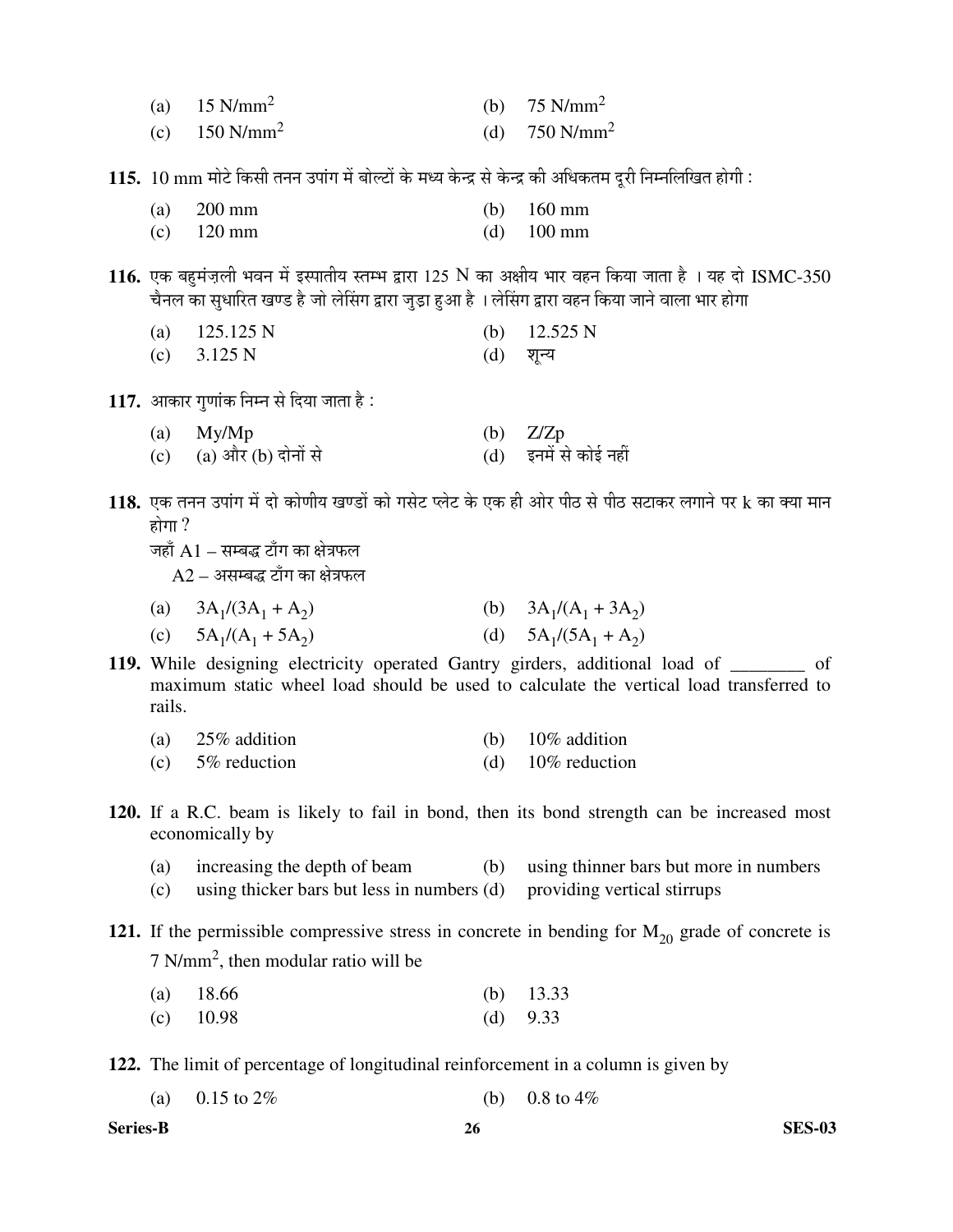- (c)  $0.8 \text{ to } 6\%$  (d)  $0.8 \text{ to } 8\%$
- **123.** The minimum clear cover (in mm) to the main steel bars in slab, beam and column respectively are

| (a) 10, 15, 20   | (b) $20, 20, 40$ |
|------------------|------------------|
| (c) $20, 25, 30$ | (d) $20, 35, 40$ |

**124.** A simply supported RC beam having clear span of 5 m and support width 300 mm has the cross section as shown in Fig. What is the effective span of beam as per IS456 ?



- **125.** Diagonal tension reinforcement is provided in a beam as
	- (a) longitudinal bars (b) bent up bars and vertical stirrups
	- (c) helical reinforcement (d) 90° bend at the bend of main bar

119. विद्युत चालित गैन्ट्री गर्डर का डिज़ाइन करते समय अतिरिकित भार, \_\_\_\_\_\_\_\_\_\_\_ अधिकतम स्थैतिक व्हील भार का उपयोग पटरियों पर स्थानांतरित उर्ध्व भार ज्ञात करने में होना चाहिए

- (a)  $25\%$  बढ़ाकर (b)  $10\%$  बढ़ाकर
- $\text{(c)}$  5% घटाकर  $\text{(d)}$  10% घटाकर
- 120. यदि किसी प्रबलित काँक्रीट धरण की बाँड में विफल होने की संभावना है तो उस धरण की बाँड सामर्थ्य को आसानी से किस प्रकार बढ़ाया जा सकता है ?
	- (a) यरण की गहराई बढ़ाकर (b) पतले तथा अधिक संख्या में छड़ों का प्रयोग कर
	- (c) ^ मोटे तथा कम संख्या में छड़ों का प्रयोगकर ^ (d) ऊर्ध्वाकार रकाबों का प्रयोग कर
- 
- ${\bf 121.}$  यदि कंक्रीट में संपीड्य अनुज्ञय प्रतिबल नमन में M20 कंक्रीट की श्रेणी के लिए 7 N/mm<sup>2</sup> है तो उस कंक्रीट के लिए मापांक गणांक क्या होगा ?

| (a) $18.66$ | (b) $13.33$ |
|-------------|-------------|
| (c) $10.98$ | (d) $9.33$  |

122. किसी स्तम्भ में लम्बिका छड़ों के प्रतिशत की सीमा निम्नलिखित होती है :

|               | (a) 0.15 से 2% | (b) $0.8 \nexists 4\%$ |
|---------------|----------------|------------------------|
| <b>SES-03</b> |                | <b>Series-B</b>        |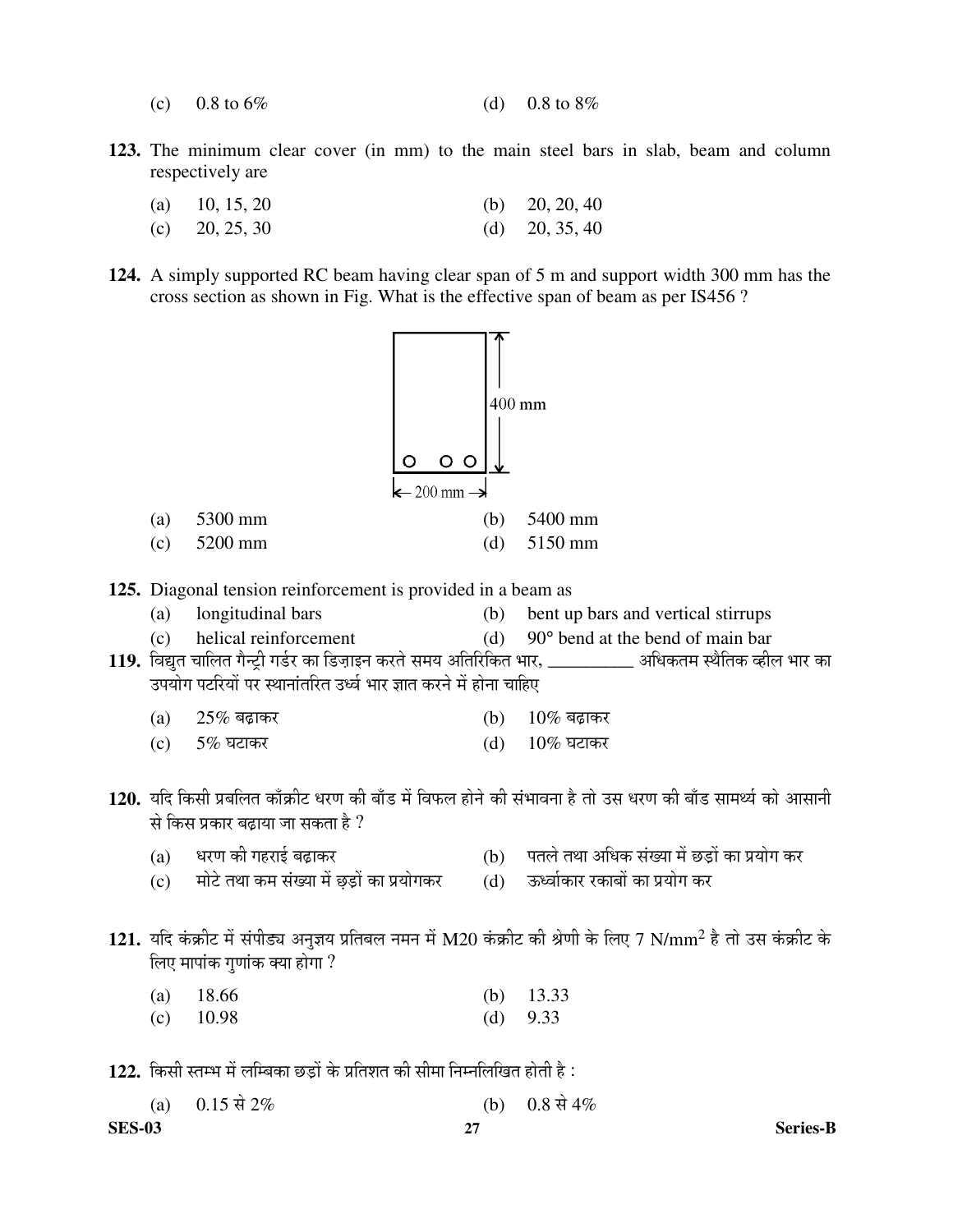(c)  $0.8 \text{ R} \cdot 6\%$  (d)  $0.8 \text{ R} \cdot 8\%$ 

123. स्लैब, बीम एवं स्तम्भ के मुख्य प्रबलन हेतु न्यूनतम आवरण क्रमशः (मिमी में) निम्नलिखित लिया जाता है:

- (a)  $10, 15, 20$  (b)  $20, 20, 40$
- (c)  $20, 25, 30$  (d)  $20, 35, 40$
- 124. एक शुद्धालम्बित प्रबलित कंक्रीट धरन की शुद्ध विस्तृति 5 m एवं धारित चौड़ाई 300 mm है, को चित्रानुसार दर्शाया गया है । धरन की प्रभावी विस्तृति IS कोड 456 के अनुसार निम्नलिखित होगी :



- 125. विकर्ण तनन प्रबलन धरन में निम्नलिखित रूप में लगाया जाता है :
	- (a) †®Öã¤îü¬µÖÔ "û›Ìü (b) ®ÖŸÖ "û›Ìëü †Öî¸ü ¾ÖÙ™üÛú»Ö ÙÒü¯ÃÖ
	- $\rm (c)$  हेलिकल प्रबलन  $\rm (d)$  मुख्य प्रबलन के मोड़ के  $\rm 90^{\circ}$  मोड़ पर

**126.** The minimum grade of concrete to be used in reinforced concrete as per IS 456-2000 is

| (a) $M15$ | (b) $M20$ |
|-----------|-----------|
| $(c)$ M25 | (d) $M10$ |

**127.** According to IS 456-2000, minimum slenderness ratio for a short column is

| (a) less than $12$      | (b) less than $18$ |
|-------------------------|--------------------|
| $(c)$ between 18 and 24 | (d) more than $24$ |

**128.** Which IS code is used to consider the wind loads ?

| (a) IS 875 (Part – I)   | (b) IS 875 (Part – II) |
|-------------------------|------------------------|
| (c) IS 875 (Part – III) | (d) IS 875 (Part – IV) |

**129.** The minimum grade of concrete that can be used for pre-tensioned systems is

| (a) $M20$ | (b) $M25$ |
|-----------|-----------|
| (c) $M30$ | (d) $M40$ |

**130.** The maximum strain allowed in reinforced concrete beam section is

(a)  $0.002$  (b)  $0.0035$ 

**Series-B 28 SES-03**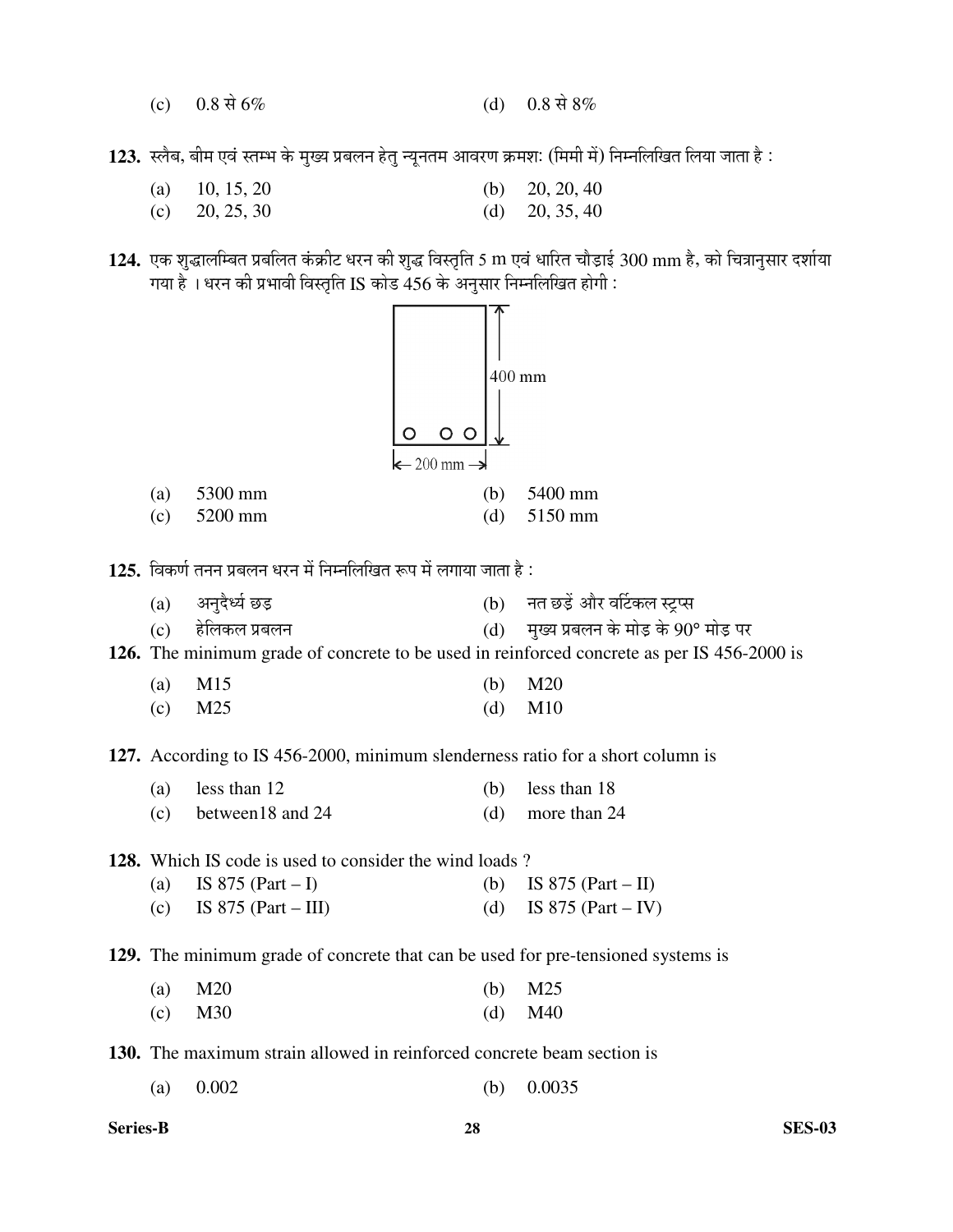- (c) 0.0055 (d) 0.0075
- **131.** The maximum depth of neutral axis in RC beam section in which Fe415 grade steel has been used is (where  $d =$  effective depth of beam)
	- (a)  $0.53d$  (b)  $0.48d$ (c) 0.46d (d) 0.44d

**132.** Distribution reinforcement in a simply supported RC slab is provided to distribute

- (a) load (b) temperature stress
- (c) shrinkage stress (d) All of the above

**133.** Thickened part of a flat slab over the supporting column is called

- (a) drop panel (b) capital
- (c) column head (d) none of the above

**134.** In a reinforced concrete beam, if the amount of reinforcement increases, then the

- (a) depth of neutral axis decreases (b) depth of neutral axis increases
- (c) depth of neutral axis remains constant (d) none of the above
- **135.** In a pre-stressed concrete member, it is advisable to use
	- (a) low strength concrete only
	- (b) high strength concrete only
	- (c) low strength concrete but high strength steel
	- (d) high strength concrete and high strength steel
- 1**26.** IS456-2000 के अनुसार प्रबलित कंक्रीट कार्य हेतू न्यूनतम कंक्रीट ग्रेड निम्नलिखित है:

| (a) $M15$ | (b) $M20$ |
|-----------|-----------|
| (c) $M25$ | (d) $M10$ |

127. IS456-2000 के अनुसार लघु स्तम्भ के लिए तनुता अनुपात का मान निम्नलिखित होता है:

| (a) 12 से कम                                      | (b) 18 से कम                      |
|---------------------------------------------------|-----------------------------------|
| (c) $18 \text{ and } 24 \text{ and } 18 \text{.}$ | (d) $24 \text{ }\mathcal{R}$ अधिक |

128. वायु भार के लिए किस भारतीय मानक का प्रयोग किया जाता है ?

| (a) $ISS75$ (भाग-I)          | (b) $\text{ISS75}}\text{ (4} \text{H} \text{H} \text{-} \text{II})$ |
|------------------------------|---------------------------------------------------------------------|
| (c) $\text{ISS75}$ (भाग-III) | (d) IS875 $(\text{4} \text{H} \cdot \text{H})$                      |

129. पूर्व तनन कंक्रीट में न्यूनतम निम्नलिखित श्रेणी की कंक्रीट प्रयोग की जा सकती है :

| (a) $M20$    | (b) $M25$ |
|--------------|-----------|
| $\alpha$ M30 | (d) $M40$ |

130. प्रबलित कंक्रीट धरन की पाट में विकृति निम्नलिखित से अधिक नहीं होनी चाहिए :

| (a) $0.002$  | (b) $0.0035$ |
|--------------|--------------|
| (c) $0.0055$ | (d) $0.0075$ |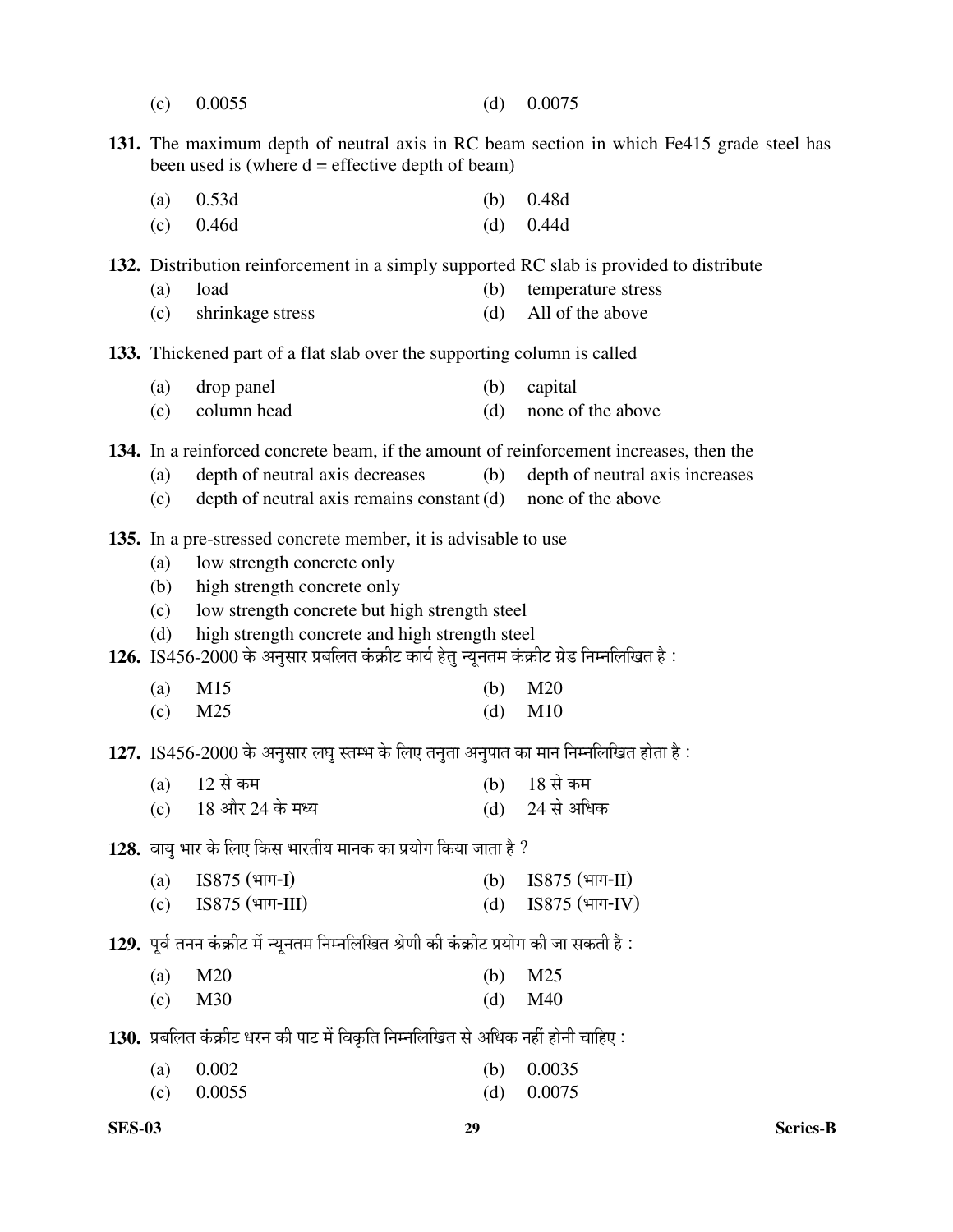131. प्रबलित धरन की पाट, जिसमें Fe415 श्रेणी की प्रबलन इस्पात का प्रयोग किया गया है, में उदासीन अक्ष की अधिकतम गहराई निम्नलिखित होगी :  $(\bar{\mathfrak{m}}\tilde{\mathfrak{m}}\,d = \bar{\mathfrak{m}}\,E\,d$  अभावी गहराई)

- (a)  $0.53 \text{ d}$  (b)  $0.48 \text{ d}$
- (c)  $0.46 \text{ d}$  (d)  $0.44 \text{ d}$

132. प्रबलित कंक्रीट पाट में वितरण प्रबलित निम्नलिखित को वितरित करने के लिए लगाया जाता है :

- $(a)$  भार (b) तापीय प्रतिबल
- (c) ×ÃÖÛãú›Ìü®Ö ¯ÖÏןֲֻÖ (d) ˆ¯Ö¸üÖêŒŸÖ ÃÖ³Öß

133. फ्लैट स्लैब को आधार देने वाले स्तम्भ के ऊपर स्लैब के मोटे किये गये हिस्से को निम्नलिखित कहते हैं :

- (a) ड्रॉप पैनेल (b) कैपिटल
- (c) ßÖÓ³Ö ¿ÖßÂÖÔ (d) ˆ¯Ö¸üÖêŒŸÖ ´Öë ÃÖê ÛúÖê‡Ô ®ÖÆüà
- 1**34.** प्रबलित कंक्रीट धरन में प्रबलन के बढ़ने के साथ \_\_\_\_
	- (a) उदासीन अक्ष की गहराई कम होती है । (b) उदासीन अक्ष की गहराई बढ़ जाती है :<br>(c) उदासीन अक्ष की गहराई समान रहती है । (d) उपरोक्त में से कोई नहीं
	- (c) ठिंदासीन अक्ष की गहराई समान रहती है ।
- 135. पर्व प्रबलित कंक्रीट सदस्यों में निम्नलिखित के उपयोग की सलाह दी जाती है :
	- $(a)$  केवल निम्न सामर्थ्य वाली कंक्रीट
	- (b) केवल उच्च सामर्थ्य वाली कंक्रीट
	- $\rm\check{C}$ ें निम्न सामर्थ्य वाली कंक्रीट परन्तु उच्च सामर्थ्य वाला इस्पात
	- (d) दच्च सामर्थ्य वाली कंक्रीट तथा उच्च सामर्थ्य वाला इस्पात
- **136.** Flexural collapse in over reinforced beams is due to
	- (a) primary compression failure (b) secondary compression failure
	- (c) primary tension failure (d) bond failure
- **137.** A RCC beam of 200 mm width and 300 mm effective depth is reinforced with Fe415 grade steel. The grade of concrete used is M20. The limiting moment carrying capacity of this beam is
	- (a) 47.88 kNmü (b) 53.28 kNm
	- (c) 49.68 kNm (d) None of the above

**138.** The permissible shear stress in concrete depends upon

- (a) grade of concrete and  $%$  steel in compression
- (b) grade of concrete only
- (c) % steel in compression only
- (d) grade of concrete and % steel in tension
- **139.** The characteristic compressive strength of M30 grade concrete as per IS : 456-2000 is
	- (a) 3.83 MPa (b) 5.47 MPa
	- (c)  $21.23 \text{ MPa}$  (d)  $30.00 \text{ MPa}$

**140.** The diameter of longitudinal bars in a column should not be less than

**Series-B 30 SES-03**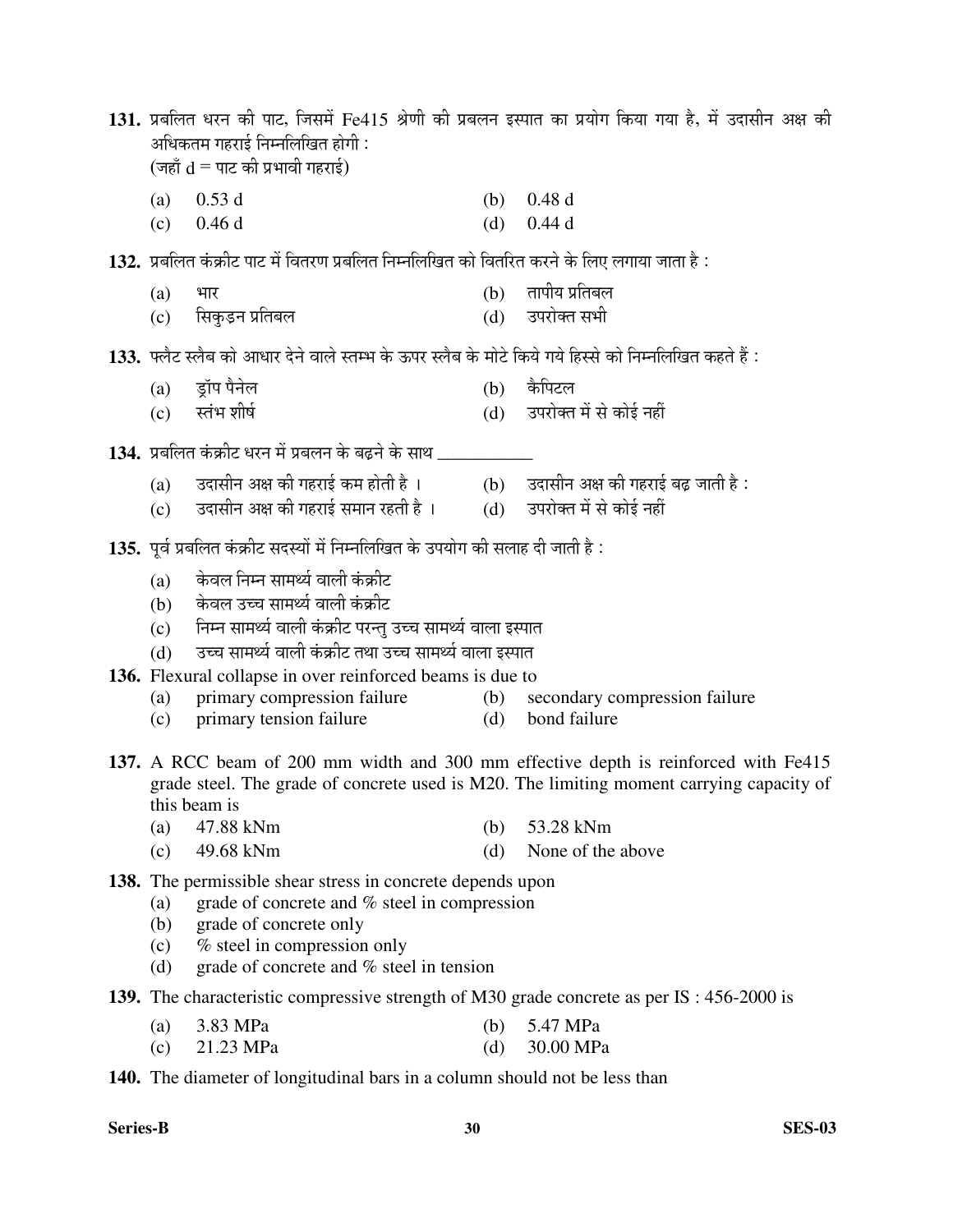- (a)  $8 \text{ mm}$  (b)  $10 \text{ mm}$
- (c) 12 mm (d) 16 mm
- **141.** Which one of the following is categorised as a long term loss of pre-stress in a pre-stressed concrete member ?
	- (a) loss due to elastic shortening
	- (b) loss due to friction
	- (c) loss due to relaxation of strands
	- (d) loss due to anchorage slip

### **142.** In limit state design of RC, the strains in tension reinforcement should not exceed

(a) 
$$
0.87 \frac{f_y}{E_s}
$$
 (b) 0.002  
(c)  $0.87 \frac{f_y}{E_s} + 0.002$  (d) 0.0035

**143.** For the purpose of the design of a reinforced concrete footing

- (a) a flexible base and linear pressure distribution is assumed
- (b) a rigid base and linear pressure distribution is assumed
- (c) a flexible base and parabolic pressure distribution is assumed
- (d) a rigid base and parabolic pressure distribution is assumed
- **144.** The critical section for the calculation of maximum bending moment for footing supporting a concrete column is
	- (a) at face of column
	- (b) halfway between the centre line of column and edge of column
	- (c) at a distance equal to half the effective depth of footing from face of column
	- (d) at a distance equal to the effective depth of footing from face of column
- 136. अति प्रबलित धरन में फ्लेक्ज़रल पतन निम्नलिखित के कारण है:
	- (a) प्राथमिक संपीडन असफलता (b) माध्यमिक संपीडन असफलता<br>(c) प्राथमिक तनाव असफलता (d) बाँड असफलता
	- $(c)$  प्राथमिक तनाव असफलता ।
- $137.$  एक RCC धरन की प्रभावी गहराई 300 मिमी और चौड़ाई 200 मिमी है । इसे Fe415 ग्रेड स्टील से प्रबलित किया गया है । कंक्रीट का ग्रेड M20 है । इस धरन की सीमित मोमेन्ट वहन क्षमता निम्नलिखित होगी :
	- (a) 47.88 kNmü (b) 53.28 kNm
	- $\text{(c)} \quad 49.68 \text{ kNm}$   $\text{(d)} \quad$  उपरोक्त में से कोई नहीं
- 1**38.** कंक्रीट का अनक्षेप अपरूपण प्रतिबल निम्नलिखित पर निर्भर करता है:
	- (a) बिंक्रीट के ग्रेड और उसमें % स्टील संपीडन में (b) केवल कंक्रीट के ग्रेड पर<br>(c) केवल % स्टील संपीडन में (d) कंकीट के ग्रेड और उसमे
	- (c) केवल % स्टील संपीडन में (d) कंक्रीट के ग्रेड और उसमें % स्टील तनन में
- 139. IS : 456-2000 के अनुसार M30 ग्रेड की कंक्रीट की लाक्षणिक दाब क्षमता निम्नलिखित होती है :
	- (a) 3.83 MPa (b) 5.47 MPa
	- (c) 21.23 MPa (d) 30.00 MPa

140. किसी स्तम्भ में अनुदैर्ध्य छड़ों का व्यास निम्नलिखित से कम नहीं होना चाहिए :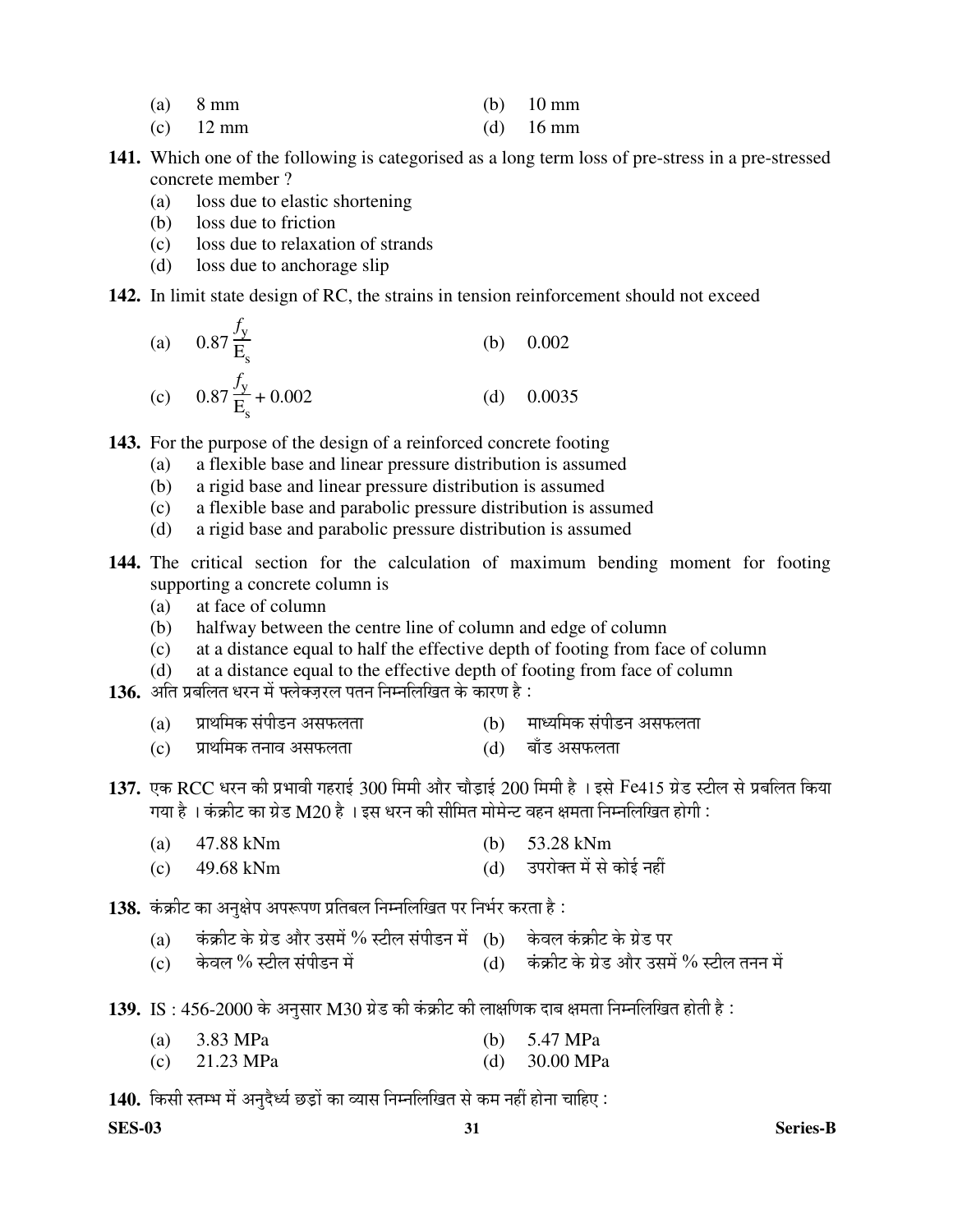- (a)  $8 \text{ mm}$  (b)  $10 \text{ mm}$
- (c) 12 mm (d) 16 mm
- 141. निम्नलिखित में से किसको एक पूर्व तनित कंक्रीट में पूर्व तनाव के दीर्घकालीन क्षति के रूप में वर्गीकृत किया जाता है :
- (a)  $\:$  प्रत्यास्थ लघुता के कारण क्षति को  $\hspace{1.6cm}$  (b)  $\:$  घर्षण के कारण क्षति को (c) स्ट्रैन्ड की शिथिलता के कारण क्षति को (d) लंगर फिसलन के कारण क्षति को
- 142. प्रबलित कंक्रीट के सीमा-अवस्था अभिकल्पन में तनाव प्रबलन में विकृति निम्नलिखित से अधिक नहीं होनी चाहिए :

(a) 
$$
0.87 \frac{f_y}{E_s}
$$
 (b) 0.002  
(c)  $0.87 \frac{f_y}{E_s} + 0.002$  (d) 0.0035

1**43.** प्रबलित कंक्रीट पाद के अभिकल्पन के लिए :

- $(a)$  एक लचीला आधार व रेखीय दाब वितरण माना जाता है ।
- (b) एक दृढ़ आधार व रेखीय दाब वितरण माना जाता है ।
- $(c)$  एक लचीला आधार व परवलीय दाब वितरण माना जाता है ।
- $(d)$  एक दृढ़ आधार व परवलीय दाब वितरण माना जाता है ।
- 144. एक प्रबलित कंक्रीट स्तम्भ हेतु नींव में अधिकतम बंकन आघूर्ण की गणना हेतु क्रान्तिक खंड निम्नलिखित होता है :
	- $(a)$  स्तम्भ के फेस पर
	- (b) स्तम्भ के मध्य तथा इसके सिरे के मध्य पर
	- (c) स्तम्भ के फेस से नींव की प्रभावी गहराई की आधी दूरी पर
	- (d) स्तम्भ के फेस से नींव की प्रभावी गहराई के बराबर दुरी पर
- **145.** The minimum number of main reinforcement bars provided in a RC circular column is

$$
(a) 2 \t\t (b) 3
$$

- (c)  $4$  (d) 6
- **146.** The slope deflection equation at the end B of member BC for the frame shown in figure below will be :



**Series-B 32 SES-03**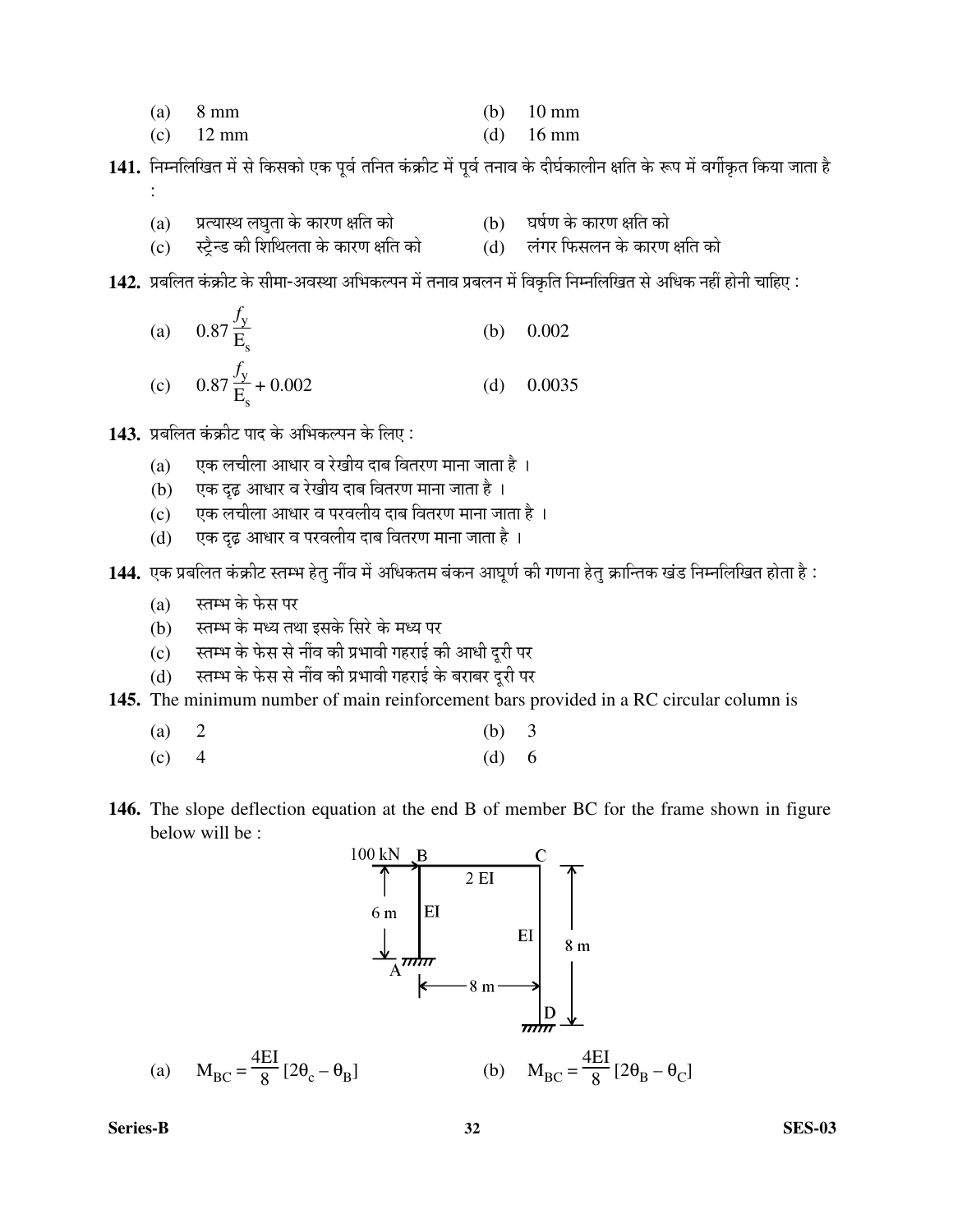(c) 
$$
M_{BC} = \frac{4EI}{8} [2\theta_c + \theta_B]
$$
 (d)  $M_{BC} = \frac{4EI}{8} [2\theta_B + \theta_C]$ 

**147.** In a parabolic arch, rise of the arch is given by the equation  $y = \frac{4y_c}{l^2} x (l - x)$ , where,  $y_c$  is the maximum rise of arch. At the quarter span of the arch i.e. at  $x = 1/4$ , what will be the rise of arch?

(a) 
$$
\frac{4y_c}{l^2} (l-x)
$$
 (b)  $\frac{4y_c}{l^2}$ 

(c) 
$$
\frac{4y_c}{3}
$$
 (d)  $\frac{3y_c}{4}$ 

**148.** The Poisson's ratio is defined as

| (a) | axial stress   |     | lateral strain |  |
|-----|----------------|-----|----------------|--|
|     | lateral stress | (b) | axial strain   |  |
|     | lateral stress |     | axial strain   |  |
| (c) | axial stress   | (d) | lateral strain |  |

149. Muller Breslau principle in structural analysis is used for

- drawing influence line diagram for any force function  $(a)$
- $(b)$ writing virtual work equation
- $(c)$ superposition of load effects
- $(d)$ none of the above
- 145. वृत्ताकार काट वाले प्रबलित कंक्रीट स्तंभ में मुख्य प्रबलन सरियों की न्यूनतम संख्या निम्नलिखित होती है :

146. नीचे दिये हुए फ्रेम के ढाँचे में सदस्य BC के B बिंदु पर ढाल विस्थापन समीकरण निम्नलिखित में से कौन सा होगा ?



**SES-03**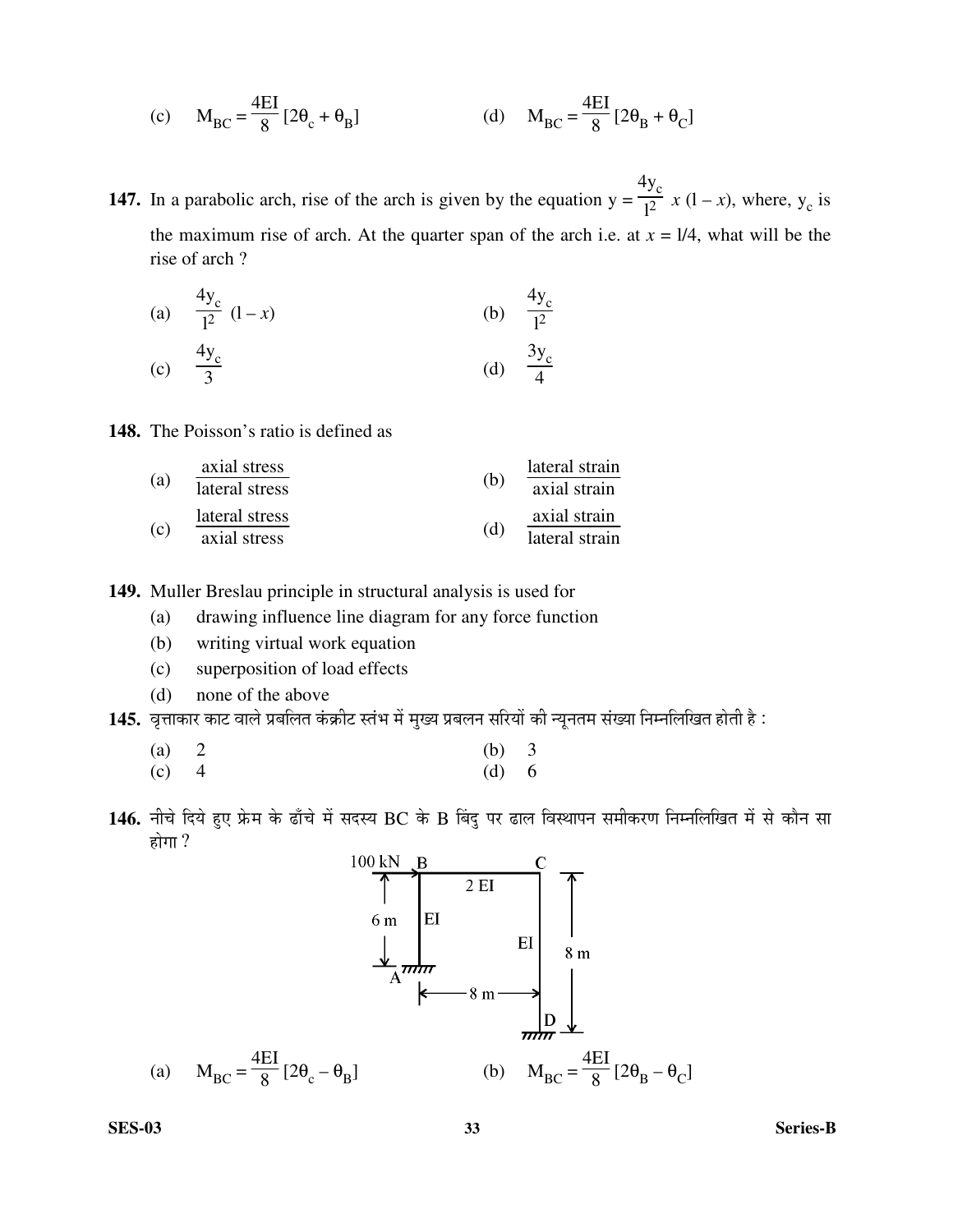(c) 
$$
M_{BC} = \frac{4EI}{8} [2\theta_c + \theta_B]
$$
 (d)  $M_{BC} = \frac{4EI}{8} [2\theta_B + \theta_C]$ 

147. परवलयिक आर्च में आर्च के उठान का मान निम्नलिखित सूत्र से ज्ञात किया जाता है :

$$
y = \frac{4y_c}{l^2} x (l - x)
$$
  
जबकि y<sub>c</sub> अधिकतम उठान है 1  
चौथाई बिन्दु पर आर्च की कँचाई अर्थात *x* = 1/4 पर आर्च की कँचाई \_\_\_\_\_\_\_ होगी 1  
(a)  $\frac{4y_c}{l^2} (l - x)$   
(b)  $\frac{4y_c}{l^2}$   
(c)  $\frac{4y_c}{3}$   
(d)  $\frac{3y_c}{4}$ 

148. प्वासों का अनुपात निम्नलिखित द्वारा परिभाषित होता है:

|     | अक्षीय प्रतिबल  |     | पार्श्व विकृति |
|-----|-----------------|-----|----------------|
| (a) | पार्श्व प्रतिबल | (b) | अक्षीय विकृति  |
|     | पार्श्व प्रतिबल |     | अक्षीय विकृति  |
| (c) | अक्षीय प्रतिबल  | (d) | पार्श्व विकृति |

149. संरचनात्मक विश्लेषण में मूलर ब्रेसलाऊ सिद्धान्त निम्नलिखित में प्रयुक्त होता है :

- (a) किसी बल फलन के प्रभाव रेखीय आरेख खींचने में
- (b) आभासी कार्य समीकरण लिखने में
- (c) भार प्रभावों के अध्यारोपण में
- (d) उपरोक्त में से कोई नहीं
- **150.** A frame ABCD is supported by a roller and a hinge as shown in figure : The reaction at the roller end  $\overrightarrow{A}$  is given by



- **151.** A fixed beam of length L carries a point load W at the centre. The deflection at the centre is
	- (a) one-fourth of the deflection of simply supported beam
	- (b) half of the deflection for simply supported beam
	- (c) double the deflection for a simply supported beam<br>(d) none of the above
	- none of the above

**Series-B 34 SES-03**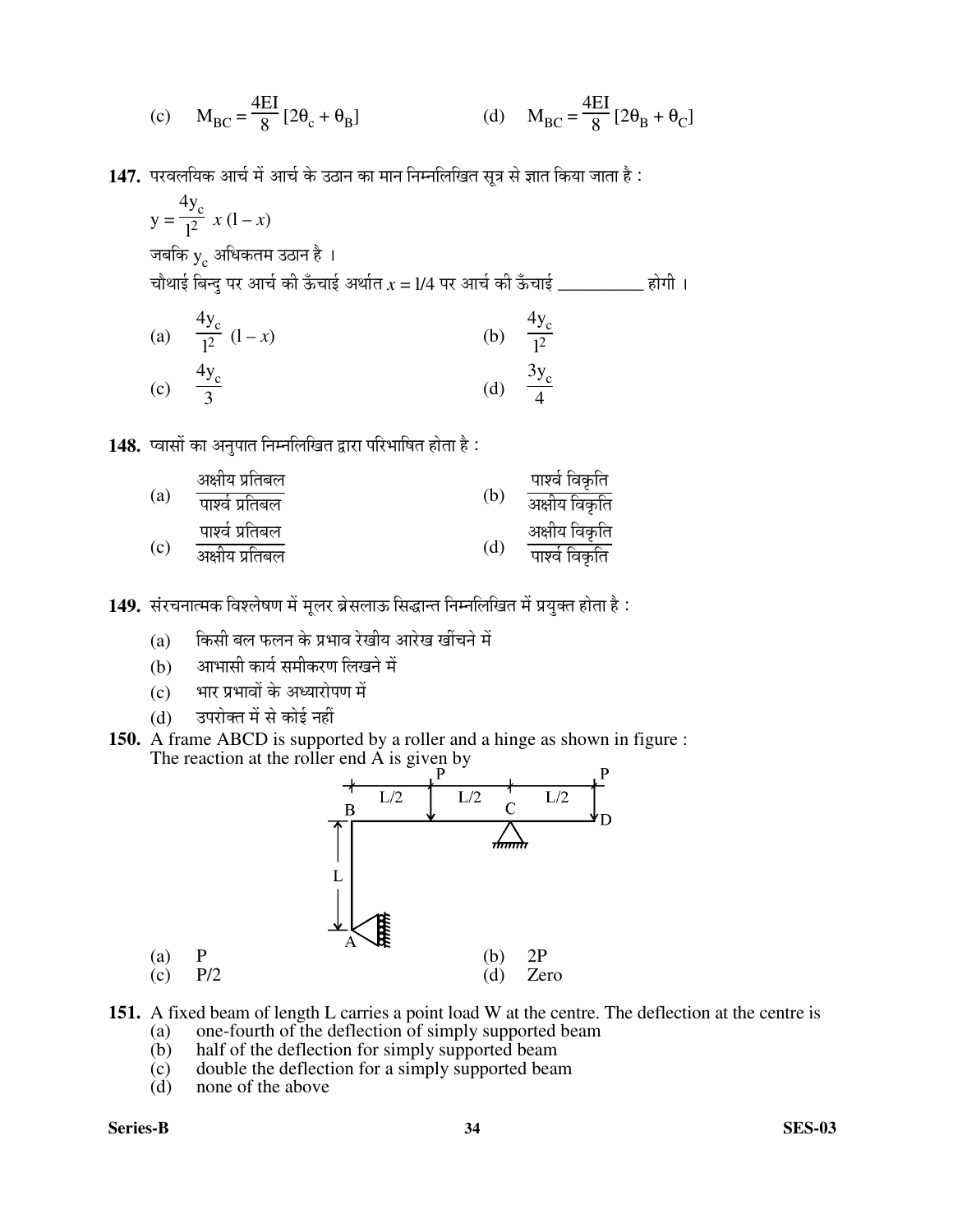

**152.** The shear force diagram (SFD) for the beam shown in figure is  $\uparrow$   $\uparrow$  10 t

**153.** A truss is shown in the figure. The cross sectional area of each member is 'A' and the modulus of elasticity of the material is E. The strain energy in the member XY is given by :



 ${\bf 150.}$  एक फ्रेम  ${\rm ABCD,}$  एक रोलर द्वारा  ${\rm A}$  पर आलम्बित है तथा  ${\rm C}$  पर हिंज है जैसा कि चित्र में दर्शाया गया है । रोलर के किनारे  ${\bf A}$  पर प्रतिक्रिया निम्नलिखित होगी :



 $(c)$  P/2 (d) शून्य

151. एक L लम्बाई के दृढ़ आबद्ध धरन के मध्य में W भार लगा है । इस धरन के मध्य में कितना विक्षेप होगा

- (a) शुद्ध आलम्बित धरन के मध्य में विक्षेप के चौथाई भाग के बराबर
- $\overline{\mathbf{b}}$ ) सुद्ध आलम्बित धरन के मध्य में विक्षेप के आधे भाग के बराबर
- $\overrightarrow{c}$ ) शुद्ध आलम्बित धरन के मध्य में विक्षेप के दोगुने के बराबर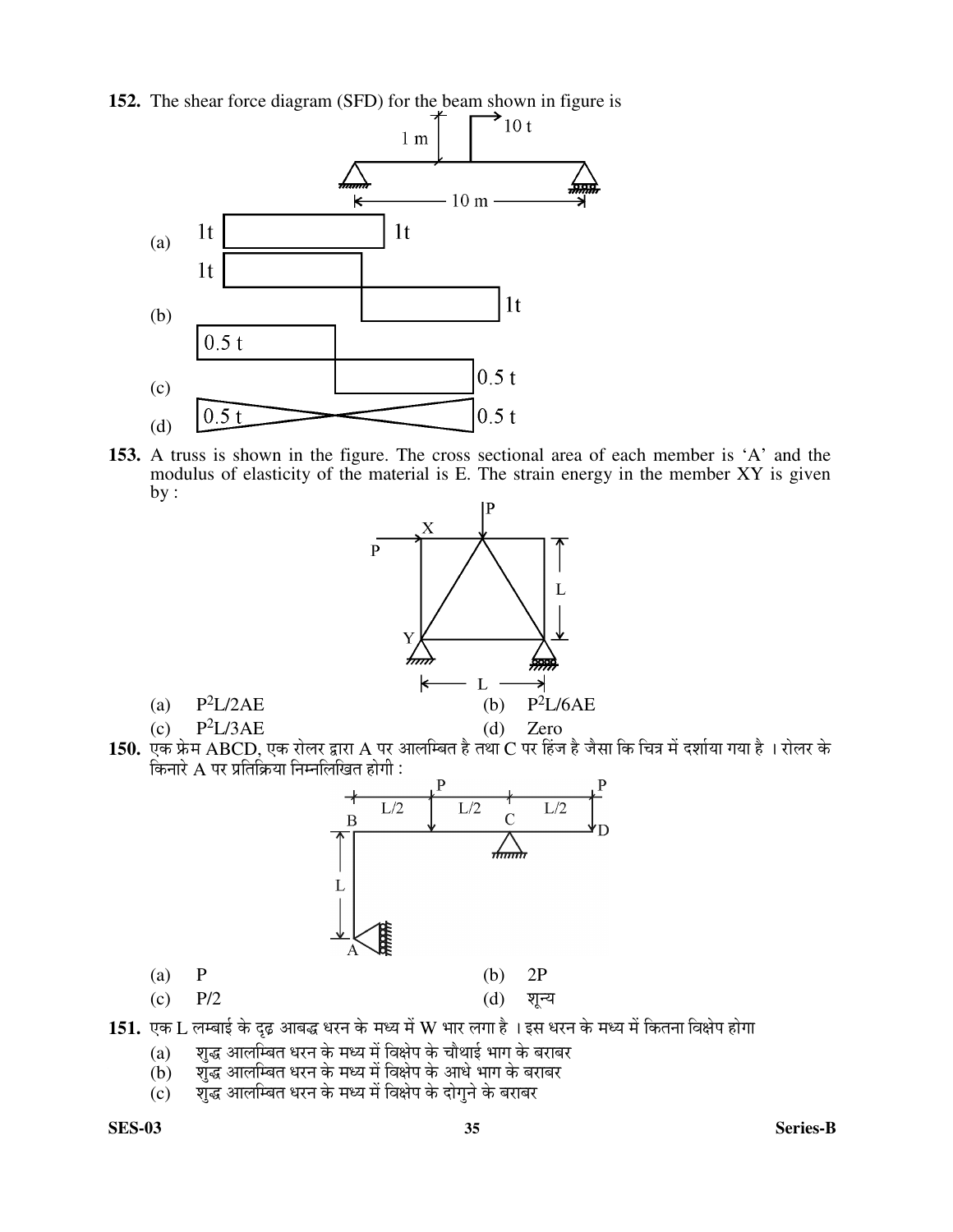(d) उपरोक्त में कोई भी नहीं





153. एक ट्रस, जो कि चित्र में दर्शाया गया है, में प्रत्येक सदस्य के परिच्छेद का क्षेत्रफल A है और माडुलस ऑफ एलास्टिसिटी  $E$  हो तो सदस्य  $XY$  में विकृति ऊर्जा निम्नलिखित होगी :

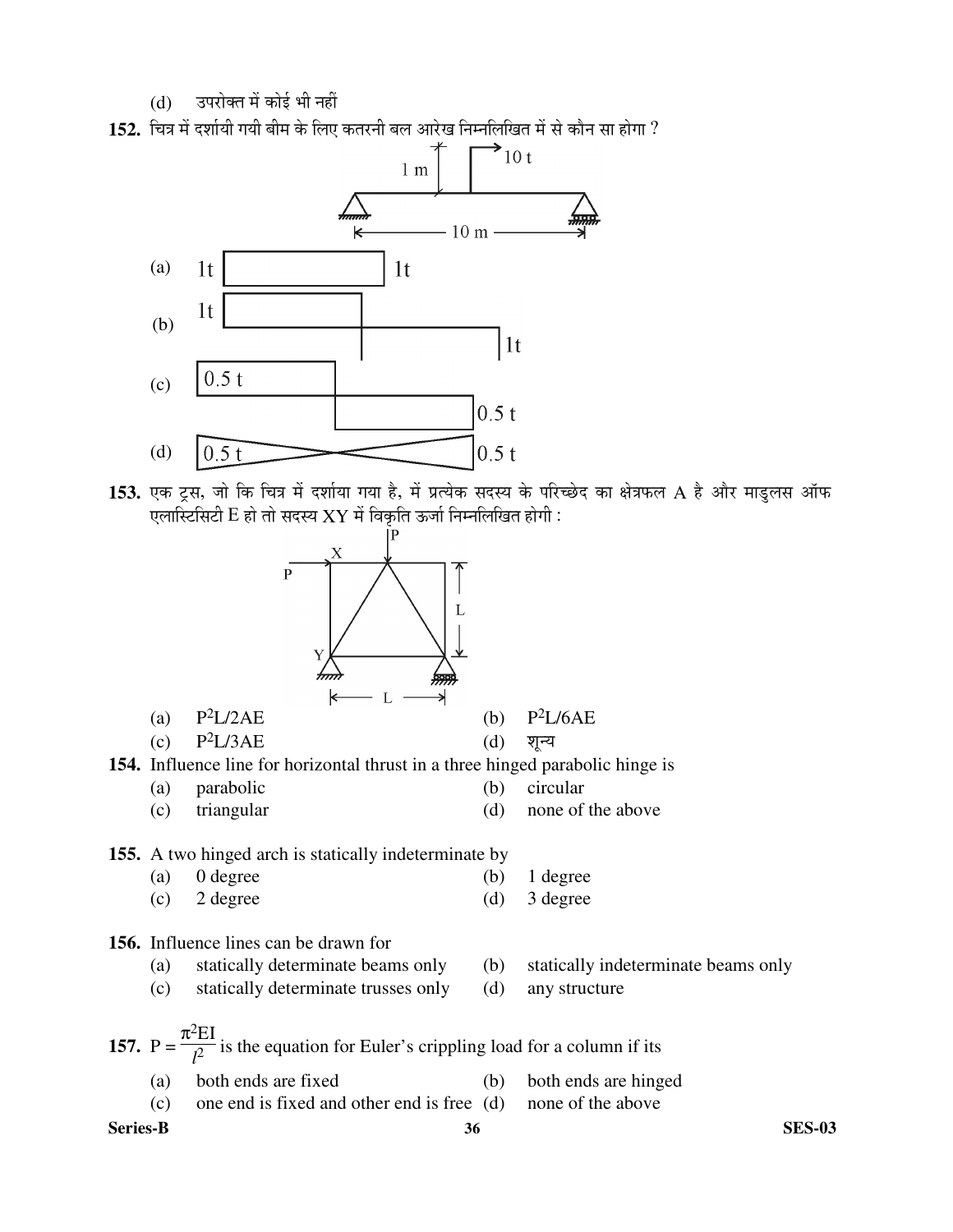**158.** A cantilever beam having length '*l'* is subjected to a bending moment 'M' at its free end. The deflection of the free end will be (EI – Flexural Rigidity)

| (a) $M/\text{EI}$            | (b) $\text{M}l^2/\text{EI}$ |
|------------------------------|-----------------------------|
| (c) $\text{M}l^2/2\text{EI}$ | (d) $Ml/2EI$                |

**159.** Nature of distribution of horizontal shear stress in a rectangular beam section is

- (a) Parabolic (b) Elliptic
- (c) Hyperbolic (d) Linear

**160.** For the propped cantilever beam shown in figure, the reaction R at B will be W/run



#### **161.** Flexibility method is also known as

 (a) force method (b) displacement method (c) compatibility method (d) none of the above

**162.** If a simply supported beam of span *l* carries a point load W at the mid span, then downward deflection under the load will be

| (a) $Wl^3/3EI$  |     | (b) $Wl^3/8EI$                 |
|-----------------|-----|--------------------------------|
| (c) $Wl^3/48EI$ | (d) | $rac{5}{384} \frac{Wl^3}{3EI}$ |

<u>154. तीन कब्जेदार पैराबोलिक आर्च में क्षैतिज प्रणोद के लिए प्रभावी रेखा निम्नलिखित होगी :</u>

| (a) परवलीय       | $(b)$ वृत्तीय               |
|------------------|-----------------------------|
| (c) त्रिभुजाकारी | (d) उपरोक्त में से कोई नहीं |

155. दो कब्जेदार आर्च की स्थैतिक रूप से अनिर्धारिता होती है :

| $(a)$ 0 अंश से      | (b) 1 अंश से   |
|---------------------|----------------|
| (c) $2 \sin \theta$ | $(d)$ 3 अंश से |

156. प्रभावी रेखा निम्नलिखित हेतु खींची जा सकती है:

(c) केवल स्थैतिक रूप से निर्धार्य ट्रस (d) कोई भी संरचना

|  |                                           | 157. P = $\frac{\pi^2 EI}{l^2}$ आइलर के भार का समीकरण एक स्तम्भ के लिए है यदि उसका |                             |  |
|--|-------------------------------------------|------------------------------------------------------------------------------------|-----------------------------|--|
|  | $\sim$ $\sim$ $\sim$ $\sim$ $\sim$ $\sim$ |                                                                                    | $\sim$ $\sim$ $\sim$ $\sim$ |  |

(a) ¤üÖê®ÖÖë ×ÃÖ¸üÖ †Ö²Ö¨ü Æîü ü… (b) ¤üÖê®ÖÖë ×ÃÖ¸üÖ ÛÌú²•ÖÌê¤üÖ¸ü Æîü …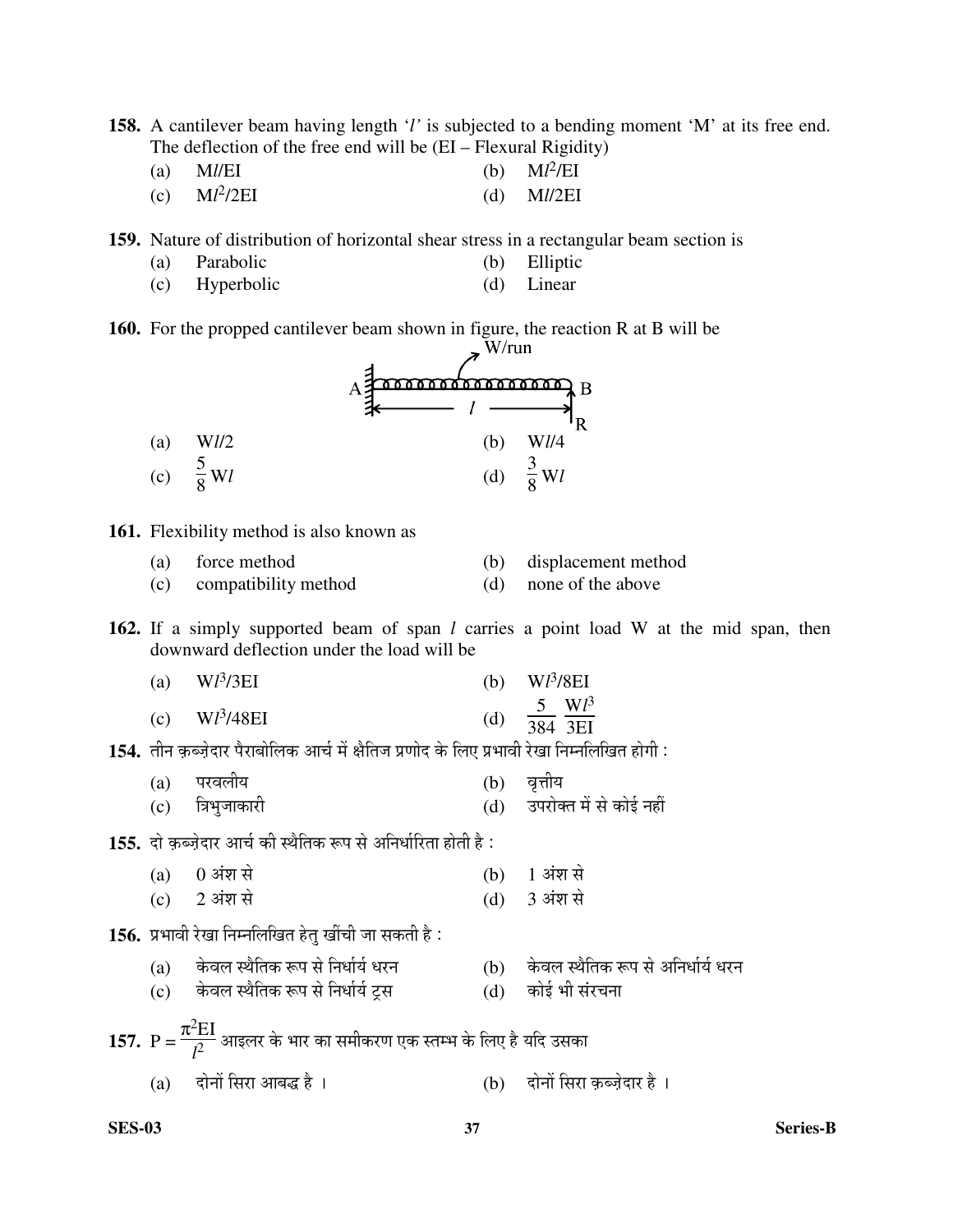(c) एक सिरा आबद्ध तथा दूसरा सिरा क़ब्ज़ेदार है । (d) उपरोक्त में से कोई नहीं ।

158. एक प्रास धरन की लम्बाई *'l*' है तथा उसके मुक्त सिरे पर बंकन आघूर्ण 'M' लगा है । मुक्त सिरे पर विक्षेप क्या होगा ?  $(EI - \hat{S}H)$  दृढ़ता है)

 (a) M*l*/EI (b) Ml<sup>2</sup> /EI  $(c)$  Ml<sup>2</sup>/2EI /2EI (d) Ml/2EI

159. आयताकार काट वाले धरन में क्षैतिज अपरुपण प्रतिबल के वितरण की प्रकृति निम्नलिखित होती है ।

- (a) परवलयकार<br>(c) अतिपरवलयाकार (d) रेखीय
- (c) अतिपरवलयाकार

 $160.$  आरेख में दिखाए गये टेकदार प्रास धरन में B पर प्रतिक्रिया R निम्नालिखित होगी :



1**61.** लचीली विधि को निम्नलिखित से भी जाना जाता है:

 $(a)$  बल विधि  $(b)$  विस्थापन  $\overleftrightarrow{c}$ Ó $\overleftrightarrow{d}$ )  $\overleftrightarrow{c}$   $\overleftrightarrow{d}$   $\overleftrightarrow{d}$   $\overleftrightarrow{d}$   $\overleftrightarrow{d}$   $\overleftrightarrow{e}$   $\overleftrightarrow{d}$   $\overleftrightarrow{e}$ 

 $162.$  *l* लम्बाई के शुद्ध आलम्बित धरन के मध्य बिन्दु पर यदि W भार कार्यरत है तो इस भार के कारण अधिकतम विक्षेप होगा

| (a) $Wl^3/3EI$  |     | (b) $Wl^3/8EI$                 |
|-----------------|-----|--------------------------------|
| (c) $Wl^3/48EI$ | (d) | $rac{5}{384} \frac{Wl^3}{3EI}$ |

163. A fixed beam, having a moment of inertia 'I' mm<sup>4</sup> and span 3 m, settles 1.5 cm at the one of the support. The modulus of elasticity for the beam is  $2.0 \times 10^5$  N/mm<sup>2</sup>. The bending moment in N-mm produced due to the settlement of support will be

| (a) $\frac{4I}{3}$<br>$(b)$ I |
|-------------------------------|
|-------------------------------|

(c)  $2I$  (d) 3I 4

**164.** Influence line for a forcing function gives its variation at

 (a) mid span (b) a support (c) a given section (d) everywhere in the beam

**165.** Lack of fit between members of a truss causes

|                 | no deflections |    | vertical deflection only |               |
|-----------------|----------------|----|--------------------------|---------------|
| <b>Series-B</b> |                | 38 |                          | <b>SES-03</b> |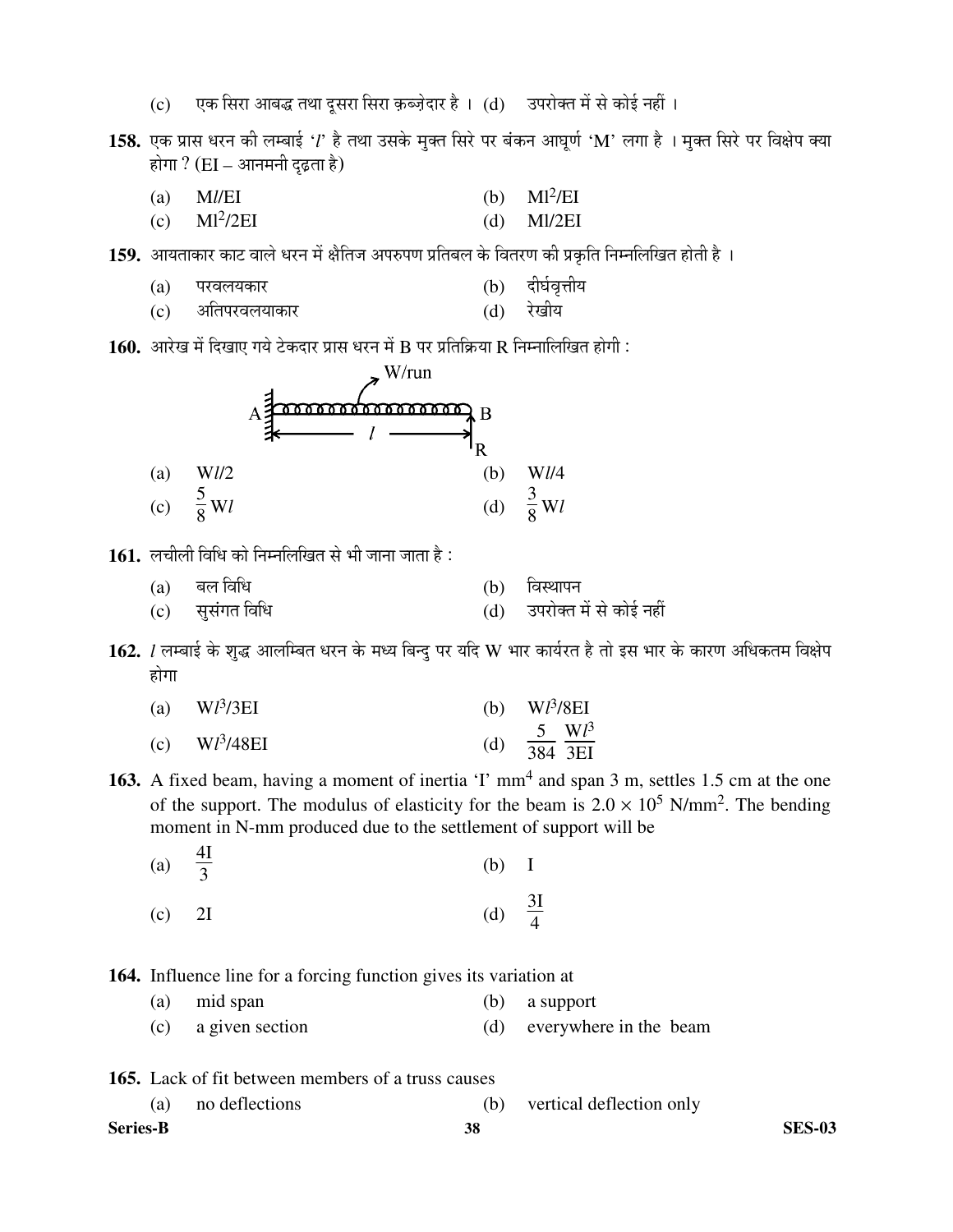(c) horizontal deflection only (d) horizontal & vertical deflections both

**166.** Influence line for bending moment is applicable for determining bending moment due to

- (a) a single point load only (b) uniformly distributed loads only
- (c) several point loads only (d) any load combination

**167.** The magnitude of fixed end moment in a fixed beam of span '*l*' subjected to a uniformly distributed load 'W' per unit length is

- (a)  $Wl^2$  $/96$  (b)  $Wl^2/24$
- (c)  $Wl^2$  $(1)$  W $l^2/12$

**168.** The slope at the free end of a cantilever beam of length 'L' subjected to moment 'M' at the free end is given by (EI is flexural rigidity)

| (a) $ML^2/EI$ |  | $(b)$ ML/EI |
|---------------|--|-------------|
|---------------|--|-------------|

(c) ML/2EI (d) ML/3EI

**169.** For any structure, when both ends have roller supports, then the structure will be

| (a) stable                   | (b) unstable          |
|------------------------------|-----------------------|
| (c) (a) and (b) of the above | (d) none of the above |

**170.** A three hinged semi-circular arch of radius 'R' carries a uniformly distributed load 'W' per unit run over the whole span. The horizontal thrust will be

 $\overline{\mathbf{W}}$ 

| (a) | WR            | (b) | $\frac{v \sqrt{v}}{v}$<br>$\bigcap$ |
|-----|---------------|-----|-------------------------------------|
| (c) | 4WR<br>$3\pi$ | d,  | 2WR<br>$3\pi$                       |

 ${\bf 163.}$  3मी. लम्बाई के दृढ़ आबद्ध धरन का जड़त्व आघूर्ण 'I'  ${\rm mm}^4$  है और माडुलस ऑफ एलास्टिसिटी  $2.0{\times}10^5$  ${\rm N/mm^2}$  है । इसका एक सिरा  $1.5~{\rm cm}$  धँस जाता है । इस कारण से उत्पन्न हुए बंकन आघूर्ण का मान  ${\rm N-mm}$  में निम्नलिखित होगा :

| (a) $\frac{4I}{3}$                   | $(b)$ I            |  |
|--------------------------------------|--------------------|--|
| $\begin{bmatrix} c \end{bmatrix}$ 2I | (d) $\frac{3I}{4}$ |  |

 $\bf 164.$  किसी बलीय फलक के लिए खींची गयी प्रभावी रेखा निम्नलिखित पर परिवर्तन दर्शाती है :

| (a) मध्य विस्तृति | (b) आधार            |
|-------------------|---------------------|
| (c) दी गयी काट    | (d) धरन में कहीं भी |

1**65.** ट्स के सदस्यों के बीच लैक ऑफ फ़िट के कारण निम्नलिखित होता है:

|               | (a) कोई झुकाव नहीं |    | (b) केवल ऊर्ध्वाधर झुकाव |                 |
|---------------|--------------------|----|--------------------------|-----------------|
| <b>SES-03</b> |                    | 39 |                          | <b>Series-B</b> |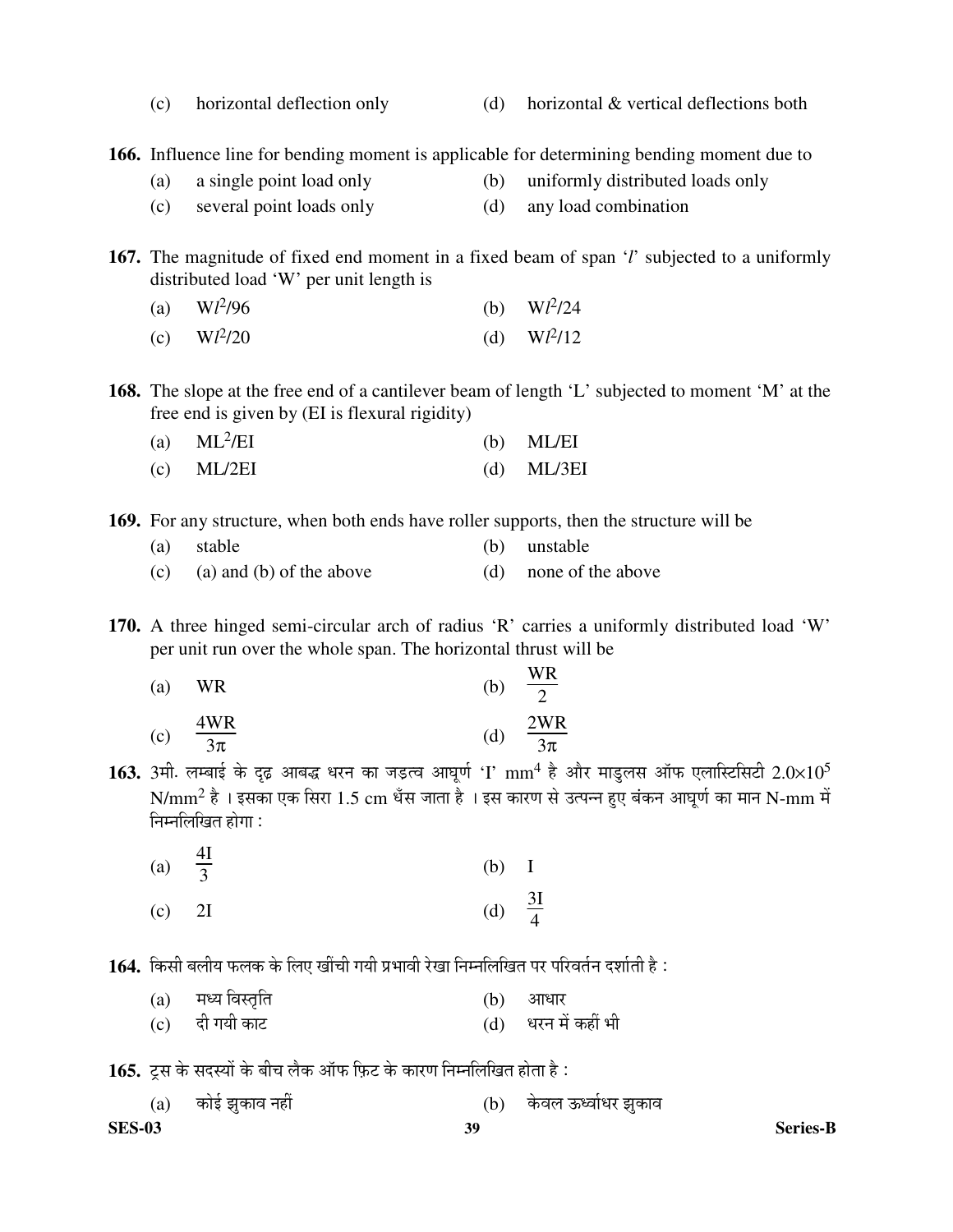| (c) | केवल क्षैतिज झुकाव                                                               |     | (d) क्षैतिज एवं ऊर्ध्वाधर दोनों झुकाव                                                                                   |
|-----|----------------------------------------------------------------------------------|-----|-------------------------------------------------------------------------------------------------------------------------|
|     |                                                                                  |     | 166. बंकन आघूर्ण के लिए खींची गयी प्रभावी रेखा आरेख से निम्नलिखित के लिए बंकन आघूर्ण ज्ञात किया जा सकता है:             |
| (a) | केवल एक बिंदु बल                                                                 |     | (b) केवल समवितरित बल                                                                                                    |
|     | (c) केवल कई बिन्दु बल                                                            |     | (d) कोई भी बल सम्मिश्रण                                                                                                 |
|     |                                                                                  |     |                                                                                                                         |
|     | आघूर्ण निम्नलिखित होता है :                                                      |     | 167. <i>l</i> विस्तृति की दोनों सिरों पर स्थिर धरन, जिस पर W प्रति इकाई लम्बाई का समवितरित बल लगा हो, में फ़िक्स्ड एण्ड |
| (a) | $Wl^2/96$                                                                        |     | (b) $Wl^2/24$                                                                                                           |
|     | (c) $Wl^2/20$                                                                    | (d) | $Wl^2/12$                                                                                                               |
|     |                                                                                  |     |                                                                                                                         |
|     | (EI - अनमनी दृढ़ता है)                                                           |     | 168. 'L' लम्बाई की एक प्रास धरन के मुक्त सिरे पर बंकन आघूर्ण 'M' लगा है । मुक्त सिरे पर ढाल निम्नलिखित होगी :           |
| (a) | $ML^2/EI$                                                                        | (b) | <b>ML/EI</b>                                                                                                            |
| (c) | ML/2EI                                                                           | (d) | ML/3EI                                                                                                                  |
|     |                                                                                  |     |                                                                                                                         |
|     | 169. यदि किसी संरचना के दोनों सिरों पर रोलर आलम्ब हो तो संरचना __________ होगी । |     |                                                                                                                         |
| (a) | स्थिर                                                                            | (b) | अस्थिर                                                                                                                  |
| (c) | (a) और (b) दोनों सही हैं ।                                                       |     | (d) इनमें से कोई भी सही नहीं है।                                                                                        |
|     | पाट पर लगा है । अनुप्रस्थ प्रतिक्षेप निम्नलिखित होगा:                            |     | 170. एक तीन क़ब्ज़ों वाली अर्धवृत्ताकार आर्च की त्रिज्या 'R' पर एक समवितरित भार 'W' प्रति इकाई लम्बाई सम्पूर्ण          |
| (a) | <b>WR</b>                                                                        |     | (b) $\frac{WR}{2}$                                                                                                      |
| (c) | $\frac{4WR}{3\pi}$                                                               | (d) | $\frac{2WR}{3\pi}$                                                                                                      |
|     | depth will be                                                                    |     | 171. For a pipe of diameter 'd', flowing half full under the action of gravity, the hydraulic mean                      |
| (a) | $rac{d}{4}$                                                                      | (b) | $\frac{\pi d}{4}$                                                                                                       |
| (c) |                                                                                  | (d) | $rac{d}{2}$                                                                                                             |
|     | 172. Cippoletti weir is a trapezoidal weir with _                                |     |                                                                                                                         |
| (a) | sides having end contractions                                                    | (b) | side slope 1 H to 4 V                                                                                                   |
| (c) | side slope 1 V to 4 H                                                            | (d) | side slope 1 V to 1 H                                                                                                   |
|     |                                                                                  |     |                                                                                                                         |
|     | <b>173.</b> In any channel, notch is used to measure the following :             |     |                                                                                                                         |
| (a) | velocity                                                                         | (b) | pressure                                                                                                                |
| (c) | discharge                                                                        | (d) | static energy                                                                                                           |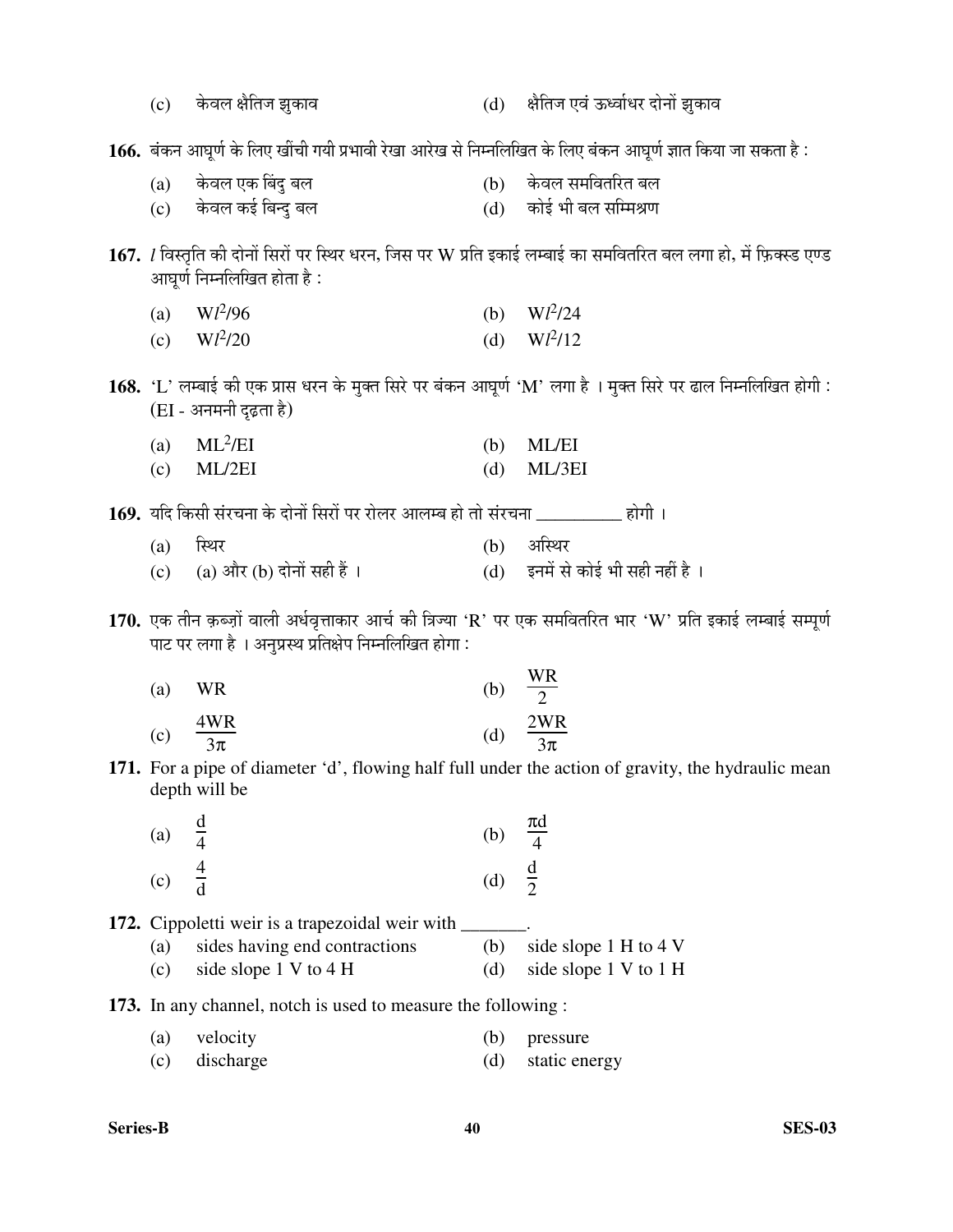**174.** If water enters into the pipe from a reservoir or a tank, then at the entrance into the pipe the head loss will be \_\_\_\_\_\_\_.

(a) 
$$
\frac{V^2}{2g}
$$
  
\n(b)  $1.2\frac{V^2}{2g}$   
\n(c)  $0.5\frac{V^2}{2g}$   
\n(d)  $\frac{(V_1 - V_2)^2}{2g}$ 

**175.** The relation that must hold for the flow to be irrotational is

(a) 
$$
\frac{\partial u}{\partial y} - \frac{\partial v}{\partial x} = 0
$$
  
\n(b)  $\frac{\partial u}{\partial x} - \frac{\partial v}{\partial y} = 0$   
\n(c)  $\frac{\partial^2 u}{\partial x^2} + \frac{\partial^2 v}{\partial y^2} = 0$   
\n(d)  $\frac{\partial u}{\partial y} + \frac{\partial v}{\partial x} = 0$ 

**176.** If Mach Number is less than '1', then the flow will be \_\_\_\_\_\_\_\_\_ flow.

- (a) hypersonic (b) supersonic
- (c) subsonic (d) sonic
- **177.** With an increase in the radius of the tube, the rise of liquid in the tube due to surface tension will  $\qquad \qquad$ .
	- (a) decrease (b) increase
	- (c) remains unchanged (d) cannot be said
- **178.** 'Stoke' is a unit of \_\_\_\_\_\_\_\_.
	- (a) surface tension (b) force
	- (c) viscosity (d) discharge
- **179.** Venturimeter is used to measure the \_\_\_\_\_\_\_\_\_\_ in a pipe.
	- (a) velocity of flowing fluid
	- (b) pressure of flowing fluid
	- (c) discharge of flowing fluid
	- (d) pressure difference of flowing fluid between two points

171. एक 'd' व्यास वाले पाइप में से गुरुत्व बल से आधी ऊँचाई से भरकर पानी बह रहा है, तब पाइप की द्रवीय माध्य गहराई \_\_\_\_\_\_\_\_\_\_ होगी ।

- (a) d 4  $(b)$ πd 4 (c)  $\frac{4}{1}$ d (d) d 2
- 1**72.** सिप्पोलेट्टी वियर एक समलम्बाकार वियर है \_\_\_\_\_\_\_\_\_\_\_ ।
	- (a) जिसके किनारे संकुचित होते हैं ।
	- $($ b $)$  जिसका पार्श्व ढाल 1 क्षैतिज व 4 ऊर्ध्वाधर होता है ।
	- $(c)$  जिसका पार्श्व ढाल 1 ऊर्ध्वाधर व 4 क्षैतिज होता है ।
	- $(d)$  जिसका पार्श्व ढाल 1 ऊर्ध्वाधर व 1 क्षैतिज होता है ।

173. किसी चैनल में नोच निम्नलिखित के मापने के लिए प्रयोग की जाती है: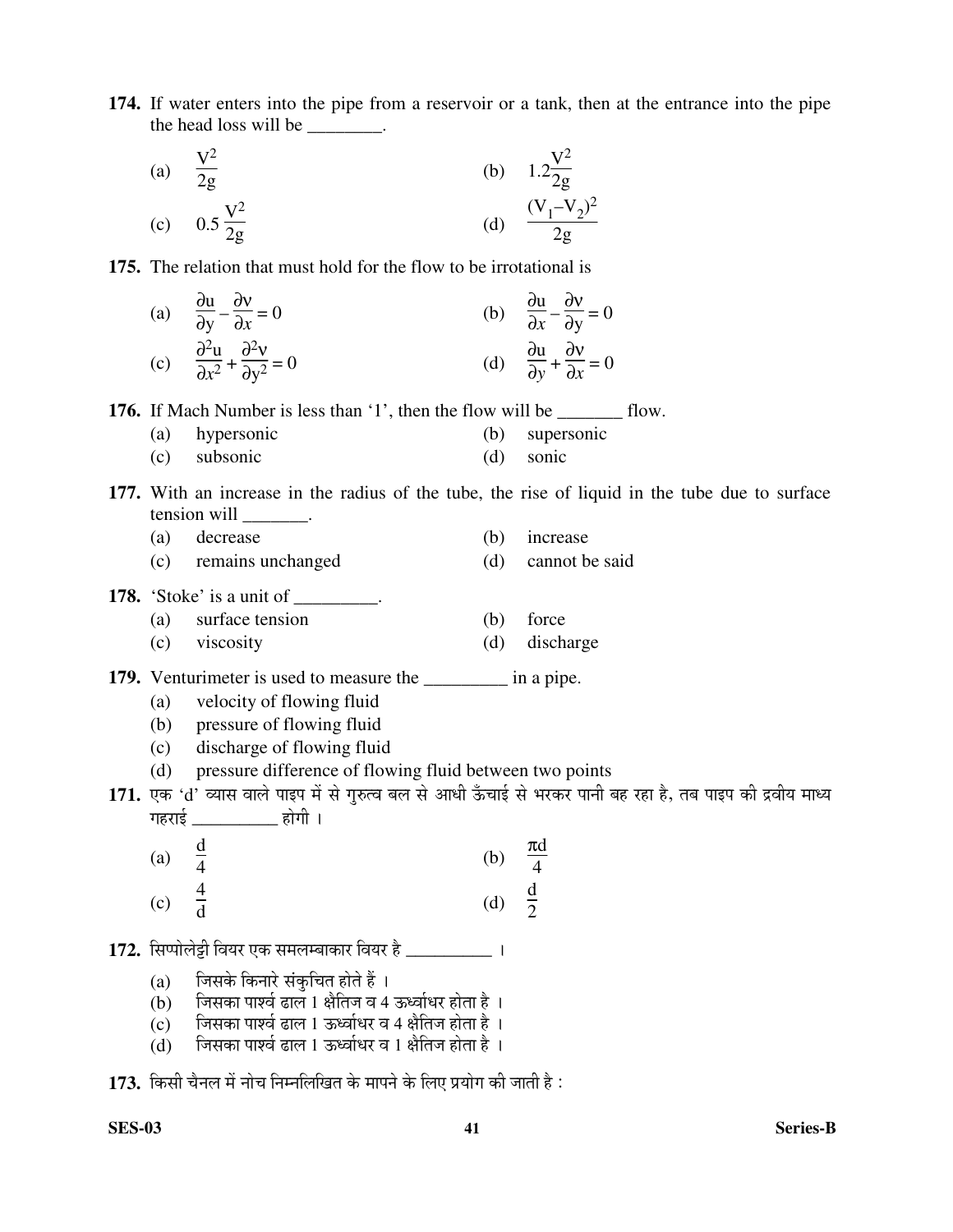| (a) | वेग         | (b) दाब |                   |
|-----|-------------|---------|-------------------|
|     | (c) विसर्जन |         | (d) स्थैतिक ऊर्जा |

174. किसी जलाशय अथवा टैंक से पाइप में पानी के प्रवेश पर जलदाब की ऊँचाई की क्षति का मान निम्नलिखित होता है :

| (a) $\frac{V^2}{2g}$                  |     | (b) $1.2\frac{V^2}{2g}$ |
|---------------------------------------|-----|-------------------------|
| (c) $0.5\frac{\text{V}^2}{2\text{g}}$ | (d) | $(V_1 - V_2)^2$<br>2g   |

175. अघर्णन प्रवाह में निम्नलिखित में से कौन सा समीकरण सही होगा ?

| (a) | $\frac{\partial u}{\partial y} - \frac{\partial v}{\partial x} = 0$         | (b) | $\frac{\partial u}{\partial x} - \frac{\partial v}{\partial y} = 0$     |
|-----|-----------------------------------------------------------------------------|-----|-------------------------------------------------------------------------|
| (c) | $\frac{\partial^2 u}{\partial x^2} + \frac{\partial^2 v}{\partial y^2} = 0$ |     | (d) $\frac{\partial u}{\partial y} + \frac{\partial v}{\partial x} = 0$ |

**176.** जब मैक संख्या '1' से कम हो तो प्रवाह निम्नलिखित कहलाता है :

| (a) अति ध्वनिक | $(b)$ परा ध्वनिक |
|----------------|------------------|
| (c) अव ध्वनिक  | (d) ध्वनिक       |

177. नलिका की त्रिज्या में वृद्धि से पृष्ठ तनाव के कारण द्रव का चढ़ना **\_\_\_\_\_\_\_\_\_\_**।

| $(a)$ घटेगा          | (b) बढ़ेगा           |
|----------------------|----------------------|
| (c) अपरिवर्तित रहेगा | (d) कहा नहीं जा सकता |

178. 'स्टोक' निम्नलिखित की इकाई है:

| (a) पृष्ठ तनाव | (b) बल |             |
|----------------|--------|-------------|
| (c) श्यानता    |        | (d) विसर्जन |

1**79.** वेन्चुरीमापी का उपयोग पाइप में निम्नलिखित के मापने के लिए किया जाता है :<br>(a) बहते द्रव का वेग

- (a) बहते द्रव का वेग (b) बहते द्रव का दाब<br>(c) बहते द्रव का विसर्जन (d) बहते द्रव में दो बि
	- $(d)$  बहते द्रव में दो बिन्दुओं के बीच के दाब का अन्तर

**180.** An average value of coefficient of velocity  $(C_V)$  is

- (a) 0.62 (b) 0.76
- (c) 0.84 (d) 0.97

**181.** The discharge formula for rectangular weir is

(a) 
$$
Q = \frac{8}{15} \text{Cd} \sqrt{2g} \text{ H}^{3/2}
$$
  
\n(b)  $Q = \frac{8}{15} \text{Cd} \sqrt{2gH}$   
\n(c)  $Q = \frac{2}{3} \text{Cd} \text{L}\sqrt{2gH}$   
\n(d)  $Q = \frac{2}{3} \text{Cd} \text{L}\sqrt{2g} \text{ H}^{3/2}$ 

**182.** A stream function is given by  $\psi = 2xy$ . The magnitude of velocity at (3, 6) will be

| (a) $13.42$ | (b) $12.10$ |
|-------------|-------------|
| (c) $18.42$ | (d) $7.10$  |

```
Series-B 42 SES-03
```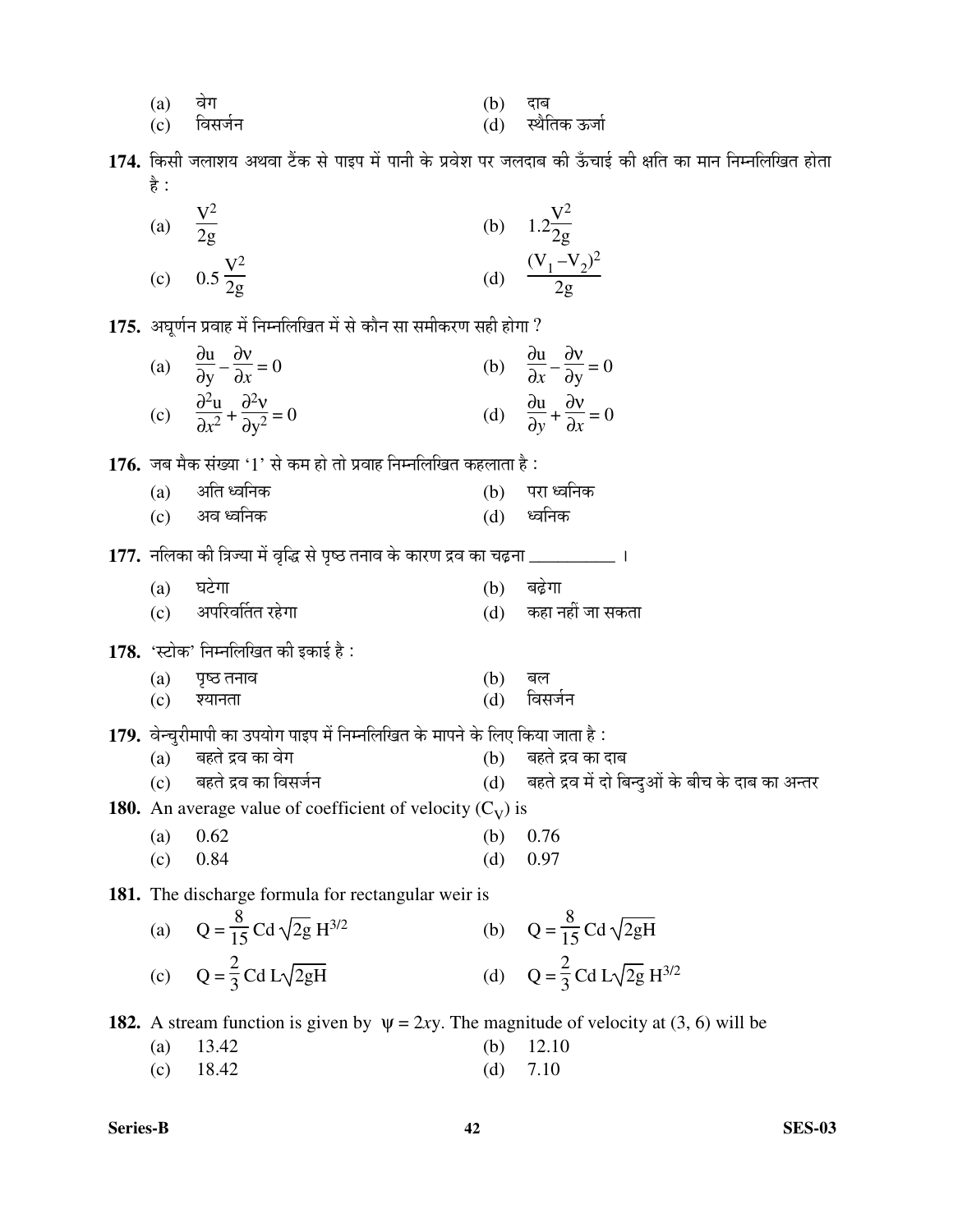|            | the fluid and no other external forces are acting on the flowing fluid.                          |            | 183. Bernoulli's equation is based on one assumption, that is only ________ force is acting on                             |
|------------|--------------------------------------------------------------------------------------------------|------------|----------------------------------------------------------------------------------------------------------------------------|
| (a)        | Atmospheric pressure                                                                             | (b)        | Gravitational pressure                                                                                                     |
| (c)        | Air pressure                                                                                     | (d)        | Frictional force                                                                                                           |
|            | <b>184.</b> Dimension of dynamic viscosity is                                                    |            |                                                                                                                            |
| (a)        | $L^2/T$                                                                                          | (b)        | M/LT                                                                                                                       |
| (c)        | MT/L                                                                                             | (d)        | $T/L^2$                                                                                                                    |
|            | 185. Piezometric head is the sum of                                                              |            |                                                                                                                            |
| (a)        | elevation and K.E. heads                                                                         | (b)        | elevation and pressure heads                                                                                               |
| (c)        | K.E $&$ pressure heads                                                                           | (d)        | None of the above                                                                                                          |
|            | The discharge in the 0.60 m dia. pipe is                                                         |            | <b>186.</b> A 0.30 m dia. pipe carrying oil at 1.5 m/sec velocity suddenly expands to 0.60 m dia. pipe.                    |
|            | (a) $0.09 \text{ m}^3/\text{sec}$                                                                |            | (b) $0.112 \text{ m}^3/\text{sec}$                                                                                         |
|            | (c) $0.219 \text{ m}^3/\text{sec}$                                                               |            | (d) $0.106 \text{ m}^3/\text{sec}$                                                                                         |
| will be    |                                                                                                  |            | 187. If the mass density of a fluid is 789 kg/m <sup>3</sup> . Taking $g = 9.806$ m/sec <sup>2</sup> , the specific volume |
|            | (a) $0.126 \text{ m}^3/\text{kN}$                                                                |            | (b) $0.122 \text{ m}^3/\text{kN}$                                                                                          |
|            | (c) $0.129 \text{ m}^3/\text{kN}$                                                                |            | (d) $0.132 \text{ m}^3/\text{kN}$                                                                                          |
|            | <b>188.</b> Relation between $C_d$ , $C_c$ and $C_v$ is (where symbols have their usual meaning) |            |                                                                                                                            |
|            | (a) $C_v = C_d \times C_c$                                                                       |            | (b) $C_d = C_c \times C_v$                                                                                                 |
|            | (c) $C_c = C_d \times C_v$                                                                       |            | (d) $C_d = C_v \times C_c$                                                                                                 |
|            | water with its top edge 1.0 m below the water surface is                                         |            | 189. The location of centre of pressure for a circular plate 2 m diameter immersed vertically in                           |
| (a)        | $1.125 \text{ m}$                                                                                | (b)        | $2.000 \text{ m}$                                                                                                          |
| (c)        | $1.215 \text{ m}$                                                                                | (d)        | $2.125 \text{ m}$                                                                                                          |
|            | <b>180.</b> वेग गुणांक (C,) का औसत मान __________ है।                                            |            |                                                                                                                            |
| (a)<br>(c) | 0.62<br>0.84                                                                                     | (b)<br>(d) | 0.76<br>0.97                                                                                                               |
|            |                                                                                                  |            |                                                                                                                            |
|            | 181. आयताकार वियर के विसर्जन का सूत्र है __________                                              |            |                                                                                                                            |
|            | (a) $Q = \frac{8}{15} Cd \sqrt{2g} H^{3/2}$                                                      |            | (b) $Q = \frac{8}{15} C d \sqrt{2gH}$                                                                                      |
|            | (c) $Q = \frac{2}{3} C d L \sqrt{2gH}$                                                           |            | (d) $Q = \frac{2}{3} C d L \sqrt{2g} H^{3/2}$                                                                              |
|            | <b>182.</b> एक धारा फलन $\psi = 2xy$ है। बिन्दु (3,6) पर गति का परिमाण __________ होगा।          |            |                                                                                                                            |
| (a)        | 13.42                                                                                            | (b)        | 12.10                                                                                                                      |
| (c)        | 18.42                                                                                            | (d)        | 7.10                                                                                                                       |
|            |                                                                                                  |            |                                                                                                                            |

**SES-03**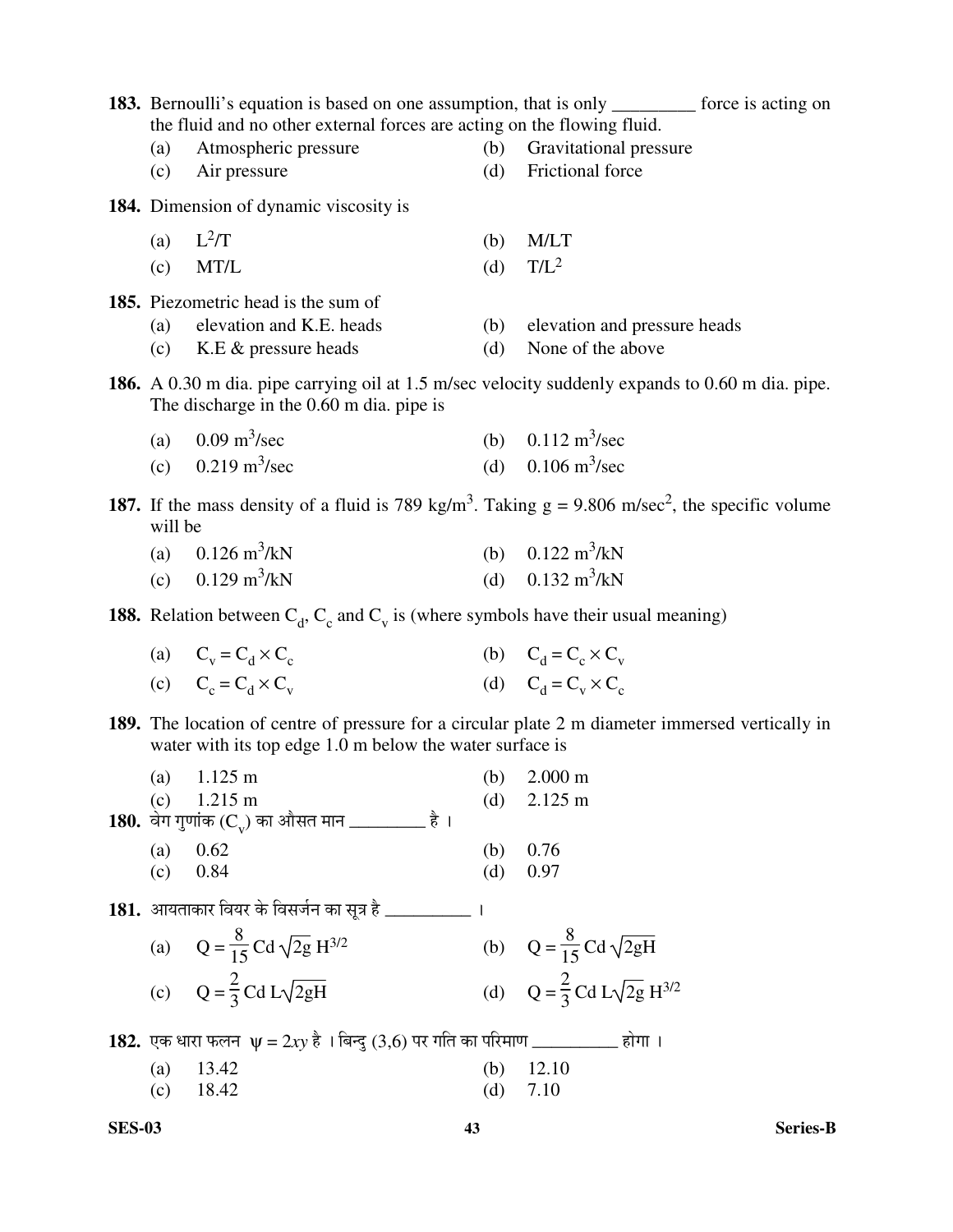|                           |                                                                                                                                |     | 183. बरनौली का समीकरण इस मान्यता पर आधारित है कि बहते द्रव पर ___________ बल के अतिरिक्त, अन्य कोई                 |  |
|---------------------------|--------------------------------------------------------------------------------------------------------------------------------|-----|--------------------------------------------------------------------------------------------------------------------|--|
| बाह्य बल कार्य नही करता । |                                                                                                                                |     |                                                                                                                    |  |
| (a)                       | वायुमण्डलीय दाब                                                                                                                | (b) | गुरुत्वीय दाब                                                                                                      |  |
| (c)                       | वायु दाब                                                                                                                       | (d) | घर्षण बल                                                                                                           |  |
|                           | 184. गतिक श्यानता की विमा होगी:                                                                                                |     |                                                                                                                    |  |
| (a)                       | $L^2/T$                                                                                                                        | (b) | M/LT                                                                                                               |  |
| (c)                       | MT/L                                                                                                                           | (d) | $T/L^2$                                                                                                            |  |
|                           | 185. पीज़ोमीट्रिक ऊँचाई निम्नलिखित का योग होती है:                                                                             |     |                                                                                                                    |  |
| (a)                       | ऊँचाई एवं गतिज ऊर्जा शीर्ष                                                                                                     |     | (b) ऊँचाई एवं दाब ऊर्जा शीर्ष                                                                                      |  |
| (c)                       | गतिज ऊर्जा एवं दाब ऊर्जा शीर्ष                                                                                                 | (d) | उपरोक्त में से कोई नहीं                                                                                            |  |
|                           |                                                                                                                                |     | 186. एक 0.30 मी. व्यास के पाइप से 1.5 मी./से. की गति से तेल प्रवाह कर रहा है, जो कि सहसा 0.60 मी. व्यास वाले       |  |
|                           | पाइप में फैल जाता है तो 0.60 मी. व्यास वाले पाइप में विसर्जन होगा                                                              |     |                                                                                                                    |  |
| (a)                       | 0.09 मी <sup>3</sup> /से.                                                                                                      |     | (b) $0.112 \text{ m}^3/\text{R}$ .                                                                                 |  |
| (c)                       | $0.219$ मी <sup>3</sup> /से.                                                                                                   | (d) | $0.106$ मी <sup>3</sup> /से.                                                                                       |  |
|                           |                                                                                                                                |     |                                                                                                                    |  |
|                           | 187. यदि किसी द्रव्य का द्रव्यमान घनत्व 789 किगा/मी. <sup>3</sup> है, तो $g = 9.806$ मी./से. <sup>2</sup> से विशिष्ट आयतन होगा |     |                                                                                                                    |  |
| (a)                       | $0.126$ मी $3$ /कि. न्यूटन                                                                                                     |     | (b) $0.122 \pi$ ीकि. न्यूटन                                                                                        |  |
|                           | (c) $0.129$ मी $\frac{3}{\pi}$ . न्यूटन                                                                                        |     | (d) $0.132 \pi$ ीकि. न्यूटन                                                                                        |  |
|                           | 188. $C_a$ , $C_c$ एवं $C_v$ में संबंध है, जहाँ संकेतों के सामान्य अर्थ हैं                                                    |     |                                                                                                                    |  |
|                           | (a) $C_v = C_d \times C_c$                                                                                                     |     | (b) $C_d = C_c \times C_v$                                                                                         |  |
|                           | (c) $C_c = C_d \times C_v$                                                                                                     |     | (d) $C_d = C_v \times C_c$                                                                                         |  |
|                           |                                                                                                                                |     |                                                                                                                    |  |
|                           |                                                                                                                                |     | 189. 2 मी. व्यास की गोलीय प्लेट के लिए दबाव केन्द्र की क्या स्थिति होगी जब इसे ऊर्ध्वाधर पानी में इस प्रकार डुबोया |  |
|                           | जाता है कि इसका शीर्ष किनारा जल सतह से 1.0 मी. नीचे हो ?                                                                       |     |                                                                                                                    |  |
| (a)                       | $1.125$ मी.                                                                                                                    | (b) | $2.000$ मी.                                                                                                        |  |
| (c)                       | $1.215$ मी.                                                                                                                    | (d) | $2.125$ मी.                                                                                                        |  |
|                           | <b>190.</b> Darcy-Weisbach friction factor $f$ is defined by the relation :                                                    |     |                                                                                                                    |  |
|                           | $h_{\rm m}$                                                                                                                    |     | $\mathbf{L}$ $\mathbf{D}$                                                                                          |  |

(a) 
$$
f = \frac{1}{2V} \sqrt{\frac{h_g D}{L}}
$$
  
\n(b)  $f = \frac{1}{V} \sqrt{\frac{h_g D}{L}}$   
\n(c)  $f = \frac{1}{V} \sqrt{\frac{3h_g D}{L}}$   
\n(d)  $f = \frac{1}{V} \sqrt{\frac{2h_g D}{L}}$ 

- **191.** If the velocity distribution is uniform, the kinetic energy correction factor will be
	- (a) greater than zero but less than unity (b) equal to zero<br>
	(c) less than zero (d) equal to unity
	- (c) less than zero (d) equal to unity
- **192.** Two reservoirs are connected by two pipes laid in parallel. The diameters and lengths of the two pipe is same, but the friction factor for the first pipe is 4 times than the second pipe. The ratio of the discharges in first pipe to the second pipe will be (a) 4 (b) 2

**Series-B 44 SES-03**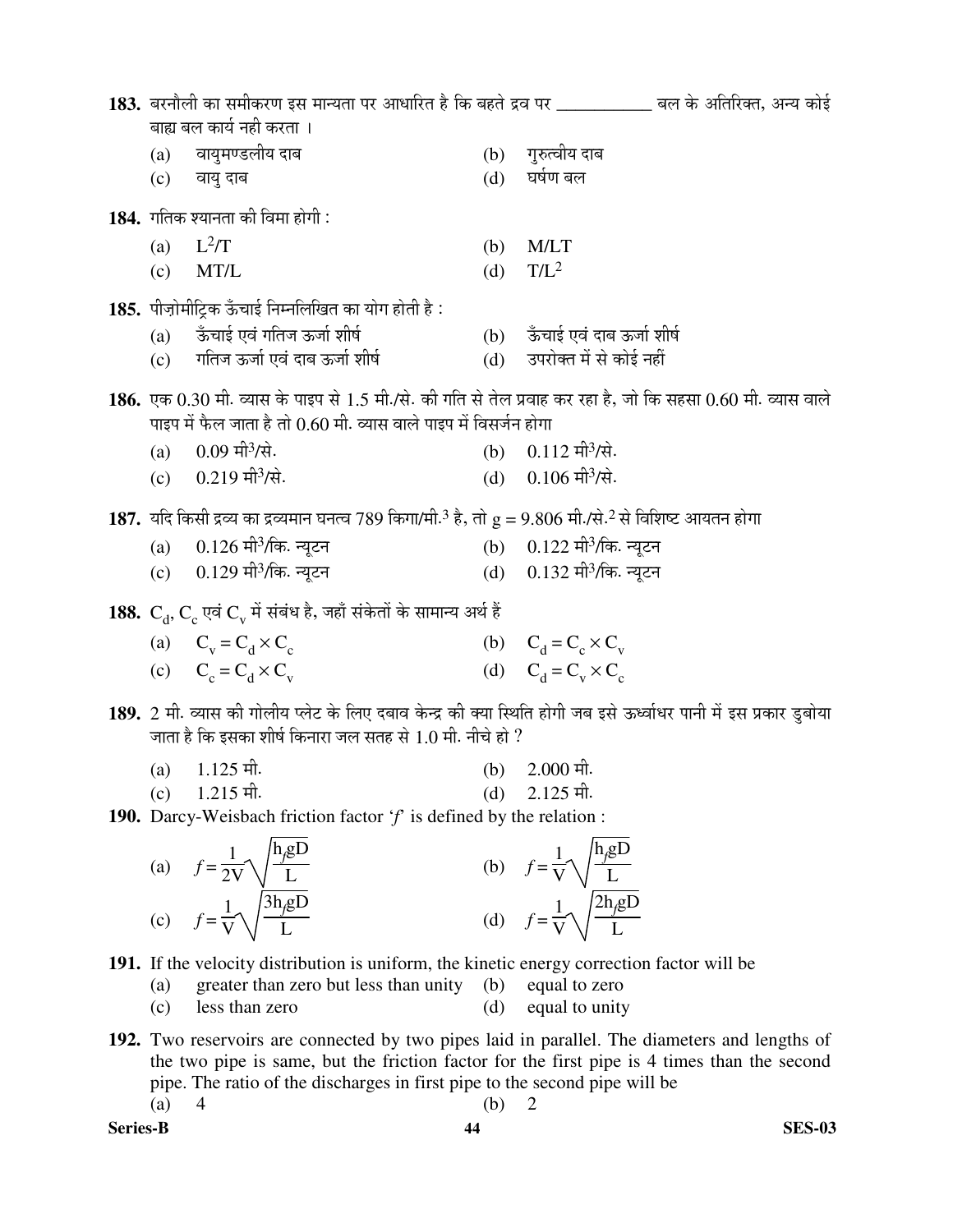|               | (c)                 | 0.5                                                                                                                                      | (d)        | 0.25                                                                                                               |
|---------------|---------------------|------------------------------------------------------------------------------------------------------------------------------------------|------------|--------------------------------------------------------------------------------------------------------------------|
|               | (a)<br>(c)          | 193. The flow in channels is considered to be in transitional state if the Reynold's number is<br>less than 500<br>between 2000 and 4000 | (b)<br>(d) | between 500 and 2000<br>greater than 4000                                                                          |
|               | (a)<br>(c)          | <b>194.</b> Select the non-dimensional parameter from the following:<br>Specific gravity<br>Angular velocity                             | (b)<br>(d) | Manning's coefficient<br>Specific weight                                                                           |
|               | (a)<br>(c)          | 195. The ratio of inertia force to the viscous force is known as<br>Reynold's Number<br>Euler's Number                                   | (b)<br>(d) | Froude Number<br>Weber Number                                                                                      |
|               | (a)<br>(c)          | <b>196.</b> If the Froude number for a flow is 1.5, then the flow will be<br>critical flow<br>super-critical flow                        | (b)<br>(d) | sub-critical flow<br>laminar flow                                                                                  |
|               |                     |                                                                                                                                          |            | <b>197.</b> If velocity potential $(\phi)$ satisfies the Laplace equation, it represents the possible $\qquad$     |
|               | flow.<br>(a)<br>(c) | unsteady, compressible, rotational<br>unsteady, incompressible, rotational                                                               |            | (b) steady, compressible, irrotational<br>(d) steady, incompressible, irrotational                                 |
|               |                     | 198. Surface tension has the dimensions                                                                                                  |            |                                                                                                                    |
|               | (a)<br>(c)          | $FL^{-1}$<br>$FL^{-2}$                                                                                                                   | (b)<br>(d) | $\mathbf F$<br>$FL^{-3}$                                                                                           |
|               |                     | 199. $ML^{-1}T^{-2}$ is the dimension of                                                                                                 |            |                                                                                                                    |
|               | (a)<br>(c)          | Force<br>Pressure                                                                                                                        | (b)<br>(d) | Energy<br>Power                                                                                                    |
|               |                     | 200. The loss of energy at the exit from a pipe is given as                                                                              |            |                                                                                                                    |
|               |                     | (a) $h_L = V^2/g$                                                                                                                        |            | (b) $h_L = V^2/3g$                                                                                                 |
|               |                     | (c) $h_{\text{L}} = V^2/2g$                                                                                                              |            | (d) $h_{I} = 2V^{2}/g$                                                                                             |
|               |                     | 190. डार्सी-विश्बैच घर्षण गुणांक ' $f$ को निम्नलिखित सम्बन्ध से परिभाषित किया जाता है:                                                   |            |                                                                                                                    |
|               |                     | (a) $f = \frac{1}{2V} \sqrt{\frac{h_g D}{L}}$<br>(c) $f = \frac{1}{V} \sqrt{\frac{3h_g D}{L}}$                                           |            | (b) $f = \frac{1}{V} \sqrt{\frac{h_{\beta} g D}{L}}$                                                               |
|               |                     |                                                                                                                                          |            | (d) $f = \frac{1}{V} \sqrt{\frac{2h_\text{g}D}{L}}$                                                                |
|               |                     | 191. यदि वेग वितरण एक सा हो तो गतिज ऊर्जा संशोधन गुणांक निम्नलिखित होगा :                                                                |            |                                                                                                                    |
|               | (a)                 | शून्य से अधिक होगा लेकिन एक से कम होगा (b) शून्य होगा<br>(c) शून्य से कम होगा                                                            |            | (d) एक होगा                                                                                                        |
|               |                     |                                                                                                                                          |            | 192. दो जलाशय दो समानान्तर पाइपों से जुड़े हुए हैं । दोनों पाइपों का व्यास और लम्बाई एक सी है, परन्तु पहले पाइप का |
|               |                     | घर्षण गुणांक दूसरे पाइप से 4 गुना अधिक है । पहले और दूसरे पाइप में विसर्जन का अनुपात होगा                                                |            |                                                                                                                    |
|               | (a)<br>(c)          | 4<br>0.5                                                                                                                                 | (b)<br>(d) | 2<br>0.25                                                                                                          |
| <b>SES-03</b> |                     | 45                                                                                                                                       |            | <b>Series-B</b>                                                                                                    |

Series-B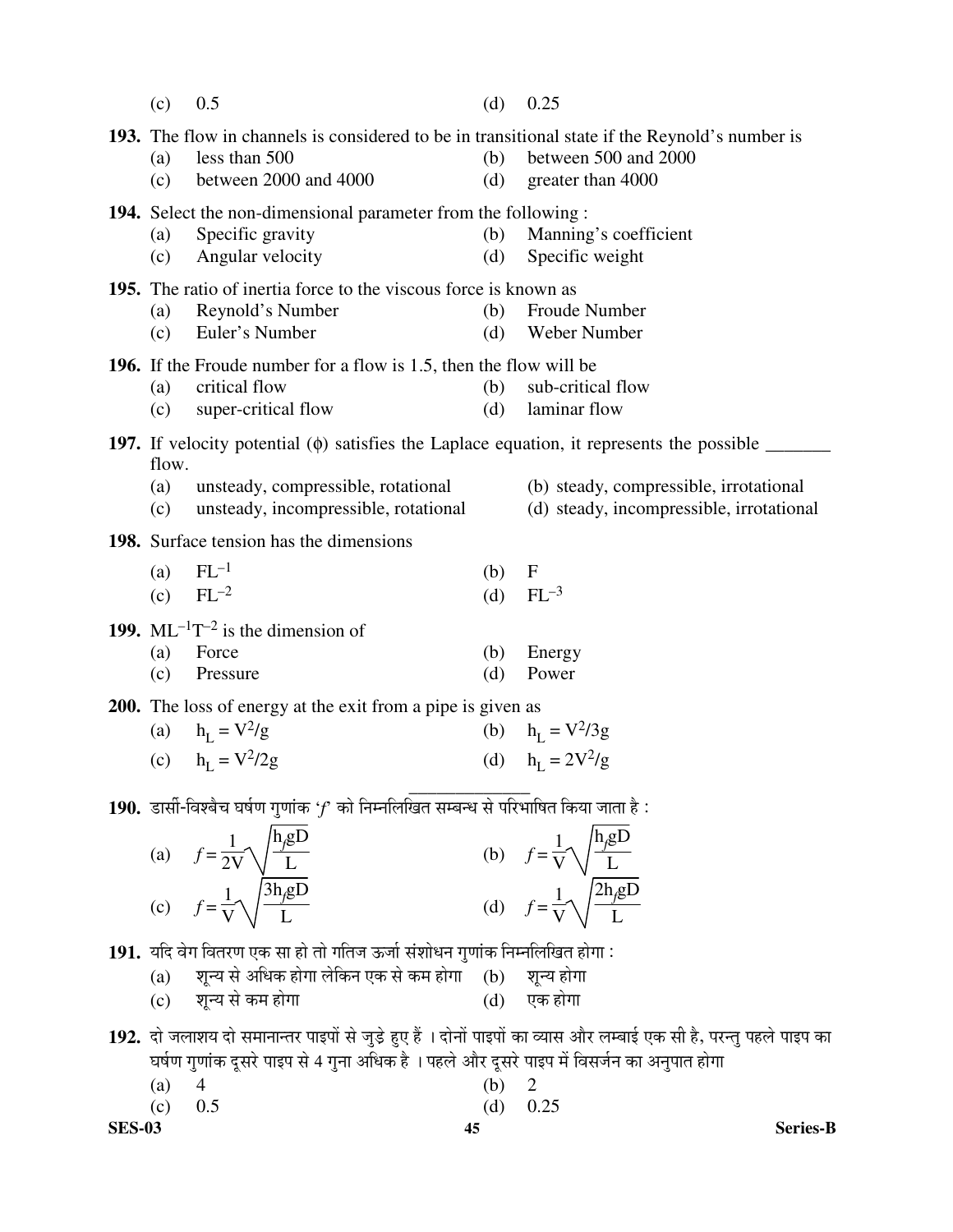| 193. चैनलों में बहाव को संक्रामी अवस्था में कहा जाता है यदि उसका रेनाल्ड नम्बर __________ होता है ।           |     |                               |
|---------------------------------------------------------------------------------------------------------------|-----|-------------------------------|
| $500$ से कम<br>(a)                                                                                            |     | (b) 500 और 2000 के बीच        |
| (c) 2000 और 4000 के बीच                                                                                       | (d) | 4000 से अधिक                  |
| 194. निम्नलिखित में से अविम प्राचल कौन सा है ?                                                                |     |                               |
| आपेक्षिक घनत्व<br>(a)                                                                                         | (b) | मैनिंग का गुणांक              |
| (c) कोणीय वेग                                                                                                 | (d) | आपेक्षिक भार                  |
| <b>195.</b> जड़त्व बल और श्यानता बल के अनुपात को क्या कहते हैं ?                                              |     |                               |
| रेनाल्ड संख्या<br>(a)                                                                                         | (b) | फ्राउड संख्या                 |
| आइलर संख्या<br>(c)                                                                                            | (d) | वेबर संख्या                   |
| 196. यदि बहाव का फ्राउड नम्बर 1.5 हो तो बहाव निम्नलिखित प्रकार का होगा:                                       |     |                               |
| क्रांतिक बहाव<br>(a)                                                                                          | (b) | उप-क्रांतिक बहाव              |
| अति-क्रांतिक बहाव<br>(c)                                                                                      | (d) | पटलीय बहाव                    |
| 197. यदि वेग विभव लाप्लास समीकरण को संतुष्ट करता है तो यह निम्नलिखित संभावित प्रवाह का प्रतिनिधित्व करता है : |     |                               |
| अस्थिर, संपीडीय, घूर्णीय<br>(a)                                                                               |     | (b) स्थिर, संपीडीय, अघूर्णीय  |
| अस्थिर, असंपीडीय, घूर्णीय<br>(c)                                                                              |     | (d) स्थिर, असंपीडीय, अघूर्णीय |
| 198. सतही तनाव का डाइमेंशन है :                                                                               |     |                               |
| $FL^{-1}$<br>(a)                                                                                              | (b) | $\mathbf F$                   |
| $FL^{-2}$<br>(c)                                                                                              | (d) | $FL^{-3}$                     |
| 199. $ML^{-1}T^{-2}$ किसका डाइमेंशन है ?                                                                      |     |                               |
| (a)<br>बल                                                                                                     | (b) | ऊर्जा                         |
| (c)<br>दाब                                                                                                    | (d) | पावर                          |
| 200. पाइप से पानी के निकास पर ऊर्जा हानि होती है                                                              |     |                               |
| (a) $h_{\rm L} = V^2/g$                                                                                       |     | (b) $h_L = V^2/3g$            |
| (c) $h_{L} = V^{2}/2g$                                                                                        |     | (d) $h_{I} = 2V^{2}/g$        |
|                                                                                                               |     |                               |

## $\bf{Space~For~Rough~Work}$  / रफ कार्य के लिए जगह